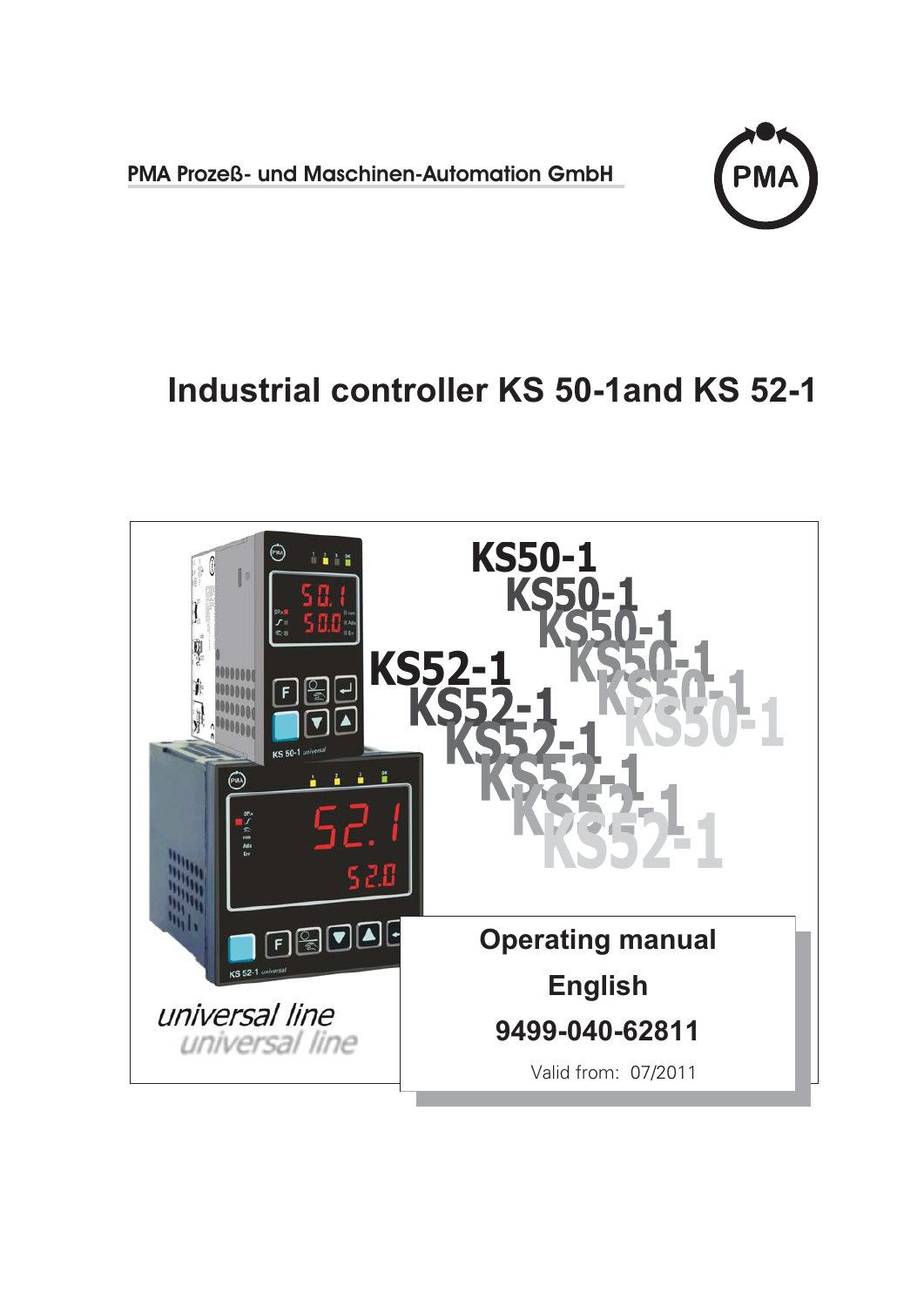

More efficiency in engineering, more overview in operating: The projecting environment for the BluePort<sup>®</sup> controllers



#### **Description of symbols in the text: on the device:**

General information  $\triangle$  Follow the operating instructions  $\triangle$  General warning

- 
- $\overbrace{a}$  General warning
- Attention: ESD-sensitive devices

© PMA Prozeß- und Maschinen-Automation GmbH • Printed in Germany All rights reserved. No part of this document may bereproduced or published in any form or by any means without prior written permission from the copyright owner.

> A publication of PMA Prozeß- und Maschinen Automation P.O.Box 310229 D-34058 Kassel Germany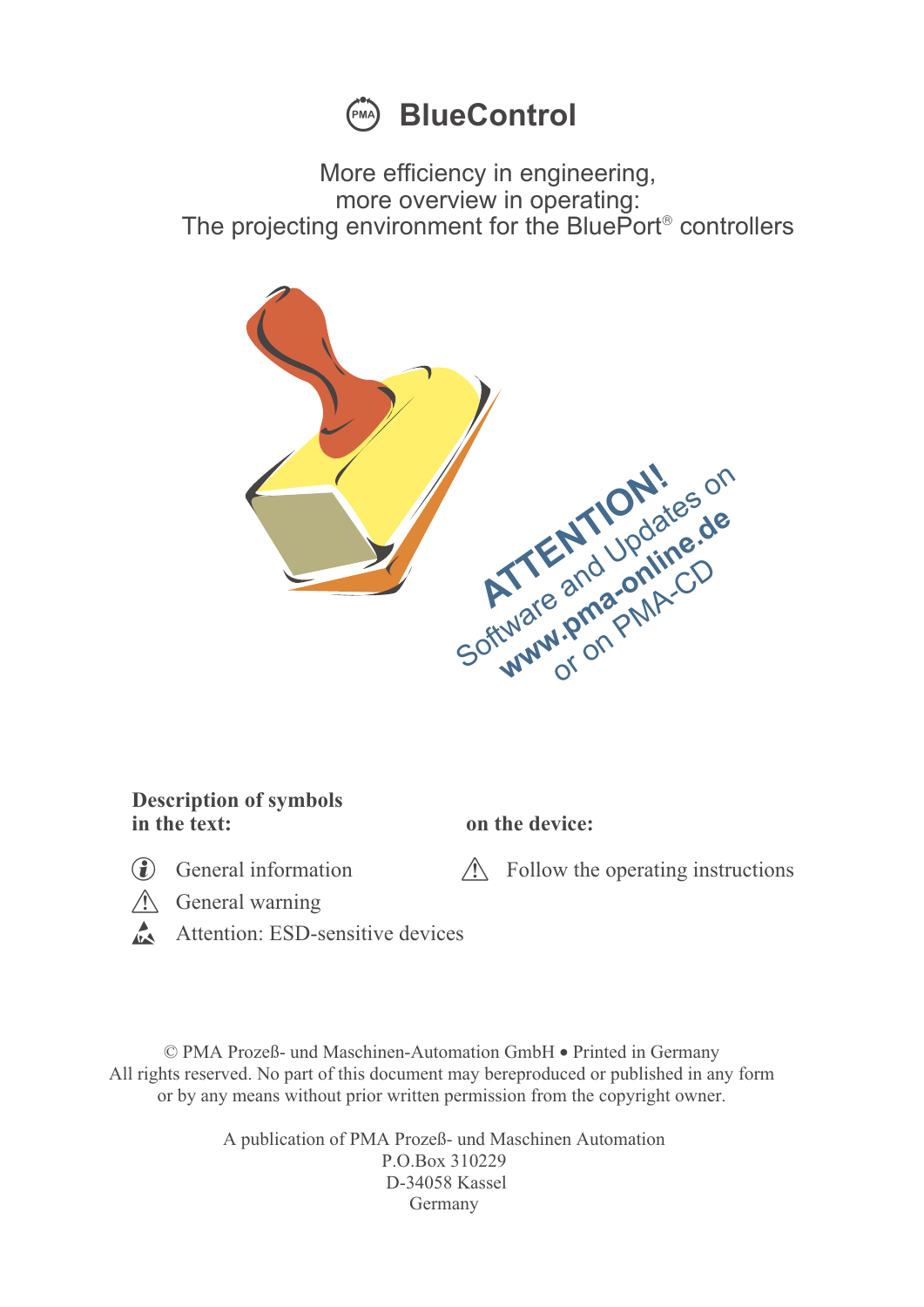# **Contents**

| 2 <sub>1</sub>          |                                                                                                     |
|-------------------------|-----------------------------------------------------------------------------------------------------|
| 2.1                     |                                                                                                     |
| 2.2                     | Connecting diagram for the options card $\ldots \ldots \ldots \ldots \ldots$                        |
| 2.3                     | Terminal connection $\ldots \ldots \ldots \ldots \ldots \ldots \ldots \ldots \ldots 8$              |
| 3 <sup>1</sup>          |                                                                                                     |
| 3.1                     |                                                                                                     |
| 3.2                     |                                                                                                     |
| 3.3                     |                                                                                                     |
| 3.4                     | Maintenance manager / Error list 14                                                                 |
| 3.5                     |                                                                                                     |
| 3.5.1                   |                                                                                                     |
| 3.5.2                   | Self-tuning start $\ldots \ldots \ldots \ldots \ldots \ldots \ldots \ldots \ldots \ldots \ldots 17$ |
| 3.5.3                   | Self-tuning cancellation $\ldots \ldots \ldots \ldots \ldots \ldots \ldots \ldots \ldots$ 17        |
| 3.5.4                   | Acknowledgement of failed self-tuning. 17                                                           |
| 3.5.5                   | Optimization after start-up or at the set-point. 17                                                 |
| 3.5.6                   |                                                                                                     |
| 3.5.7                   | Optimization at the set-point for 3-point stepping controller $\dots$ $\dots$ . 21                  |
| 3.5.8                   | Examples for self-tuning attempts 22                                                                |
| 3.6                     | Manual tuning $\ldots \ldots \ldots \ldots \ldots \ldots \ldots \ldots \ldots \ldots \ldots$ 23     |
| 3.7                     |                                                                                                     |
| 3.8                     |                                                                                                     |
| 3.9                     |                                                                                                     |
| $\overline{\mathbf{4}}$ |                                                                                                     |
| 4.1                     | Configuration survey $\ldots \ldots \ldots \ldots \ldots \ldots \ldots \ldots 28$                   |
| 4.2                     |                                                                                                     |
| 4.3                     |                                                                                                     |
| 4.3.1                   | Set-point gradient / ramp $\ldots \ldots \ldots \ldots \ldots \ldots \ldots \ldots \ldots 38$       |
| 4.4                     |                                                                                                     |
| 4.4.1                   |                                                                                                     |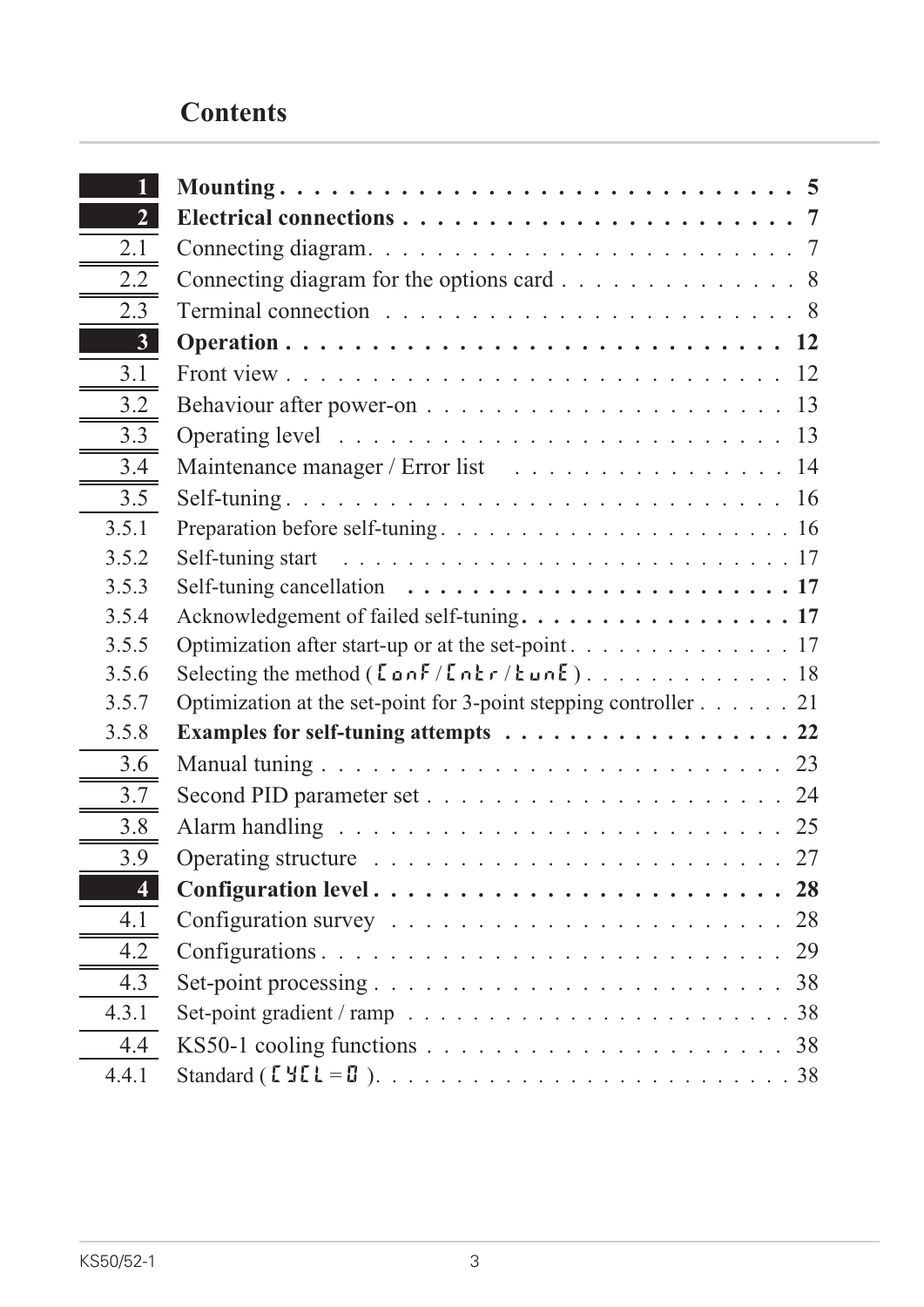| 4.4.2            |                                                                                      |
|------------------|--------------------------------------------------------------------------------------|
| 4.4.3            |                                                                                      |
| 4.4.4            | Heating and cooling with constant period ( $[YL = 3]$ ) 40                           |
| 4.5              |                                                                                      |
| 4.5.1            | On-Off controller / Signaller (inverse) 41                                           |
| 4.5.2            |                                                                                      |
| 4.5.3            | 3-point and continuous controller $\ldots \ldots \ldots \ldots \ldots \ldots$ 43     |
| 4.5.4            | 3-point stepping controller (relay $\&$ relay) 44                                    |
| 4.5.5            | $\Delta$ Z Y - Off controller / 2-point controller with pre-contact 45               |
| 4.5.6            | KS50-1 with measured value output $\ldots \ldots \ldots \ldots \ldots \ldots \ldots$ |
| 5 <sup>1</sup>   |                                                                                      |
| 5.1              |                                                                                      |
| 5.2              |                                                                                      |
| 5.3              |                                                                                      |
| 5.3.1            |                                                                                      |
| 5.3.2            |                                                                                      |
| 6                |                                                                                      |
| 7 <sup>1</sup>   |                                                                                      |
| $\vert 8 \vert$  |                                                                                      |
| 8.1              |                                                                                      |
| 8.2              |                                                                                      |
| 8.3              | 59                                                                                   |
| 8.4              |                                                                                      |
| $\boldsymbol{Q}$ |                                                                                      |
| 10               | 62                                                                                   |
| 11               | Technical data<br>64                                                                 |
| 12               | Safety hints $\ldots \ldots \ldots \ldots \ldots \ldots \ldots \ldots \ldots$<br>67  |
| 12.1             | 69                                                                                   |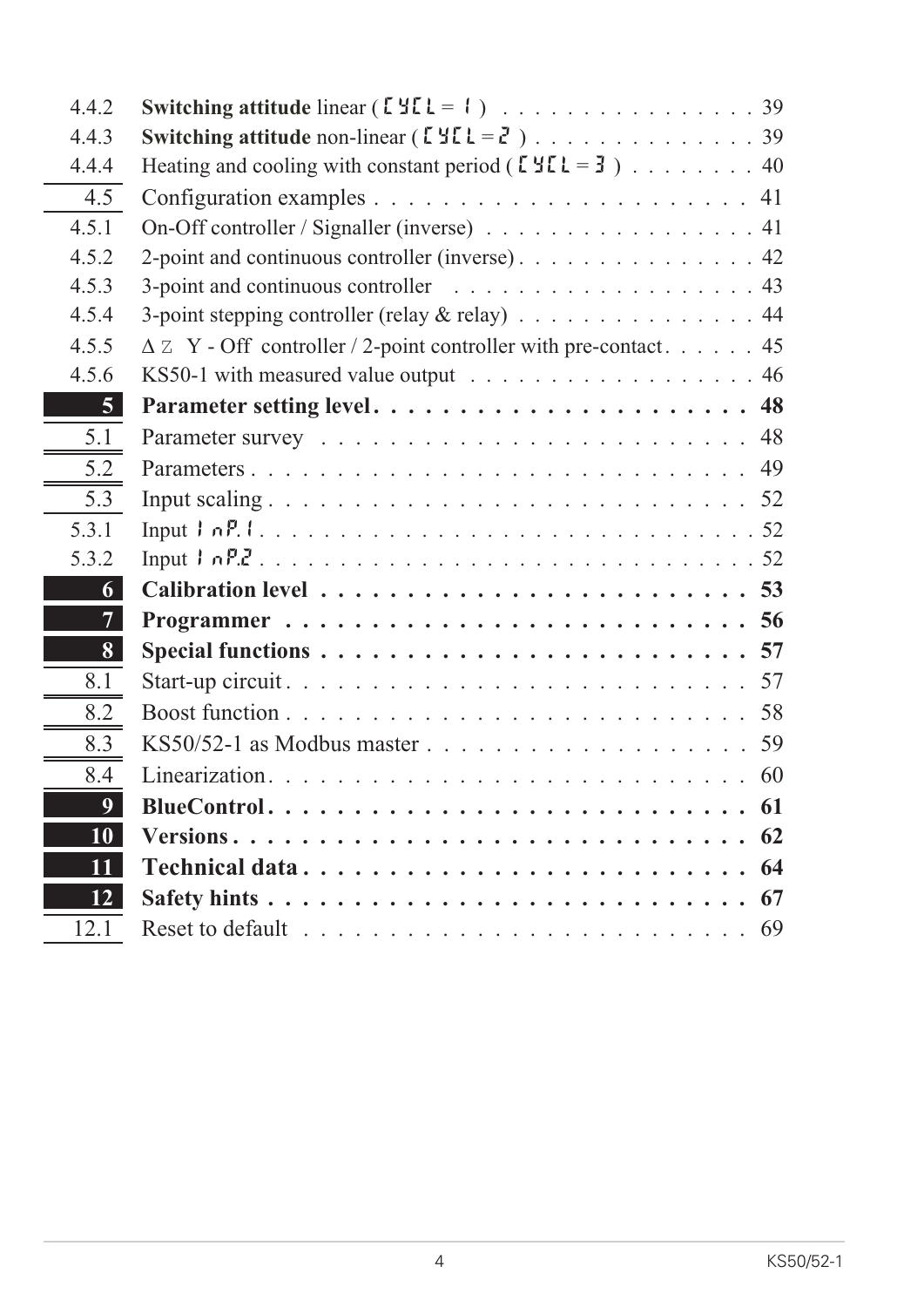# **1 Mounting**



#### **Safety switch:**

For access to the safety switches, the controller must be withdrawn from the housing. Squeeze the top and bottom of the front bezel between thumb and forefinger and pull the controller firmly from the housing.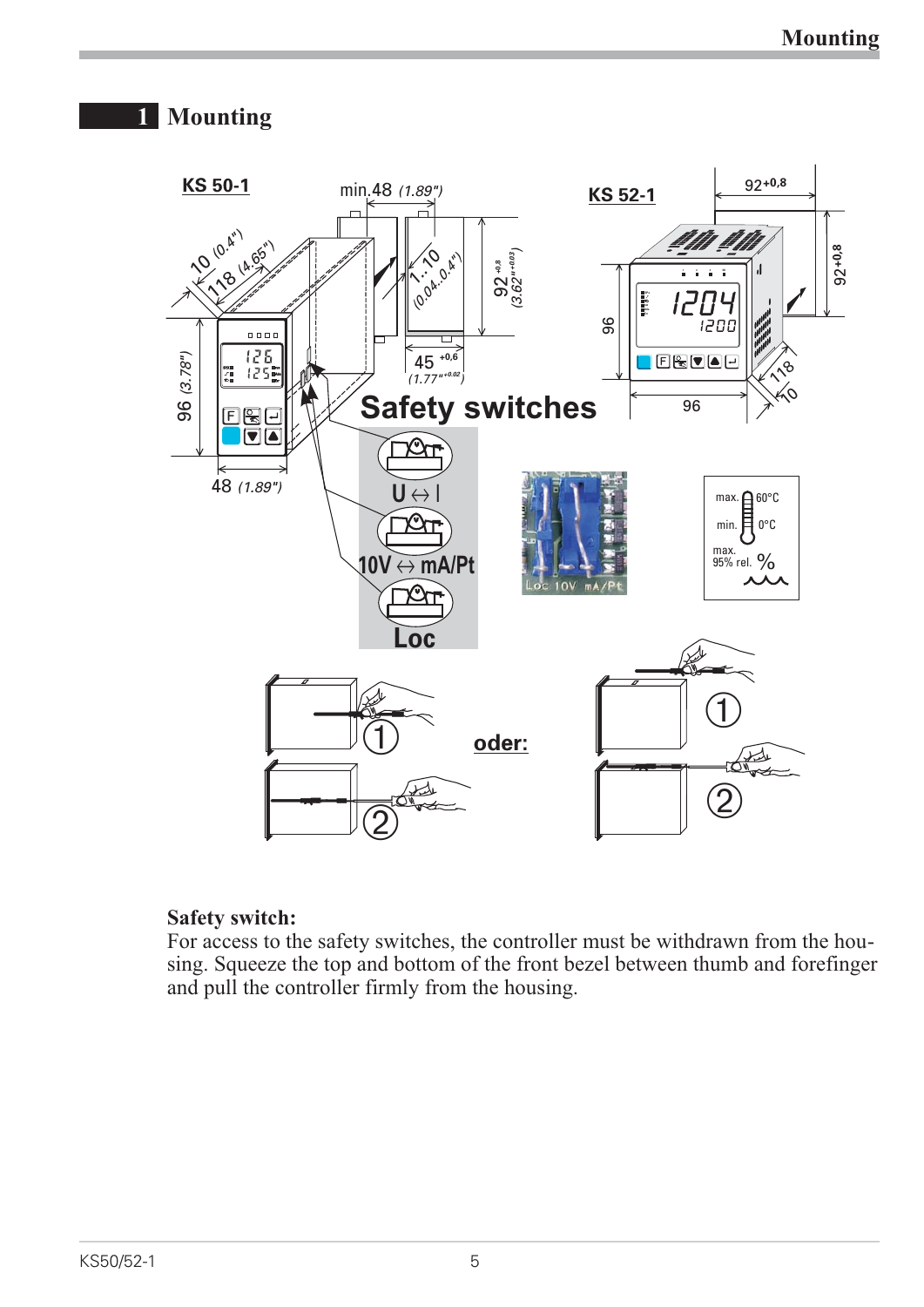| Name of safety<br>switch                      | Position                                                     | Remark                                                                                                                                                                                                                                                                                         | Factory<br>setting |
|-----------------------------------------------|--------------------------------------------------------------|------------------------------------------------------------------------------------------------------------------------------------------------------------------------------------------------------------------------------------------------------------------------------------------------|--------------------|
| $10V \leftrightarrow mA/Pt$                   | Current signal / Pt100 / thermocouple at<br>right<br>$1nP_1$ |                                                                                                                                                                                                                                                                                                |                    |
|                                               | left                                                         | Voltage signal at $\mathcal{F}$ , $\mathcal{F}$ , $\mathcal{F}$                                                                                                                                                                                                                                |                    |
| Loc                                           | open                                                         | Levels as set using the BlueControl <sup>®</sup> eng. tool<br>(default):<br>- Access to controller off / self-tuning / extended<br>operating level = enabled<br>- Password $P$ R 5 5 = D F F<br>- Access to parameter setting level /<br>configuration level /<br>calibration level = disabled |                    |
|                                               | close                                                        | all levels accessible wihout restriction                                                                                                                                                                                                                                                       |                    |
| $U \le -1$                                    | right (I)                                                    | Current / logic on output 3 "OUT3"                                                                                                                                                                                                                                                             |                    |
| only valid for<br>KS5.-1.4--<br>$KSS.-1.5$ -- | left(U)                                                      | Voltage on output 3 "OUT3"                                                                                                                                                                                                                                                                     |                    |



Safety switch  $10V \leftrightarrow mA/Pt$  and U <-> I always in position left or right.<br>Leaving the safety switch open may lead to faulty functions! **Leaving the safety switch open may lead to faulty functions!**

**Caution!** The unit contains ESD-sensitive components.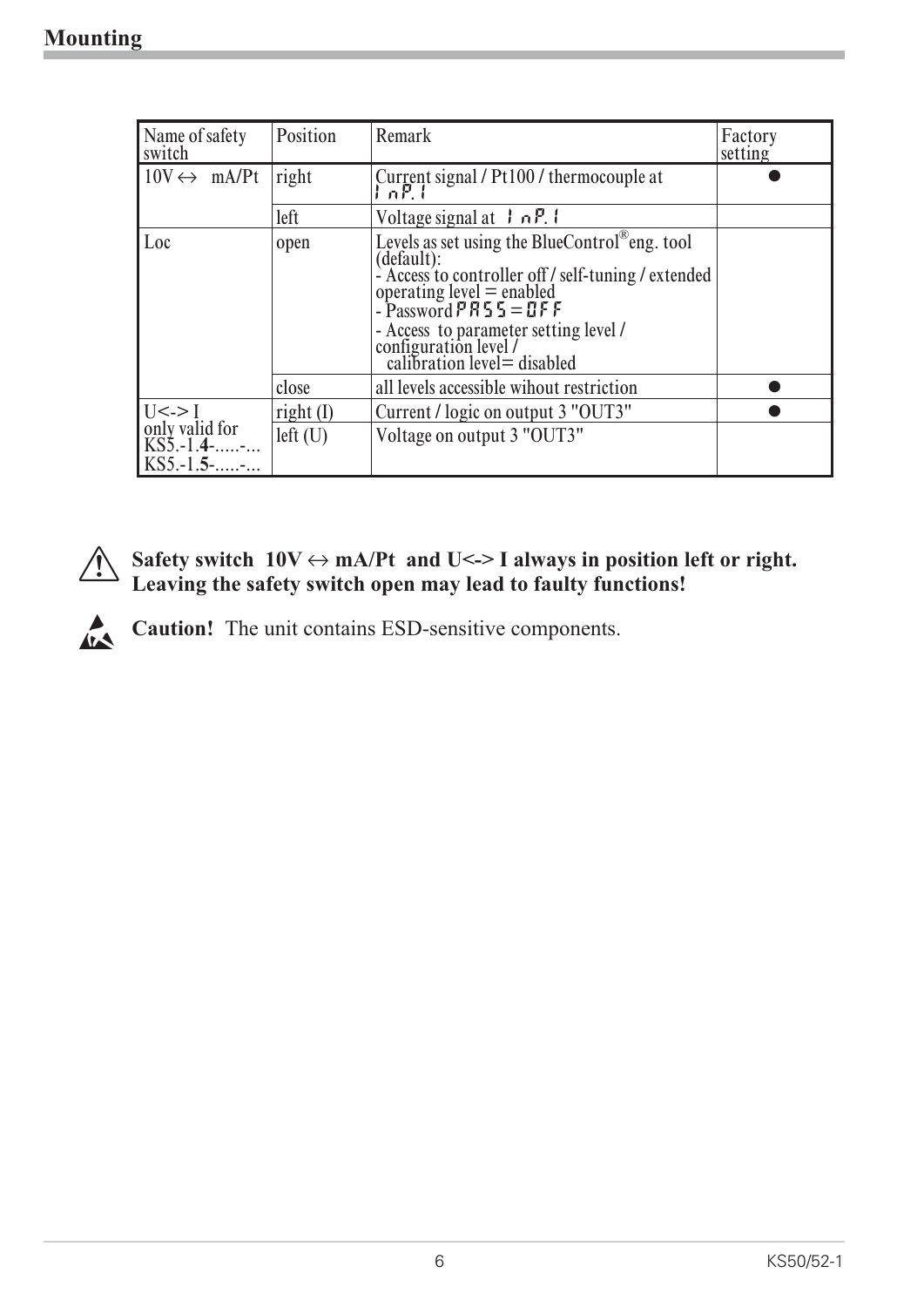# **2 Electrical connections**

## **2.1** *Connecting diagram*

Electrical connections for all types KS  $5x-1$  exept KS  $5$   $-1_4$ - 00  $-$ 



\* Safety switch  $10V \leftrightarrow mA/Pt$  (input INP1 current" $10V' \leftrightarrow mA/Pt/mV$ )<br>\*\* Safety switch  $U \leftrightarrow U$  (output OUT3 current" $U' \leftrightarrow$  voltage" $I''$ ) Safety switch  $U \leftrightarrow I$  (output OUT3 current"U"  $\leftrightarrow$  voltage"I")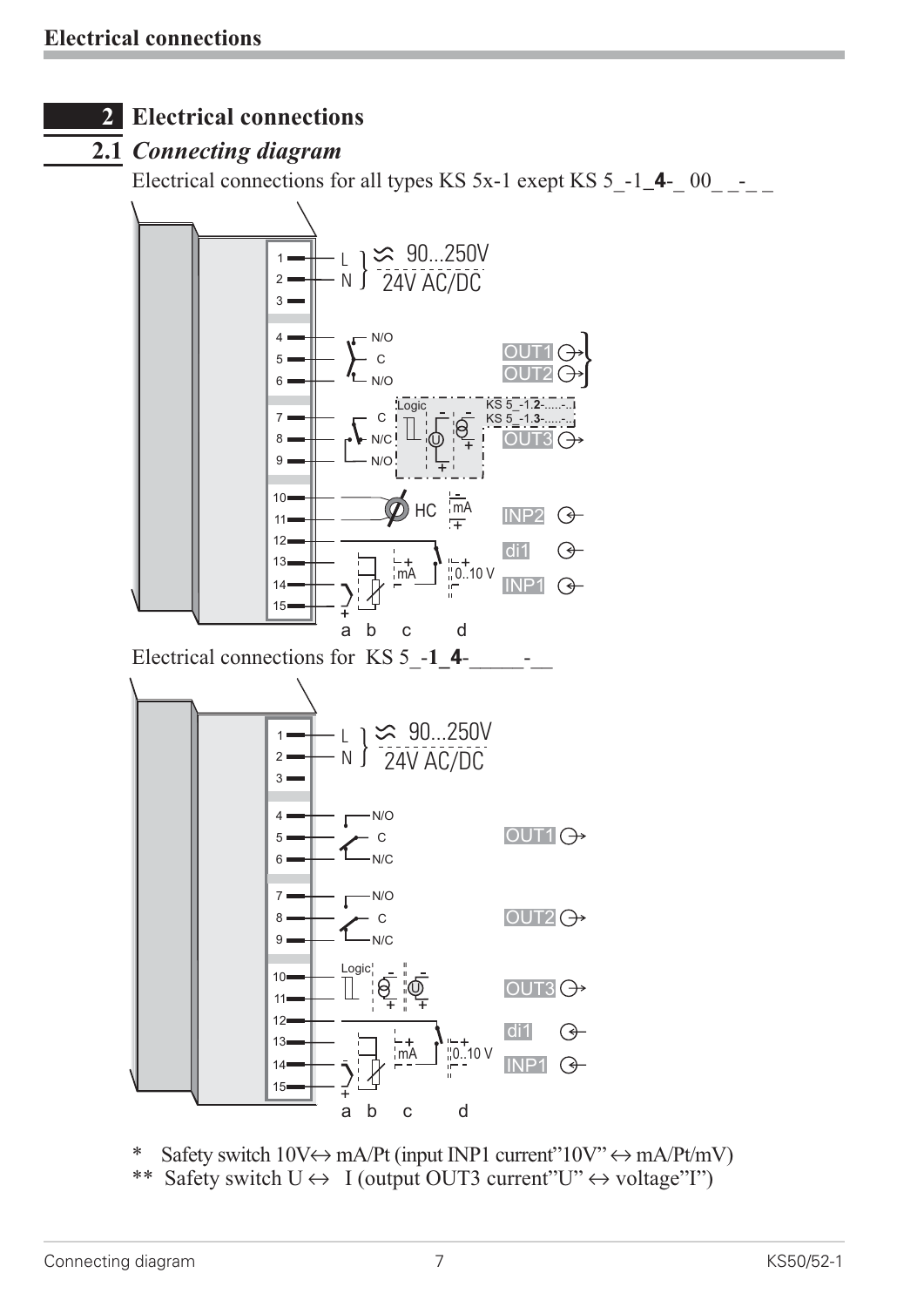

# **2.2** *Connecting diagram for the options card*

- 
- According to order the controller is fitted with:<br>
 flat-pin terminals combined for  $1 \times 6,3$  mm
	- flat-pin terminals combined for 1 x 6,3mm or 2 x 2,8mm to DIN 46 244<br>• or screw terminals for conductor cross section from 0,5 to 2,5mm<sup>2</sup><br>On instruments with screw terminals, the stripping length must be min. 1  $\bullet$  or screw terminals for conductor cross section from 0,5 to 2,5mm<sup>2</sup> On instruments with screw terminals, the stripping length must be min. 12 mm. Select end crimps accordingly.

# **2.3** *Terminal connection*

*Power supply connection*  $\bigcirc$ 

See chapter 11 "Technical data"

## *Connection of input INP1 2*

Input for variable x1 (process value)

- **a** thermocouple
- **b** resistance thermometer (Pt100/ Pt1000/ KTY/ ...)
- **c** current (0/4...20mA)
- **d** voltage (0/2...10V) \*Note: consider the safety switches.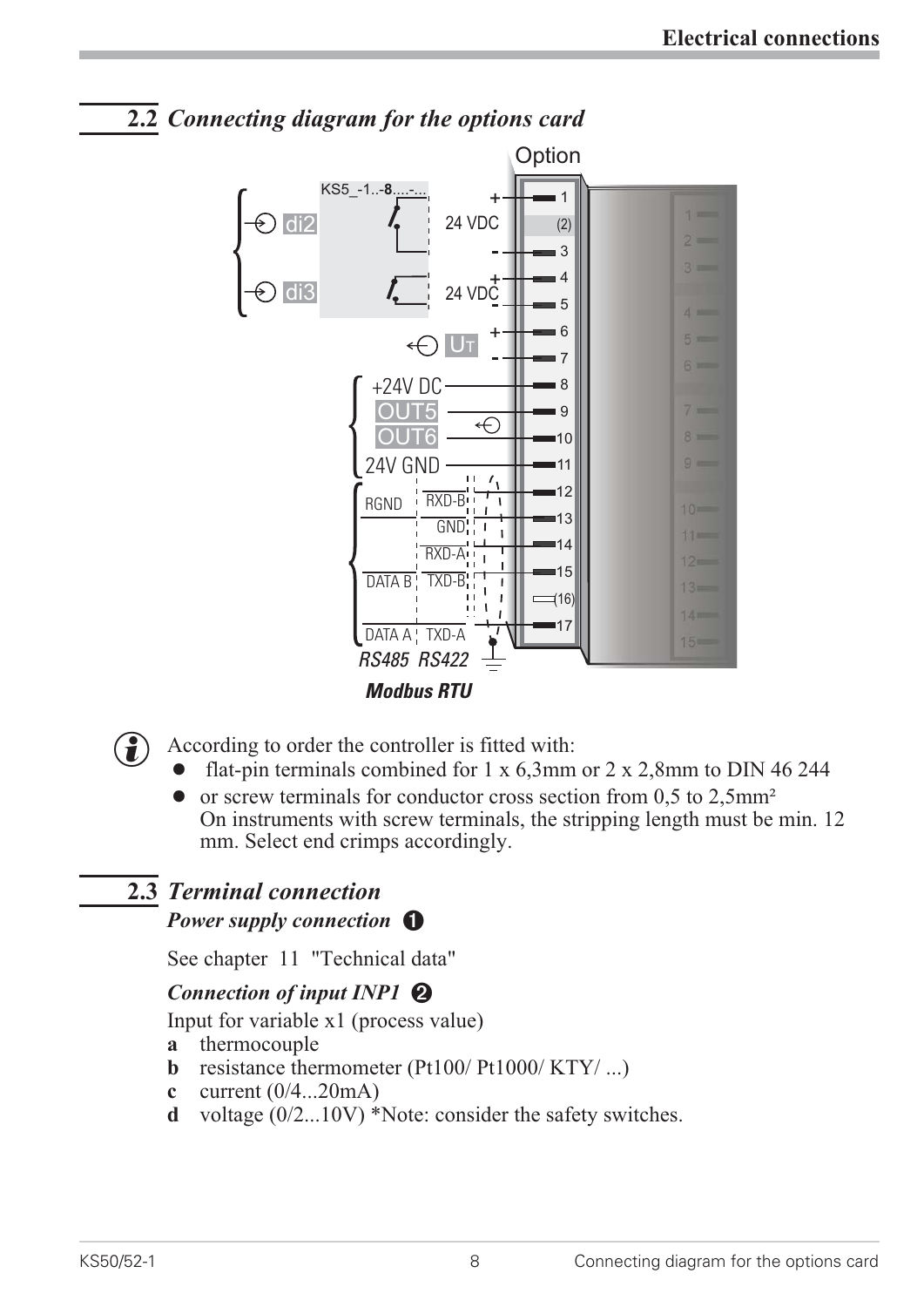## *Connection of input INP2* **3**

Sensor type 0...50mA AC or 0/4 ... 20 mA DC for heating current input, external set-point or external correcting variable Y.E.

## *Connection of input di1*  $\Phi$

Digital input, configurable as a switch direct / inverse or a push-button. \*\*\*

## *Connection of outputs OUT1/2 5*

Relay outputs 250V/2A normally open with common contact connection

#### *Connection of output OUT3 6*

**Relay-output**  $KSS_$ -1<sub>-</sub>0-<sub>-</sub>00<sub>----</sub> or

 $KSS$ <sup>-1</sup>-1-00

**-** Relay (250V/2A), potential-free changeover contact

#### **Universal-output**

**KS5\_-1\_2-\_00\_ \_-\_ \_ \_or**

- KS5<sup>-</sup>-1<sup>-3</sup>-<sup>00</sup><sup>-</sup>
- Current (0/4...20mA)
- Voltage (0/2...10V)
- Transmitter power supply
- Logic (0..20mA / 0..12V)

# *Connection of inputs di2/3 7 (option)*

Configurable as a switch direct / inverse or as a push-button. \*\*\*

- Opto-coupler input  $KSS -1$   $-100$ Digital inputs (24VDC external) galvanically isolated.
- Potential-free contact input  $KSS -1 -800 -$

# *Connection of output*  $U_T$  **8** *(option)*

Supply voltage connection for external energization

#### *Connection of outputs OUT5/6 9 (option)*

Digital outputs (opto-coupler), galvanic isolated, common positive control voltage, output rating: 18...32VDC

*Connection of bus interface 0 (option)* RS422/485 interface with Modbus RTU protocol

## *\*\*\* Adjustment is possible only in common for all digital inputs.*

*3 INP2 current tansformer*



*5 OUT1/2 heating/cooling*

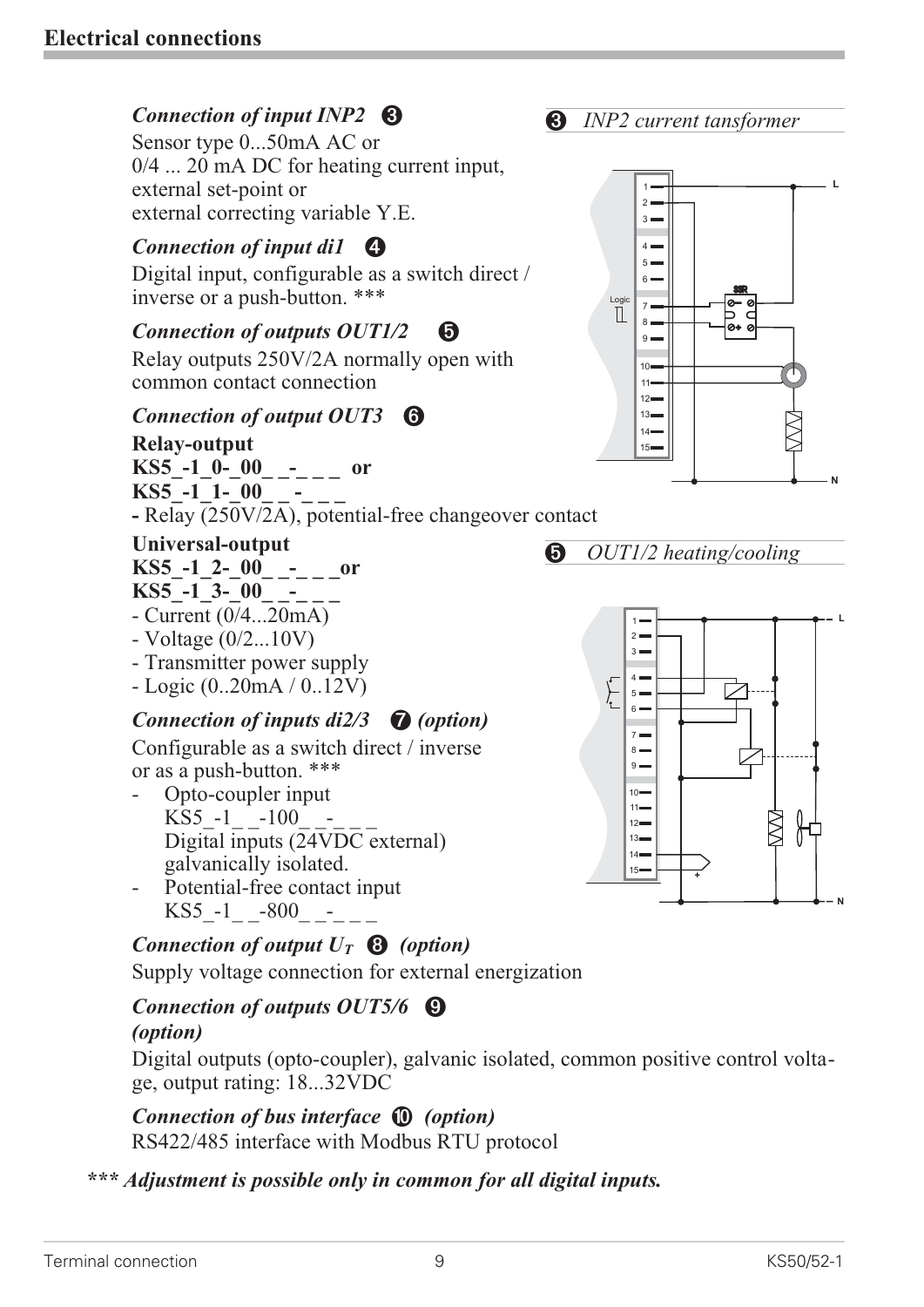

Universal output KS5 -1 4- 00 - und KS5 -1 5- 00 -Note: Mind the safety switch.

- current (0/4...20mA)
- voltage(0/2...10V)
- Transmitter power supply
- Logic (0..20mA / 0..12V)

The analog outputs OUT3 and transmitter supply voltage  $U_T$  are connected to different voltage potentials. For this reason, an external galvanic connection country and  $U_T$  is not permissible for analog outputs different voltage potentials. For this reason, an external galvanic connection of OUT3 and  $U_T$  is not permissible for analog outputs.

*7 Connection of inputs di 2/3*

*6 OUT3 as logic output with solid-state relay (series and parallel connection)*

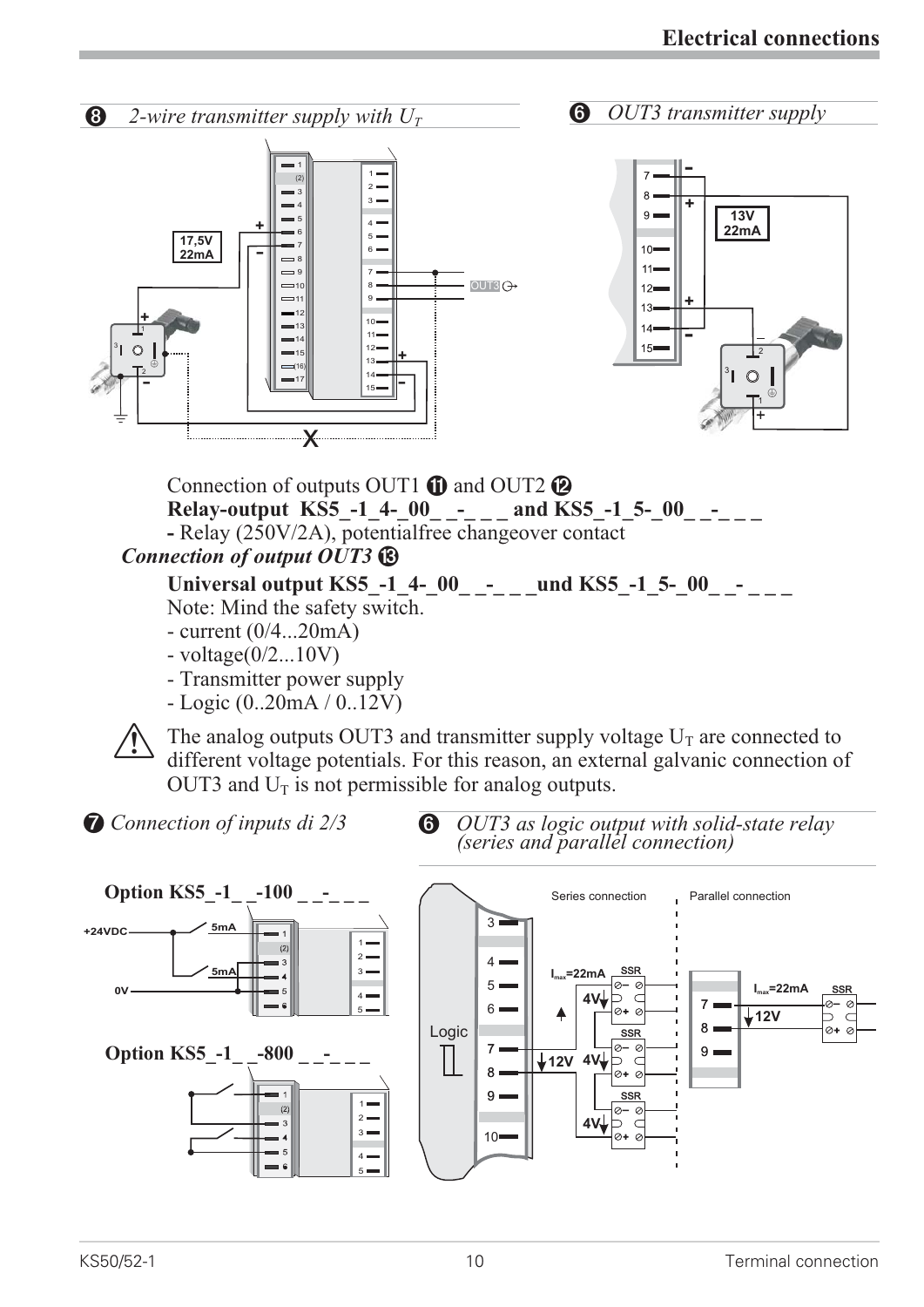*0 RS485 interface (with RS232-RS485 interface converter)* **\*\*\*\***



\*\*\*\*see Interface description Modbus RTU 9499-040-63611 .



#### *KS5\_-1\_2-\_00\_ \_-\_ \_ \_. connecting example:*

**systems where overtemperature implies a fire hazard or other risks.**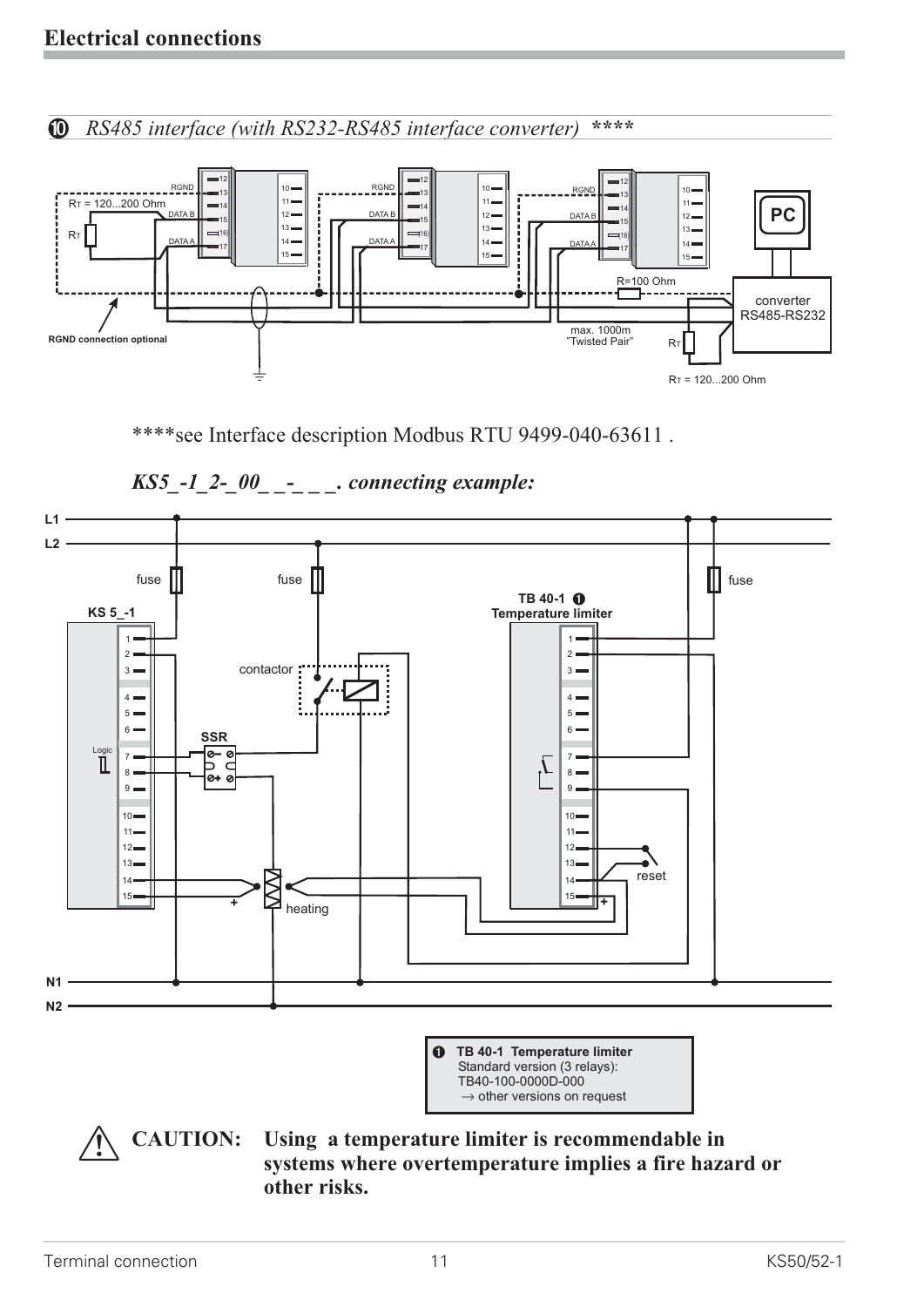**3 Operation**

**3.1** *Front view*



 $\left(\begin{array}{c}\n\bullet \\
\bullet\n\end{array}\right)$  In the upper display line, the process value is <u>always</u> displayed. At parameter, configuration, calibration as well as extended operating level, the bottom display line changes cyclically between parameter name and parameter value.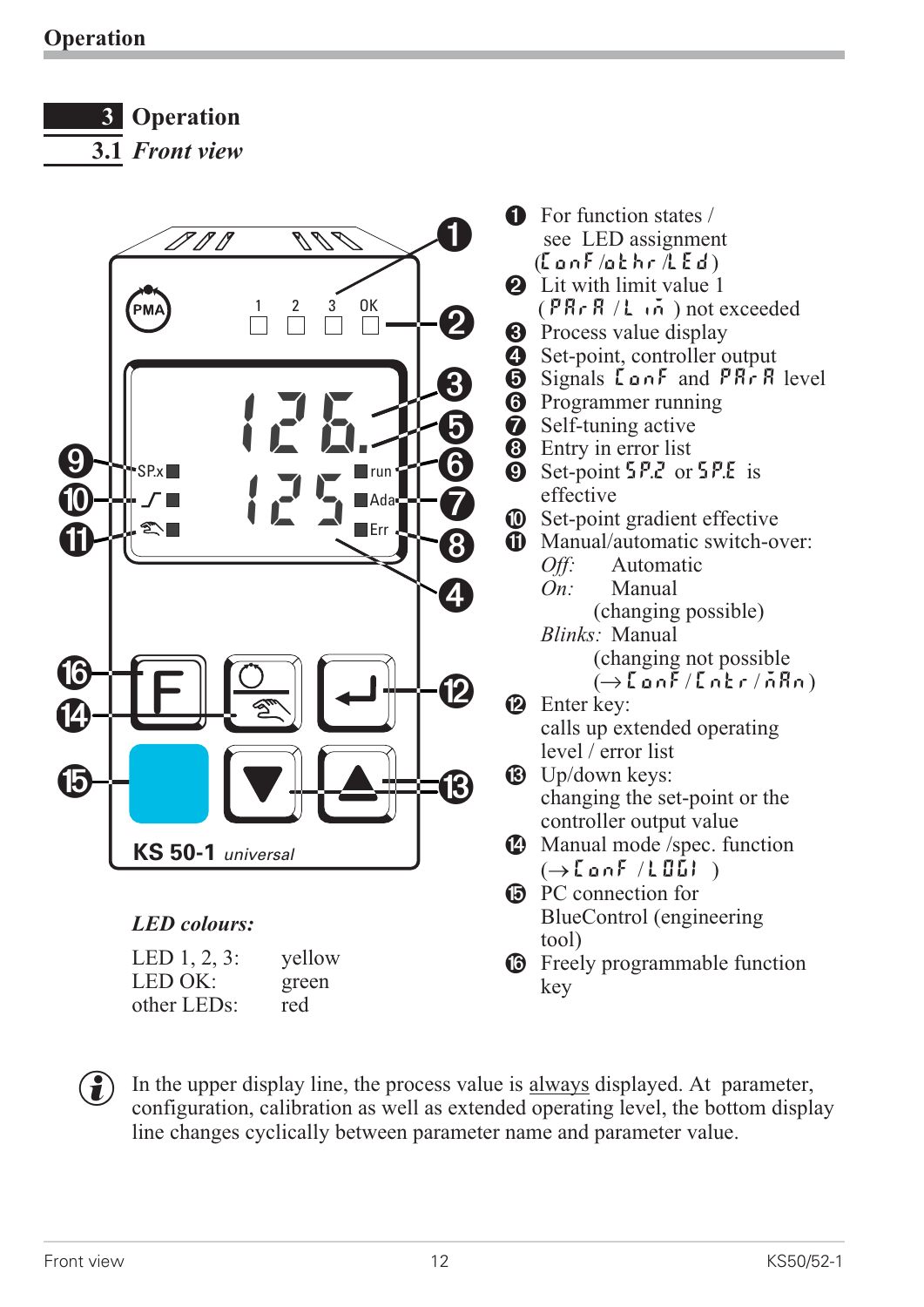# **3.2** *Behaviour after power-on*

After supply voltage switch-on, the unit starts with the **operating level**. The unit is in the condition which was active before power-off. If the controller was in manual mode before power-off, the controller starts with the last correcting value after switching on again.

# **3.3** *Operating level*

The content of the extended operating level is determined by means of BlueControl (engineering tool). Parameters which are used frequently or the display of which is important can be copied to the extended operating level.

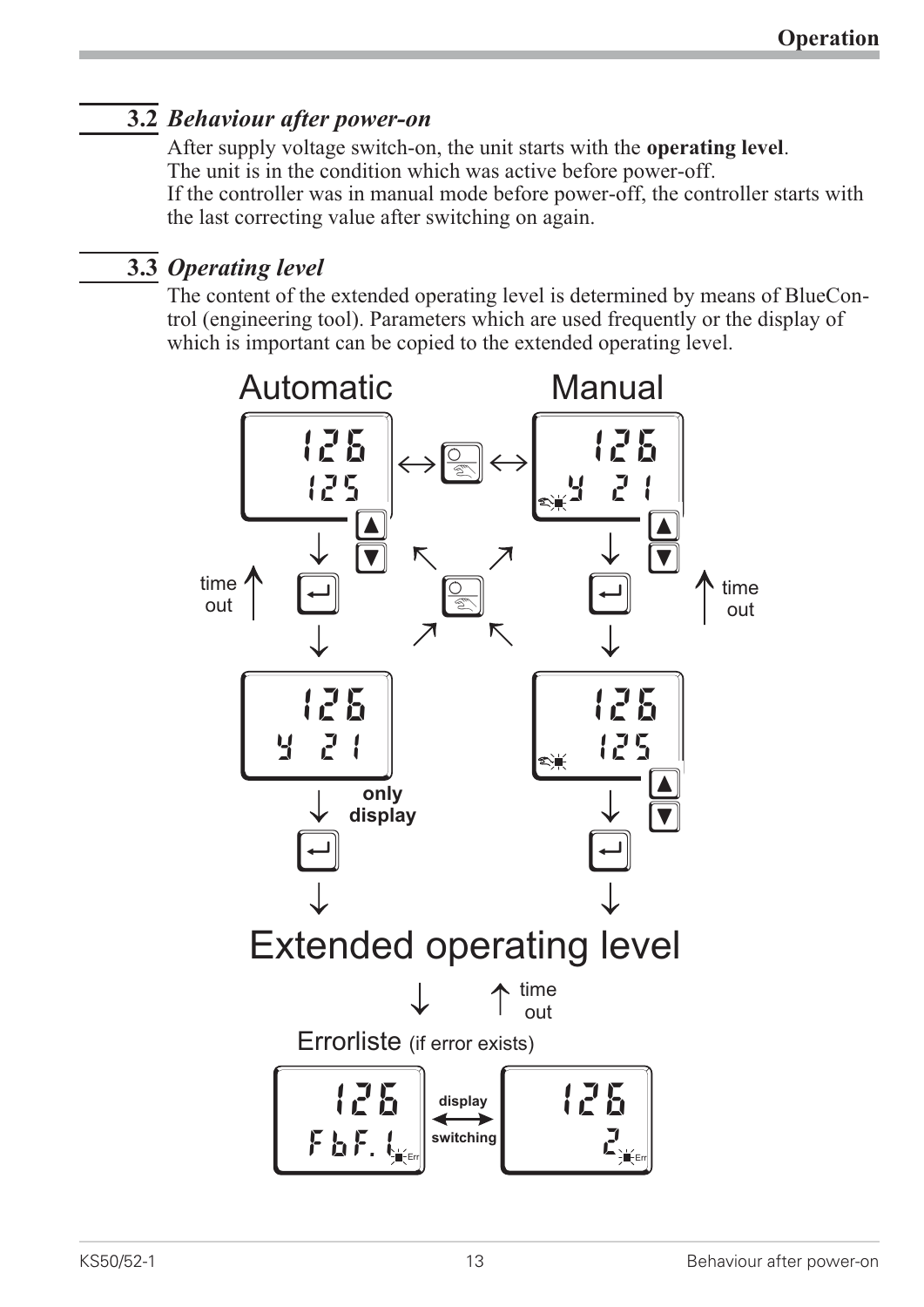# **3.4** *Maintenance manager / Error list*

With one or several errors, the extended operating level always starts with the error list. Signalling an actual entry in the error list (alarm, error) is done by the Err LED in the display. This is applicable only, if at least one limit value function, the loop alarm or the heating current alarm is activated. For display of the error list, press  $\Box$  twice.



| <b>Err LED</b> status                                                                                            | <b>Signification</b>                     | Proceed as follows                                                                                                                                              |
|------------------------------------------------------------------------------------------------------------------|------------------------------------------|-----------------------------------------------------------------------------------------------------------------------------------------------------------------|
| blinks<br>(Status $\bar{c}$ )                                                                                    | Alarm due to existing<br>error           | Determine the error type in the error list after<br>removing the error the device changes to Status I                                                           |
| lit<br>(Status 1)                                                                                                | Error removed,<br>Alarm not acknowledged | Acknowledge the alarm in the error list pressing key<br>$\boxed{\blacktriangle}$ or $\boxed{\blacktriangledown}$ the alarm entry is deleted (Status <i>I</i> ). |
| $\begin{array}{c}\n\hline\n\text{off} \\ \hline\n\text{off} \\ \hline\n\text{Status } \overline{u}\n\end{array}$ | No error,<br>all alarm entries deleted   | not visible, exept when ackowledging                                                                                                                            |

#### **Error list:**

| <b>Name</b> | <b>Description</b>        | Cause                                                                 | Possible remedial action                    |
|-------------|---------------------------|-----------------------------------------------------------------------|---------------------------------------------|
| E.1         | Internal error,           | E.g. defective EEPROM                                                 | <b>Contact PMA</b> service                  |
|             | cannot be removed         |                                                                       | - Return unit to our factory                |
| EZ          | Internal error, can be    | . e.g. EMC trouble                                                    | • Keep measurement and power                |
|             | reset                     |                                                                       | supply cables in separate runs              |
|             |                           |                                                                       | - Ensure that interference                  |
|             |                           |                                                                       | suppression of contactors is                |
|             |                           |                                                                       | provided                                    |
| E.Y         | Hardware error            | Codenumber and hardware are <sup>-</sup> Contact PMA service          |                                             |
|             |                           | not identical                                                         | Electronic-/Optioncard must be<br>exchanged |
| FbF.1       | Sensor break INP1         | • Sensor defective                                                    | • Replace INP1 sensor                       |
|             |                           | • Faulty cabling                                                      | • Check INP1 connection                     |
| 5hL1        | Short circuit INP1        | · Sensor defective                                                    | - Replace INP1 sensor                       |
|             |                           | • Faulty cabling                                                      | - Check INP1 connection                     |
| PGL.1       | <b>INP1polarity</b> error | • Faulty cabling                                                      | • Reverse INP1 polarity                     |
| FbF2        | Sensor break INP2         | Sensor defective                                                      | • Replace INP2 sensor                       |
|             |                           | • Faulty cabling                                                      | - Check INP2 connection                     |
| 5662        | Short circuit INP2        | Sensor defective                                                      | • Replace sensor INP2                       |
|             |                           | • Faulty cabling                                                      | • Check INP2 connection                     |
| POLZ.       | <b>INP2</b> polarity      | • Faulty cabling                                                      | - Reverse INP2 polarity                     |
| <b>HER</b>  | Heating current           | - Heating current circuit                                             | - Check heating current circuit             |
|             | alarm (HCA)               | interrupted, $I < H\llbracket R \rrbracket$ or $I >$                  | - If necessary, replace heater band         |
|             |                           | H.L.R (dependent of                                                   |                                             |
|             |                           | configuration)                                                        |                                             |
|             |                           | • Heater band defective                                               |                                             |
| 55r         |                           | Heating current short $\cdot$ Current flow in heating circuit $\cdot$ | Check heating current circuit               |
|             | circuit (SSR)             | at controller off                                                     | - If necessary, replace solid-state         |
|             |                           | · SSR defective                                                       | relay                                       |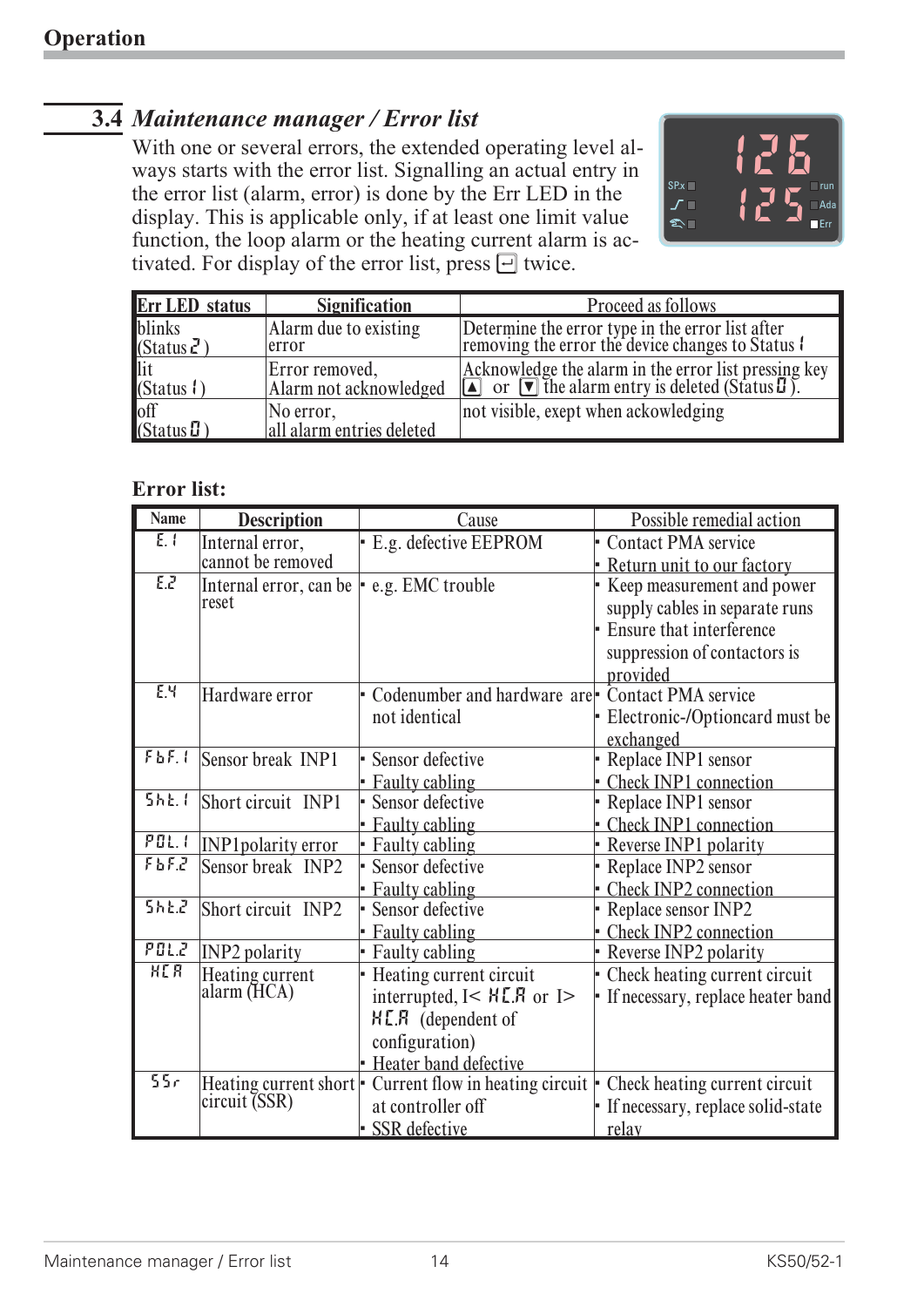| <b>Name</b>     | <b>Description</b>                             | Cause                                                                                    | Possible remedial action                                                                                                           |
|-----------------|------------------------------------------------|------------------------------------------------------------------------------------------|------------------------------------------------------------------------------------------------------------------------------------|
| Loop            | Control loop alarm<br>(LOOP)                   | • Input signal defective or not<br>connected correctly<br>Output not connected correctly | • Check heating or cooling circuit<br>• Check sensor and replace it, if<br>necessary<br>• Check controller and switching<br>device |
| $R$ $d$ $R$ $R$ | Self-tuning heating<br>alarm<br>(ADAH)         | • See Self-tuning heating error<br>status                                                | • see Self-tuning heating error<br>status                                                                                          |
| RdRE            | Self-tuning heating<br>alarm cooling<br>(ADAC) | See Self-tuning cooling error<br>status                                                  | see Self-tuning cooling error<br>status                                                                                            |
| $L$ $(n, 1)$    | stored limit alarm 1                           | • adjusted limit value 1 exceeded $\cdot$ check process                                  |                                                                                                                                    |
| L m2            | stored limit alarm 2                           | • adjusted limit value 2 exceeded • check process                                        |                                                                                                                                    |
| 1.63            | stored limit alarm 3                           | • adjusted limit value 3 exceeded • check process                                        |                                                                                                                                    |
| 1nF.1           | time limit value<br>message                    | • adjusted number of operating $  \cdot  $ application-specific<br>hours reached         |                                                                                                                                    |
| InF.2           | duty cycle message<br>(digital ouputs)         | • adjusted number of duty cycles • application-specific<br>reached                       |                                                                                                                                    |

 $\bigodot$  Saved alarms (Err-LED is lit) can be acknowledged and deleted with the digital input di1/2/3, the  $\overline{E}$ -key or the  $\overline{E}$ -key or the. Configuration, see page 36: LonF / LOGI / Err.r

 $\bigodot$  If an alarm is still valid that means the cause of the alarm is not removed so far (Err-LED blinks), then other saved alarms can not be acknowledged and deleted. Not applicable to heating current alarm.

#### **Error status: Self-tuning heating ( ADA.H) and cooling ( ADA.C) error status:**

| <b>Error</b> status | Description                                            | Behaviour                                                                                                                                                                  |
|---------------------|--------------------------------------------------------|----------------------------------------------------------------------------------------------------------------------------------------------------------------------------|
| П                   | No error                                               |                                                                                                                                                                            |
| ₹                   | Faulty control action                                  | Re-configure controller (inverse $\leftrightarrow$ direct)                                                                                                                 |
| Ч                   | No response of process<br>variable                     | The control loop is perhaps not closed: check sensor,<br>connections and process                                                                                           |
| 5                   | Low reversal point                                     | Increase $(RdRH)$ max. output limiting $4H \cdot$ or decrease $(RdRL)$ min. output limiting $4L \cdot$                                                                     |
| Б                   | Danger of exceeded set-point<br>(parameter determined) | If necessary, increase (inverse) or reduce (direct)<br>set-point                                                                                                           |
|                     | Output step change too small<br>( $\Delta y > 5\%$ )   | Increase $(RdRR)$ max. output limiting $4R_1$ or reduce $(RdRL)$ min. output limiting $4L_2$                                                                               |
| 8                   | Set-point reserve too small                            | Increase set-point (invers), reduce set-point (direct)<br>or increase set-point range<br>$(\rightarrow P R \cdot R / 5E E P / 5P \cdot L \cdot D$ and $5P \cdot H \cdot D$ |
| 9                   | Impulse tuning failed                                  | The control loop is perhaps not closed: check sensor,<br>connections and process                                                                                           |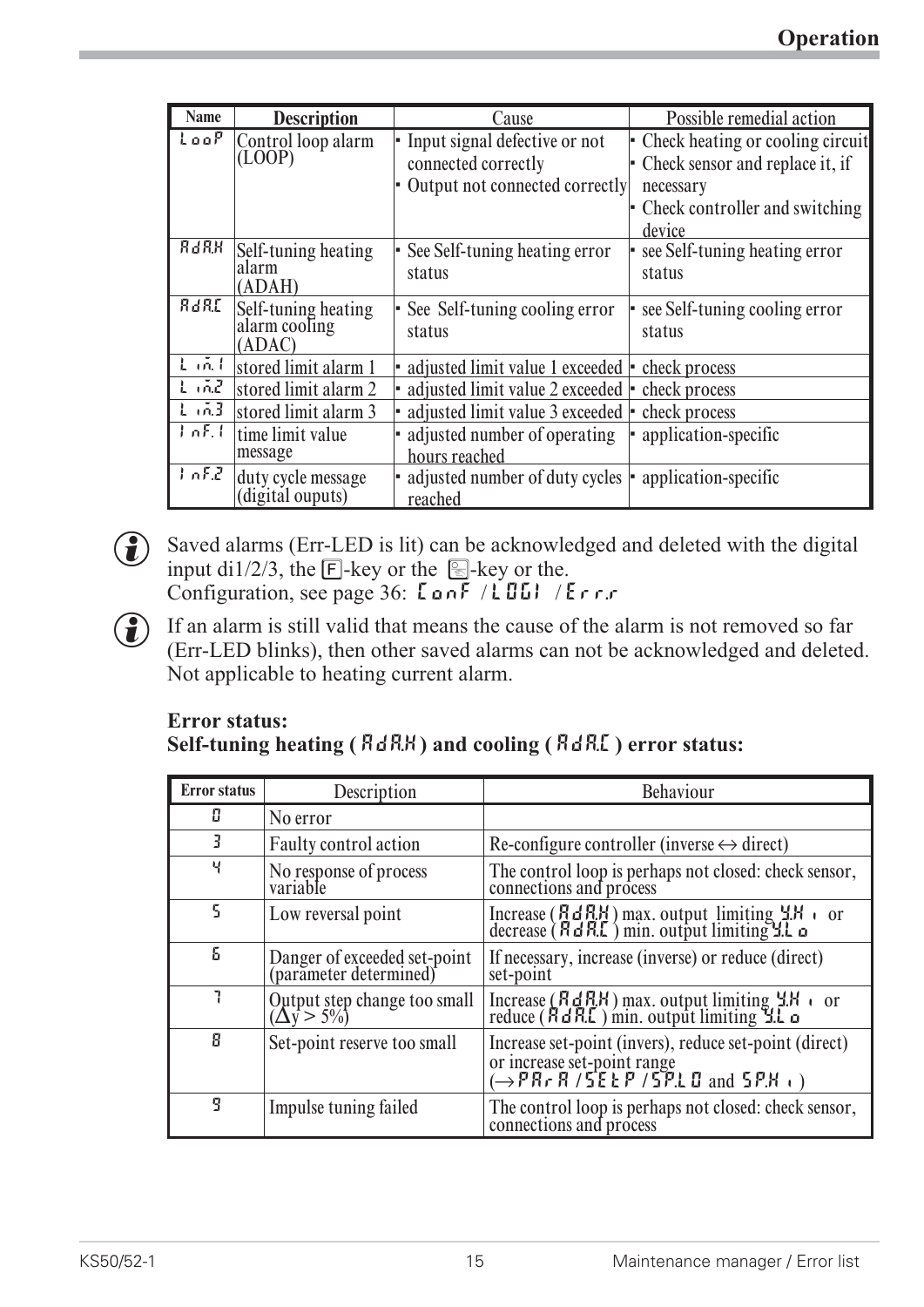# **3.5** *Self-tuning*

For determination of optimum process parameters, self-tuning is possible. After starting by the operator, the controller makes an adaptation attempt, whereby the process characteristics are used to calculate the parameters for fast line-out to the set-point without overshoot.

#### **The following parameters are optimized when self-tuning: Parameter set 1:**

| $Pb$ (        | Proportional band 1 (heating) in engineering units [e.g. $^{\circ}$ C]                                                                                                                                                       |
|---------------|------------------------------------------------------------------------------------------------------------------------------------------------------------------------------------------------------------------------------|
| $E + 1$       | Integral time 1 (heating) in [s] $\rightarrow$ only, unless set to <b>DFF</b>                                                                                                                                                |
| Edd           | Derivative time 1 (heating) in $[s] \rightarrow$ only, unless set to <b>QFF</b>                                                                                                                                              |
| F             | Minimum cycle time 1 (heating) in [s]. This parameter is optimized only, unless parameter $\mathbf{L} \cap \mathbf{k} \cap \mathbf{R} \subset \mathbf{B}$ was configured for "no self-tuning" using BlueControl <sup>®</sup> |
| ዖኔረ           | Proportional band 2 (cooling) in engineering units [e.g. $^{\circ}$ C]                                                                                                                                                       |
| $E_{\rm eff}$ | Integral time 2 (cooling) in [s] $\rightarrow$ only, unless set to <b>QFF</b>                                                                                                                                                |
| Edd           | Derivative time 2 (cooling) in [s] $\rightarrow$ only, unless set to LFF                                                                                                                                                     |
| ιZ            | Minimum cycle time 2 (cooling) in [s]. This parameter is optimized only, unless parameter $\mathbf{L} \cap \mathbf{k} \cap \mathbf{R}$ of $\mathbf{L}$ was configured for "no self-tuning" using BlueControl <sup>®</sup>    |

**Parameterset 2:** according to Parameterset 1 (see page 24)

## *3.5.1* **Preparation before self-tuning**

• As a prerequisite of process evaluation, a stable condition is required. For this reason, the controller waits, until the process has reached a stable condition after self-tuning start.

The rest condition is considered as reached, when the process value oscillation is smaller than  $\pm$  0,5% of (r nGH - r nGL). The limits of the control range must be adjusted for the controller operating range, i.e.  $r \nabla \cdot L \cdot L$  and  $r \nabla \cdot L \cdot H$ must be adjusted to the limits within which control must take place (Configuration $\rightarrow$ Controller $\rightarrow$ span start and end of control range) LonF $\rightarrow$ Lntr $\rightarrow$ rnG.L and rnG.H

- For starting the self-tuning after start-up, a clearance of 10% of (5P.LO...<br>5P.H<sub>1</sub>) is required. As the values  $PR \r R / 5E \r R / 5P \r L \r D$  and<br> $PR \r R / 5E \r R / 5P \r H \r L$  mustl always be within the control range, no restricti • For starting the self-tuning after start-up, a clearance of 10% of  $(5P.L.D...$ <br>5P.H<sub>1</sub>) is required. As the values PR<sub>r</sub> R/SE LP/SP.LD and is applicable if these values are adjusted correctly.
- Determine which parameter set must be optimized. -The currently effective parameter set is optimized.  $\rightarrow$  activate the corresponding parameter set (1 or 2).
- $\bullet$  Determine which parameter must be optimized (see the list given above)
- $\bullet$  Select the method for self-tuning See Chapter 3.5.6
	- Step attempt after start-up
	- Pulse attempt after start-up
	- Optimization at the set-point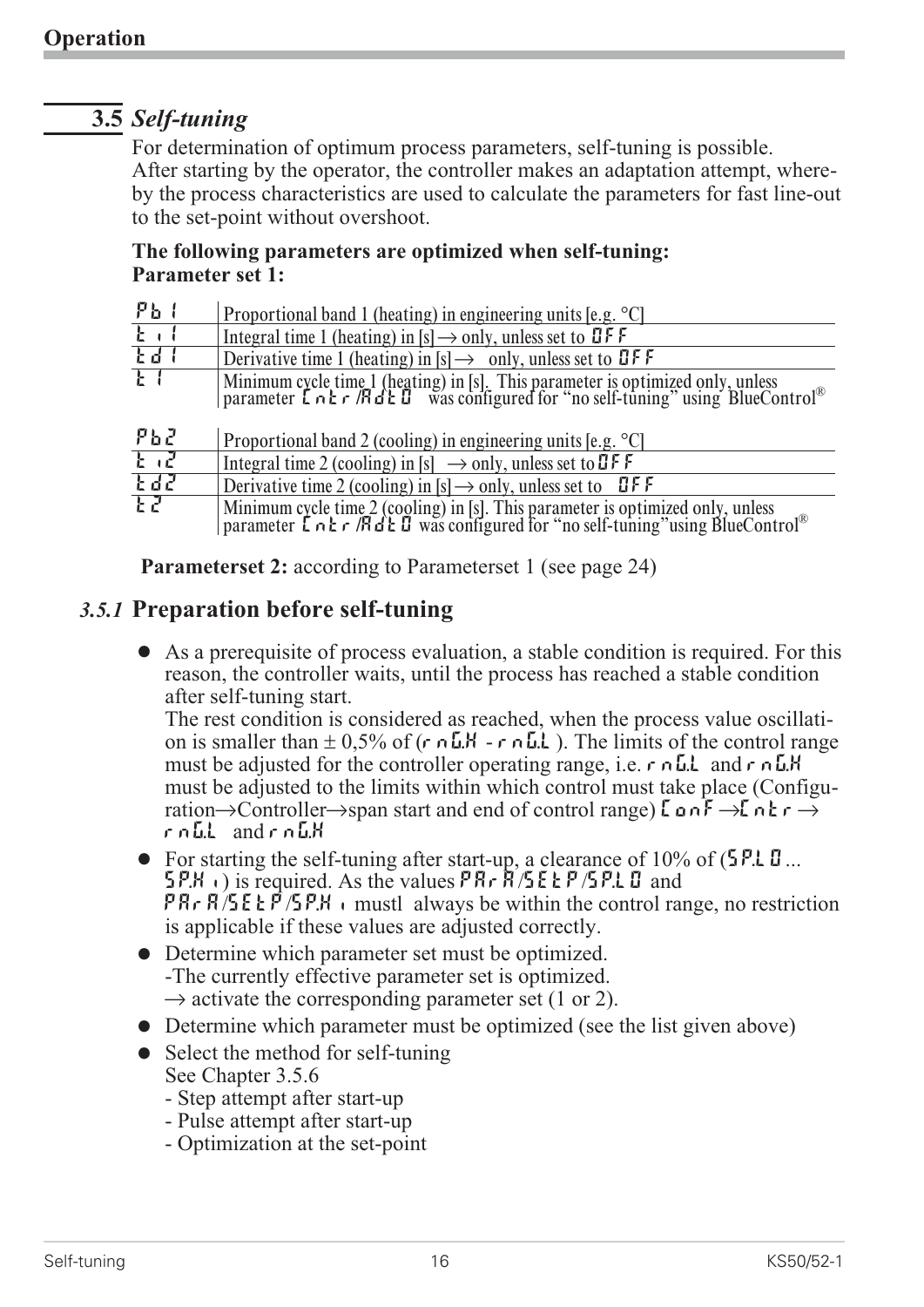## *3.5.2* **Self-tuning start**



G Self-tuning start can be disabled using BlueControl® (engineering tool)  $(ConF/Gehr/IBdR)$ .

## **Starting the self-tuning:**

Self-tuning is started by pressing the  $\Box$  and  $\Box$  keys simultaneously, or via the interface. If parameter L on F  $\sqrt{h}$  n  $\frac{1}{2}$   $\frac{1}{2}$  is set to 1 self-tuning starts also after power-on and when detecting process value oscillations.

#### **Self-tuning status display**

| Ada-LED-Status | <b>Meaning</b>                    |
|----------------|-----------------------------------|
| blinks         | Waiting until process is at rest  |
| lit            | seft tuning running               |
| off            | self tuning not active e.g. ready |



# *3.5.3* **Self-tuning cancellation**

## • By the operator:

Self-tuning is cancelled by pressing the  $\Box$  and  $\Box$  keys simultaneously. Switching over to manual operation also causes cancellation of the self-tuning procedure.

After self-tuning cancellation, the controller continues operating using the parameters valid prior to self-tuning start.

## • By the controller:

If the Err LED starts blinking during self-tuning, successful self-tuning is prevented due to the control conditions. In this case, self-tuning was cancelled by the controller. The controller continues operating using the parameters valid before self-tuning start.

If the self-tuning method with step attempt was used **and** self-tuning was started from the manual mode, the controller uses the last valid correcting variable after self-tuning start, until the self-tuning error message is acknowledged. Subsequently, the controller continues operating using the parameters valid before self-tuning start.

## **Causes of cancellation:**

 $\rightarrow$  Page 8: " Self-tuning heating (AdRH) and cooling (AdRL) error status"

# *3.5.4* **Acknowledgement of failed self-tuning**

When pressing the  $\Box$  key, the controller switches over to correcting variable display ( $\overline{Y}$  ....). After pressing the  $\overline{Y}$  key again, the controller goes to the error list of the extended operating level. The error message can be acknowledged by switching the message to 0 using the  $\blacktriangledown$  or the  $\blacktriangle$  key.

After acknowledging the error message, the controller continues operating in the automatic mode, using the parameters valid prior to self-tuning start.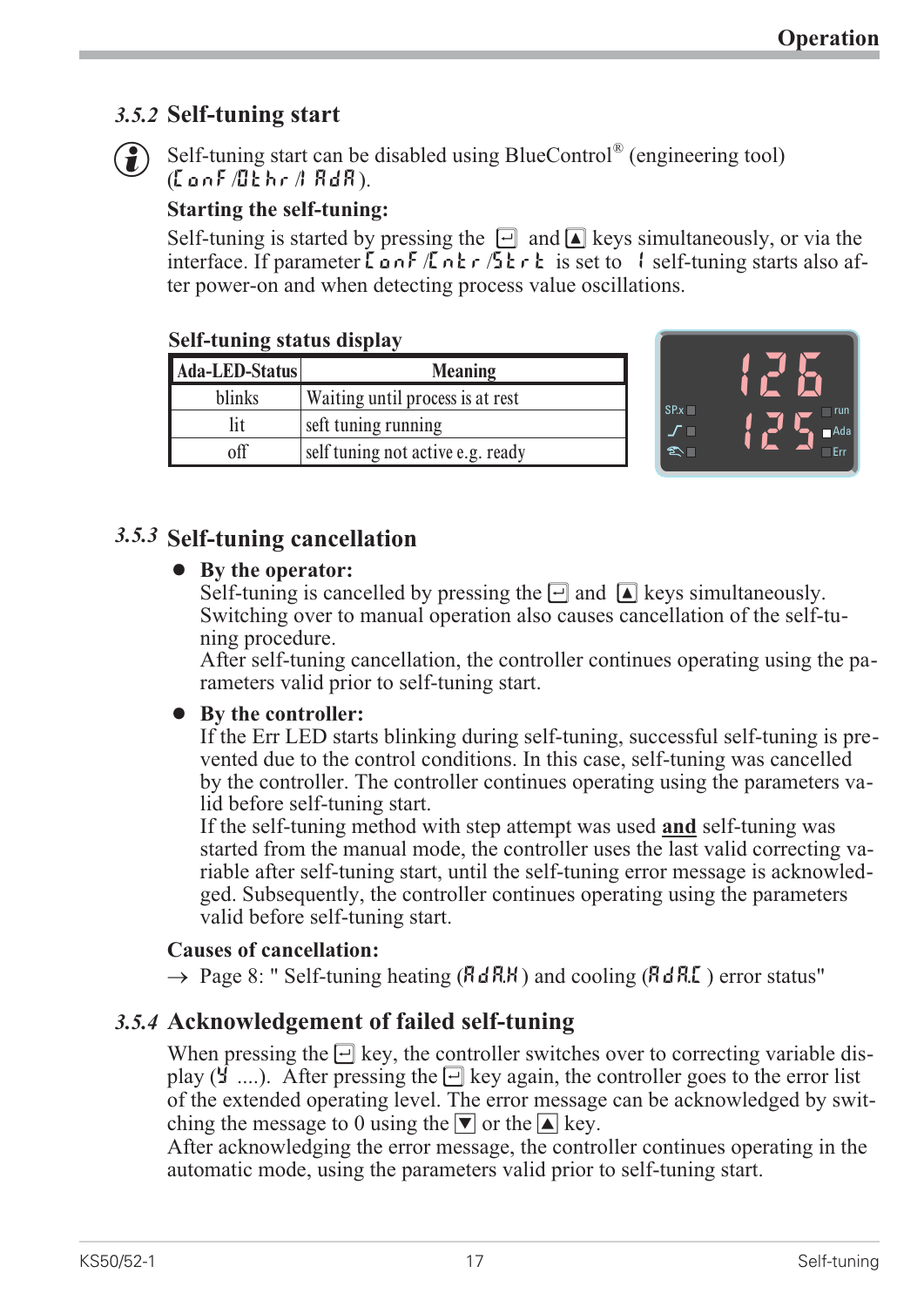## *3.5.5* **Optimization after start-up or at the set-point**

The two methods are optimization after start-up and at the set-point. As control parameters are always optimal only for a limited process range, various methods can be selected dependent of requirements. If the process behaviour is very different after start-up and directly at the set-point, parameter sets 1 and 2 can be optimized using different methods. Switch-over between parameter sets dependent of process status is possible (see page ).

#### **Optimization after start-up**: (see page 18)

Optimization after start-up requires a certain separation between process value and set-point. This separation enables the controller to determine the control parameters by evaluation of the process when lining out to the set-point. This method optimizes the control loop from the start conditions to the set-point, whereby a wide control range is covered.

We recommend selecting optimization method **"Step attempt after start-up"** with  $\mathbf{E} \cup \mathbf{n} \mathbf{E} = 0$  first. Unless this attempt is completed successfully, we then recommend a **"Pulse attempt after start-up"**.

#### **Optimization at the set-point**: (see page 19)

For optimizing at the set-point, the controller outputs a disturbance variable to the process. This is done by changing the output variable shortly. The process value changed by this pulse is evaluated. The detected process parameters are converted into control parameters and saved in the controller.

This procedure optimizes the control loop directly at the set-point. The advantage is in the small control deviation during optimization.

# $3.5.6$  **Selecting the method** ( $\begin{bmatrix} 2 & a & b \\ c & d & d \end{bmatrix}$ )

|                                  | Step attempt after start-up                  | Pulse attempt after start-up                | Optimization at the set-point                   |
|----------------------------------|----------------------------------------------|---------------------------------------------|-------------------------------------------------|
| $\ $ Łun $E=0$                   | sufficient set-point reserve is<br>provided  |                                             | sufficient set-point reserve is not<br>provided |
| $\mathbf{k}$ un $\mathbf{E} = 1$ |                                              | sufficient set-point reserve is<br>provided | sufficient set-point reserve is not<br>provided |
| $\mathbf{E}$ un $\mathbf{E} = 2$ | Only step attempt after start-up<br>required |                                             |                                                 |

Selection criteria for the optimization method:

#### **Sufficient set-point reserve:**

inverse controller: (with process value  $\le$  set-point- (10% of r nGH - r nGL) direct controller: (with process value  $>$  set-point + (10% of r  $n \Delta H$  -r  $n \Delta L$ )

inverse controller: process value is (10% of  $r \nightharpoonup GH - r \nightharpoonup GL$ ) below the set-point direct controller: process value is (10% of  $r \nightharpoonup GH - r \nightharpoonup GL$ ) above the set-point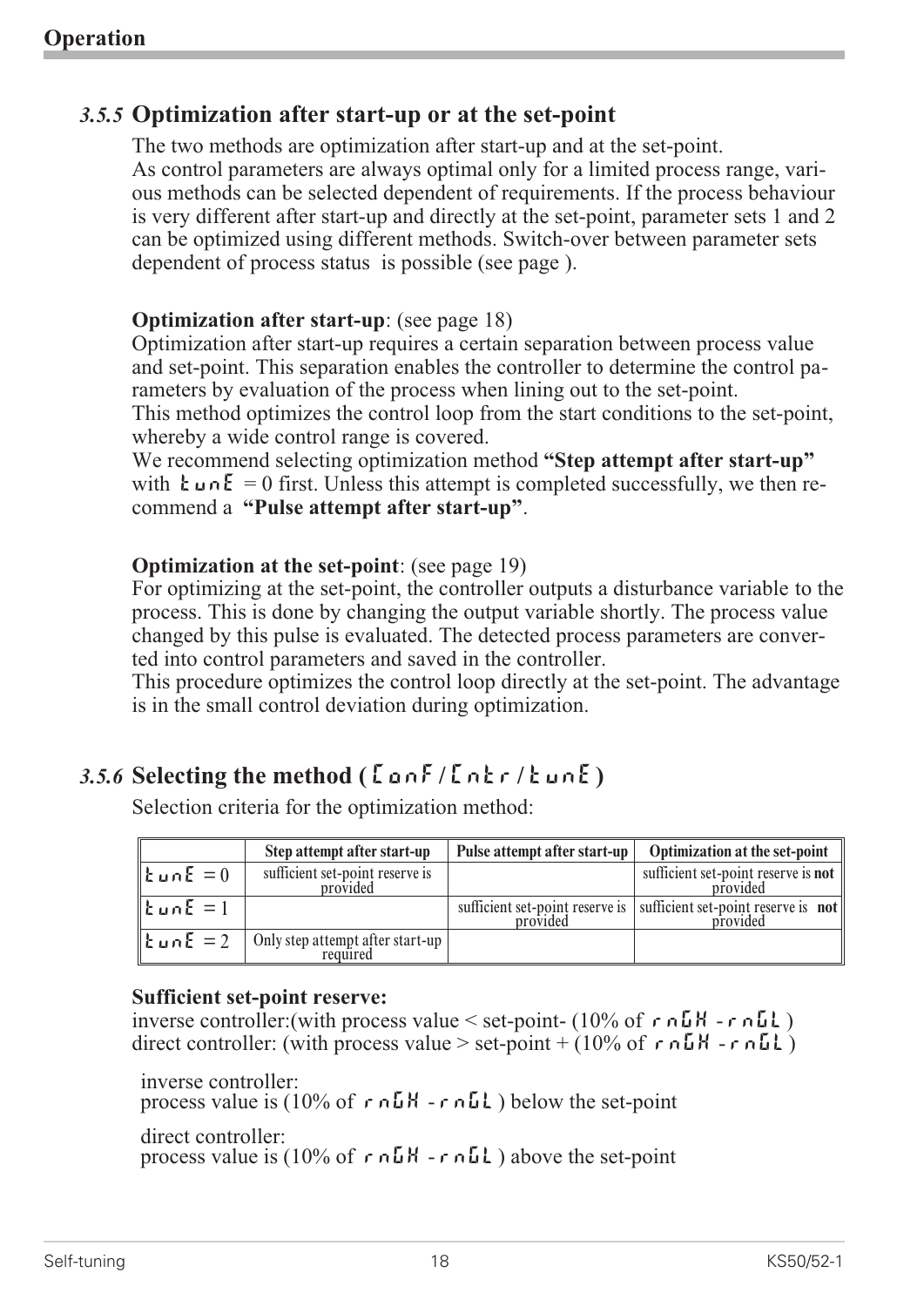#### *Step attempt after start-up*

Condition:  $\mathbf{L} \cdot \mathbf{L} = \mathbf{L} \cdot \mathbf{L} \cdot \mathbf{L} = 0$  and sufficient set-point reserve provided or

The controller outputs  $0\%$  correcting variable or  $\sharp L \circ \sharp$  and waits, until the process is at rest (see start-conditions on page 8).

Subsequently, a correcting variable step change to  $100\%$  or  $\frac{1}{2}$ H is output. The controller attempts to calculate the optimum control parameters from the process response. If this is done successfully, the optimized parameters are taken over and used for line-out to the set-point.

With a *3-point controller,* this is followed by *"cooling".*

After completing the 1st step as described, a correcting variable of -100% or Y.Lo (100% cooling energy) is output from the set-point. After successfull determination of the "cooling parameters", line-out to the set-point is using the optimized parameters.

#### *Pulse attempt after start-up*

Condition:  $\cdot$  **t**  $\mu$   $\Lambda$ **E** = 1 and sufficient set-point reserve provided.

The controller outputs  $0\%$  correcting variable or  $\mathcal{L}$  and waits, until the process is at rest (see start conditions page 8)

Subsequently, a short pulse of 100% or  $\frac{1}{2}$ .H is output (Y=100%) and reset. The controller attempts to determine the optimum control parameters from the process response. If this is completed successfully, these optimized parameters are taken over and used for line-out to the set-point.

With a *3-point controller,* this is followed by "cooling".

After completing the 1st step as described and line-out to the set-point, correcting variable "heating" remains unchanged and a cooling pulse (100% cooling energy) is output **additionally**. After successful determination of the "cooling parameters", the optimized parameters are used for line-out to the set-point.

## *Optimization at the set-point*

- Conditions:<br>● A sufficient set-point reserve is **not** provided at self-tuning start (see page 18).
- 
- A sufficient set-point reserve is **not** provided at self-tuning start (see page 18).<br>
  $k \ln \pi E$  is 0 or 1<br>
 With  $5k \cdot k = 1$  configured and detection of a process value oscillation •  $\frac{1}{\sqrt{2}}$  with  $\frac{5}{2}$   $\frac{1}{\sqrt{2}}$  for  $\frac{1}{2}$  = more than  $\pm 0.5$ With  $5k \rvert k = 1$  configured and detection of a process value oscillation by<br>more than  $\pm 0.5\%$  of  $(r \nvert k \rvert - r \nvert k \rvert)$  by the controller, the control parame-<br>ters are preset for process stabilization and the controller more than  $\pm$  0,5% of (r nGH - r nGL) by the controller, the control parameters are preset for process stabilization and the controller realizes an *optimization at the set-point* (see figure "Optimization at the set-point").
- 
- when the step attempt after power-on has failed<br>• with active gradient function ( $PR \cdot R / 5E \cdot P / r$  gradient is started from the process value and the • with active gradient function ( $PR \cdot R / 5E E P / r.5P \neq BFF$ ), the set-point gradient is started from the process value and there isn't a sufficient set-point reserve. gradient is started from the process value and there isn't a sufficient set-point reserve.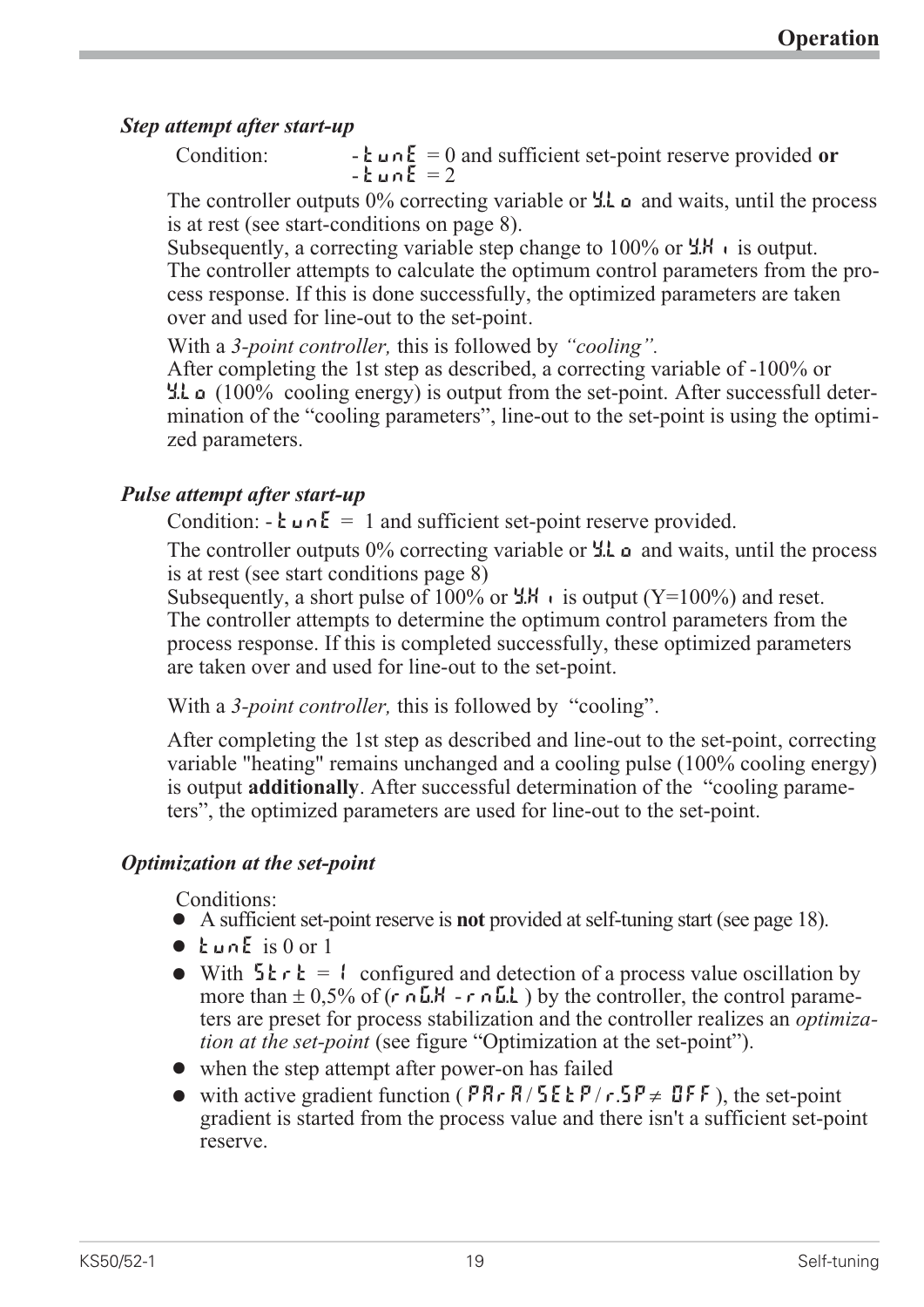#### **Optimization-at-the-set-point procedure:**

The controller uses its instantaneous parameters for control to the set-point. In lined out condition, the controller makes a pulse attempt. This pulse reduces the correcting variable by max.  $20\%$   $\bullet$ , to generate a slight process value undershoot. The changing process is analyzed and the parameters thus calculated are recorded in the controller. The optimized parameters are used for line-out to the set-point.

*Optimization at the set-point*



With a 3-*point controller*, optimization for the "heating" or "cooling" parameters occurs dependent of the instantaneous condition.

While the controller is in the "heating-phase" the heating-parameters are determined. If the controller is in the "cooling-phase" the cooling-parameters are determined.

1 If the correcting variable is too low for reduction in lined out condition it is increased by max. 20%.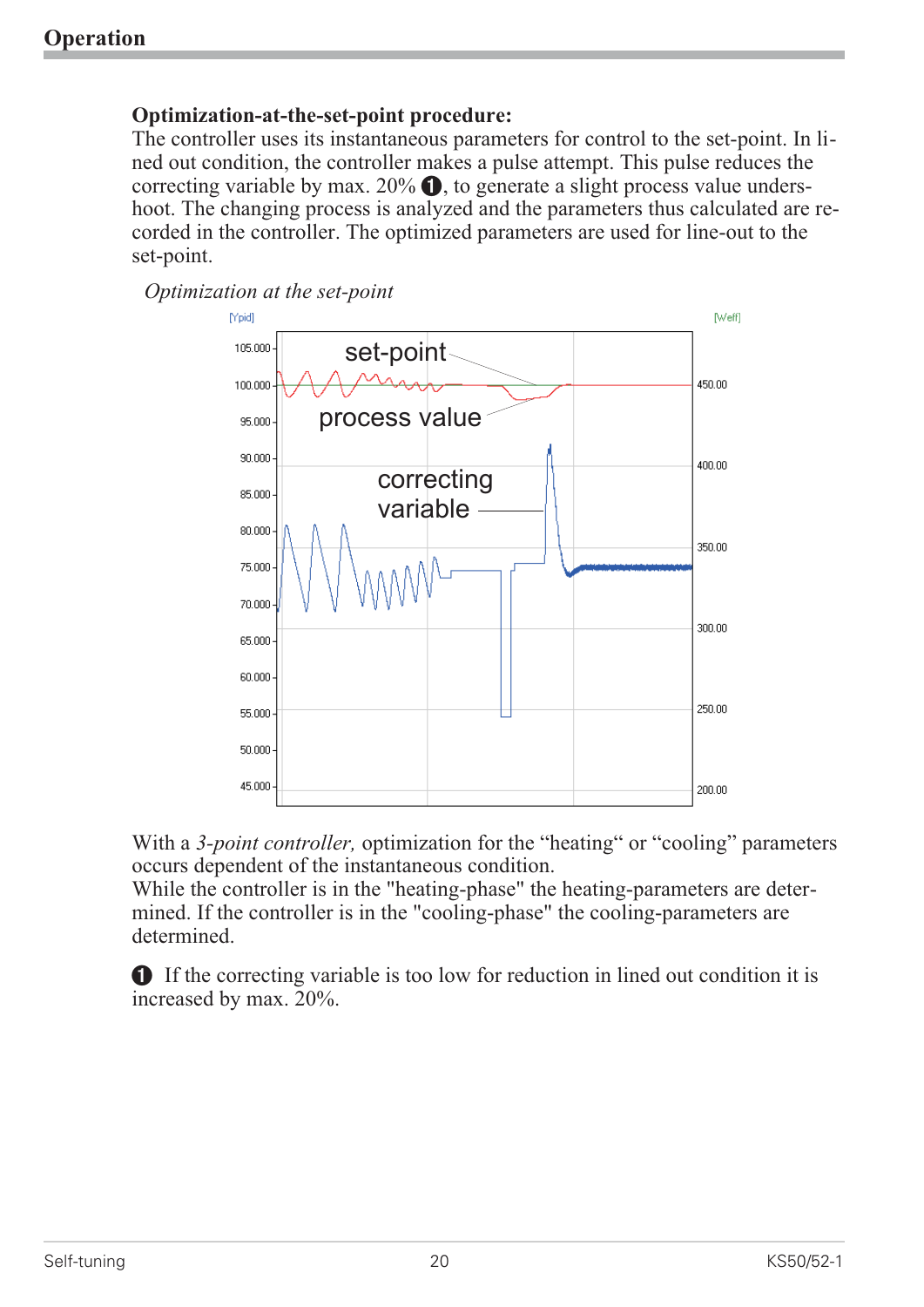## *3.5.7* **Optimization at the set-point for 3-point stepping controller**

As position feedback is not provided, the controller calculates the actuator position internally by adjusting an integrator with the adjusted actuator travel time. For this reason, precise entry of the actuator travel time  $(\mathbf{k} \mathbf{k})$ , as time between stops is highly important.

Due to position simulation, the controller knows whether an increased or reduced pulse must be output. After supply voltage switch-on, position simulation is at 50%. When the motor actuator was varied by the adjusted travel time in one go, internal calculation occurs, i.e. the position corresponds to the simulation:



Simulation real position

Internal calculation  $\mathbf{F}$ 

Internal calculation always occurs, when the actuator was varied by travel time  $\mathbf{k} \cdot \mathbf{k}$  *in one go*, independent of manual or automatic mode. When interrupting the variation, internal calculation is cancelled. Unless internal calculation occurred already after self-tuning start, it will occur automatically by closing the actuator once.

Unless the positioning limits were reached within 10 hours, a significant deviation between simulation and actual position may have occurred. In this case, the controller would realize minor internal calculation, i.e. the actuator would be closed by 20 %, and re-opened by 20 % subsequently. As a result, the controller knows that there is a 20% reserve for the attempt.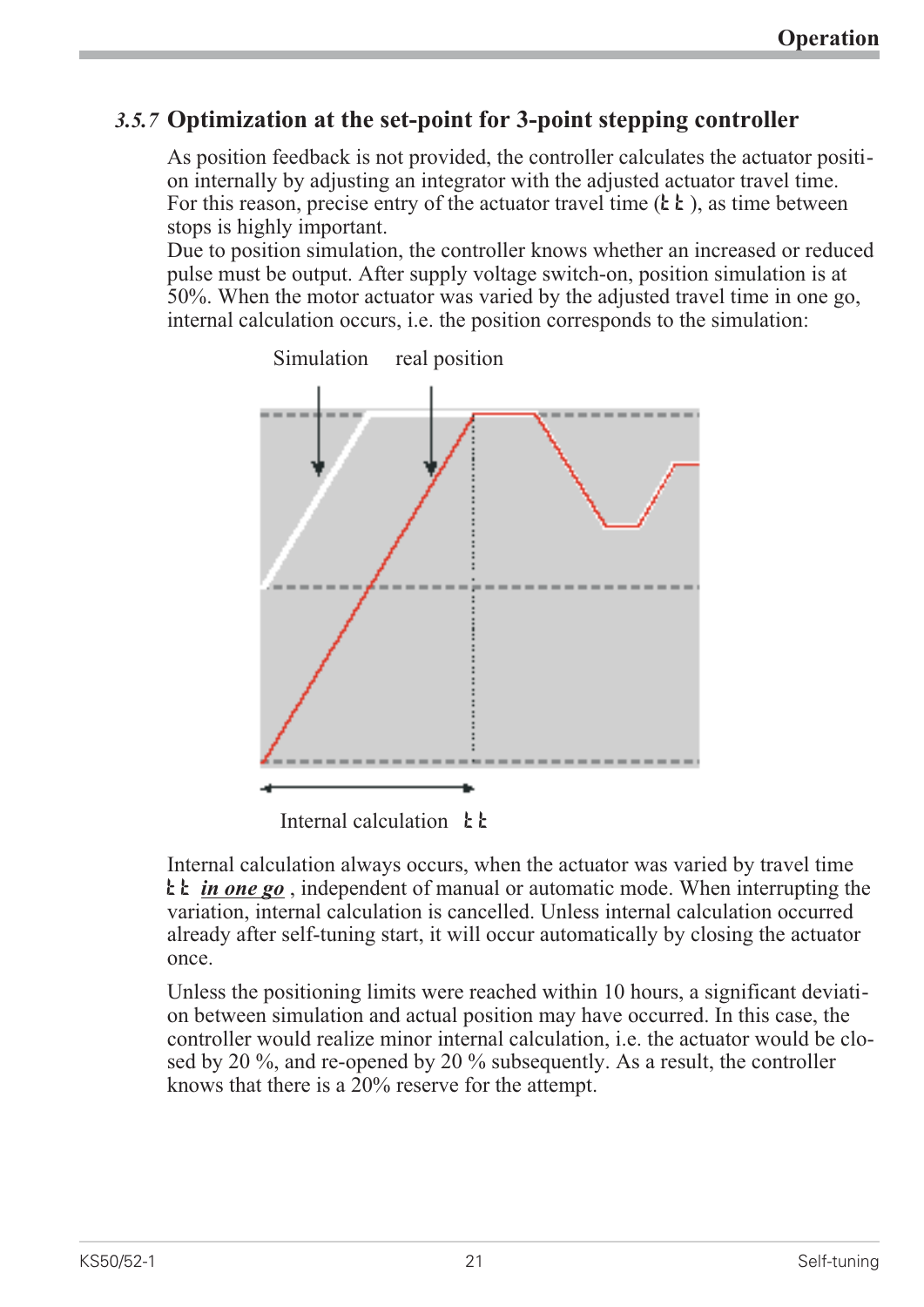# *3.5.8* **Examples for self-tuning attempts**

#### **(controller inverse, heating or heating/cooling)**

*Start: heating power switched on* Heating power Y is switched off  $(1)$ . When the change of process value X was constant during one minute  $(Q)$ , the power is switched on  $\Theta$ ). At the reversal point, the self-tuning attempt is finished and the new parameter are used for controlling to set-point W.

*Start: heating power switched off* The controller waits 1,5 minutes  $(1)$ . Heating power Y is switched on  $(Q)$ . At the reversal point, the self-tuning attempt is finished and control to the set-point is using the new parameters.

# *Self-tuning at the set-point*  $\bigwedge$

The process is controlled to the set-point. With the control deviation constant during a defined time  $(1)$ , the controller outputs a reduced correcting variable pulse (max. 20%) (2). After determination of the control parameters using the process characteristic  $(3)$ , control is started using the new parameters  $\left( \right)$ .

#### *Three-point controller*  $\bigwedge$

The parameter for heating and cooling are determined in two attempts. The heating power is switched on  $\left( \bullet \right)$ . Heating parameters  $P_{b}$ ,  $t$ ,  $t$ ,  $t$ ,  $t$  and  $t$  1 are determined at the reversal point. The process is controlled to the set-point  $(2)$ . With constant control deviation, the controller provides a cooling correcting variable pulse  $\Theta$ ). After determining its cooling parameters  $Pb2$ ,  $t_12$ ,  $t_2$ 



and  $\mathbf{t} \mathbf{z}^{\prime}$  (4) from the process characteristics, control operation is started using the new parameters  $(5)$ .

During phase  $\bigotimes$ , heating and cooling are done simultaneously!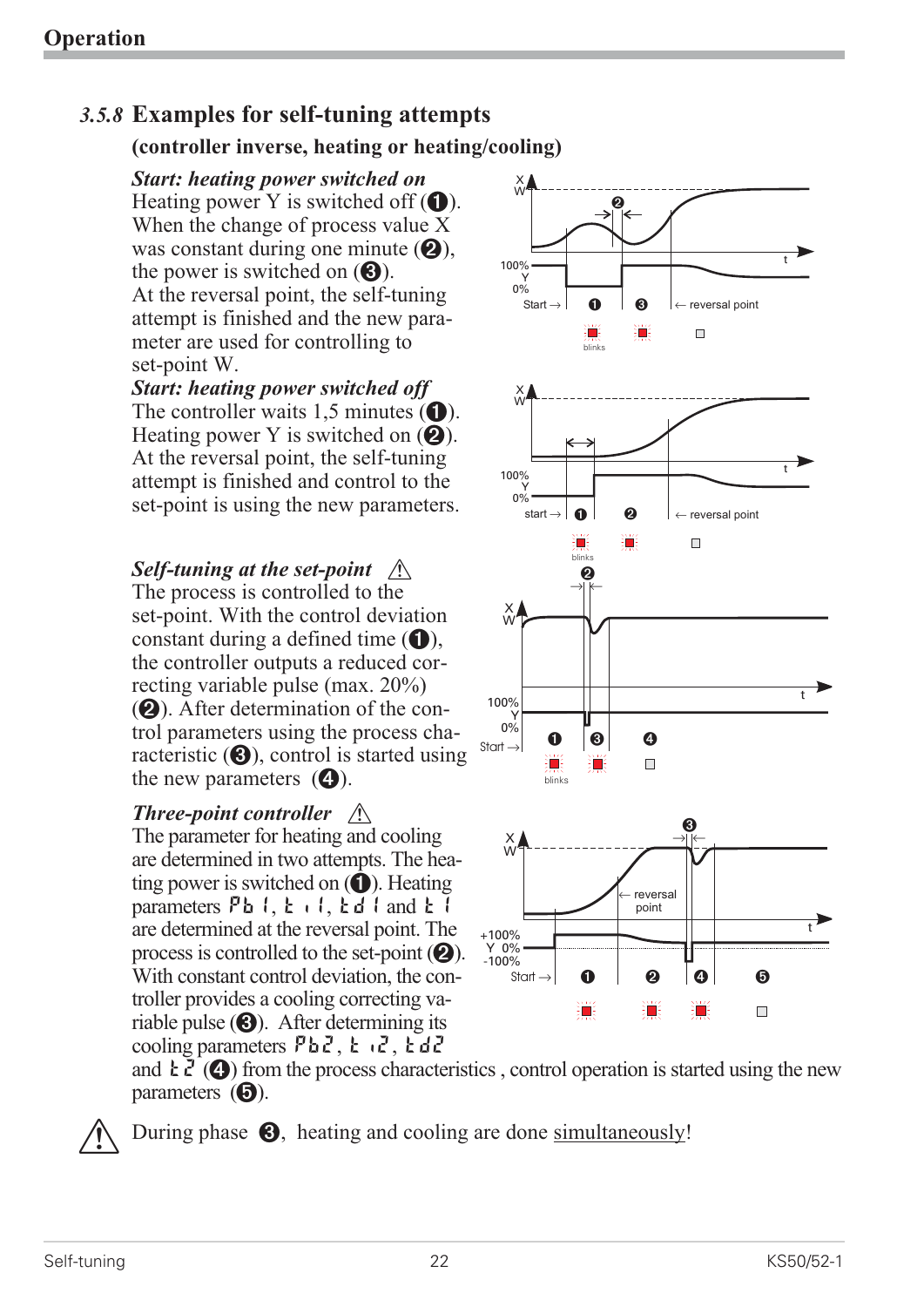# **3.6** *Manual tuning*

The optimization aid should be used with units on which the control parameters shall be set without self-tuning.

For this, the response of process variable x after a step change of correcting variable y can be used. Frequently, plotting the complete response curve (0 to 100%) is not possible, because the process must be kept within defined limits. Values  $T_g$  and  $x_{max}$  (step change from 0 to 100 %) or  $\Delta t$  and  $\Delta x$  (partial step response) can be used to determine the maximum rate of increase  $v_{\text{max}}$ .



 $y =$  correcting variable<br>  $Y<sub>h</sub> =$  control range

 $\overline{Y}_h$  = control range<br>
Tu = delay time (s)

Tu = delay time (s)<br>  $Tg$  = recovery time

 $Tg$  = recovery time (s)<br> $X_{\text{max}}$  = maximum proces maximum process value

 $V_{\text{max}} = \frac{Xmax}{T}$  $\frac{m}{Tg} = \frac{\Delta}{\Delta}$ *x*  $\frac{d}{t} \triangleq$  max. rate of increase of process value

The control parameters can be determined from the values calculated for delay time  $T_u$ , maximum rate of increase  $v_{\text{max}}$ , control range  $X_h$  and characteristic K according to the **formulas** given below. Increase Xp, if line-out to the set-point oscillates.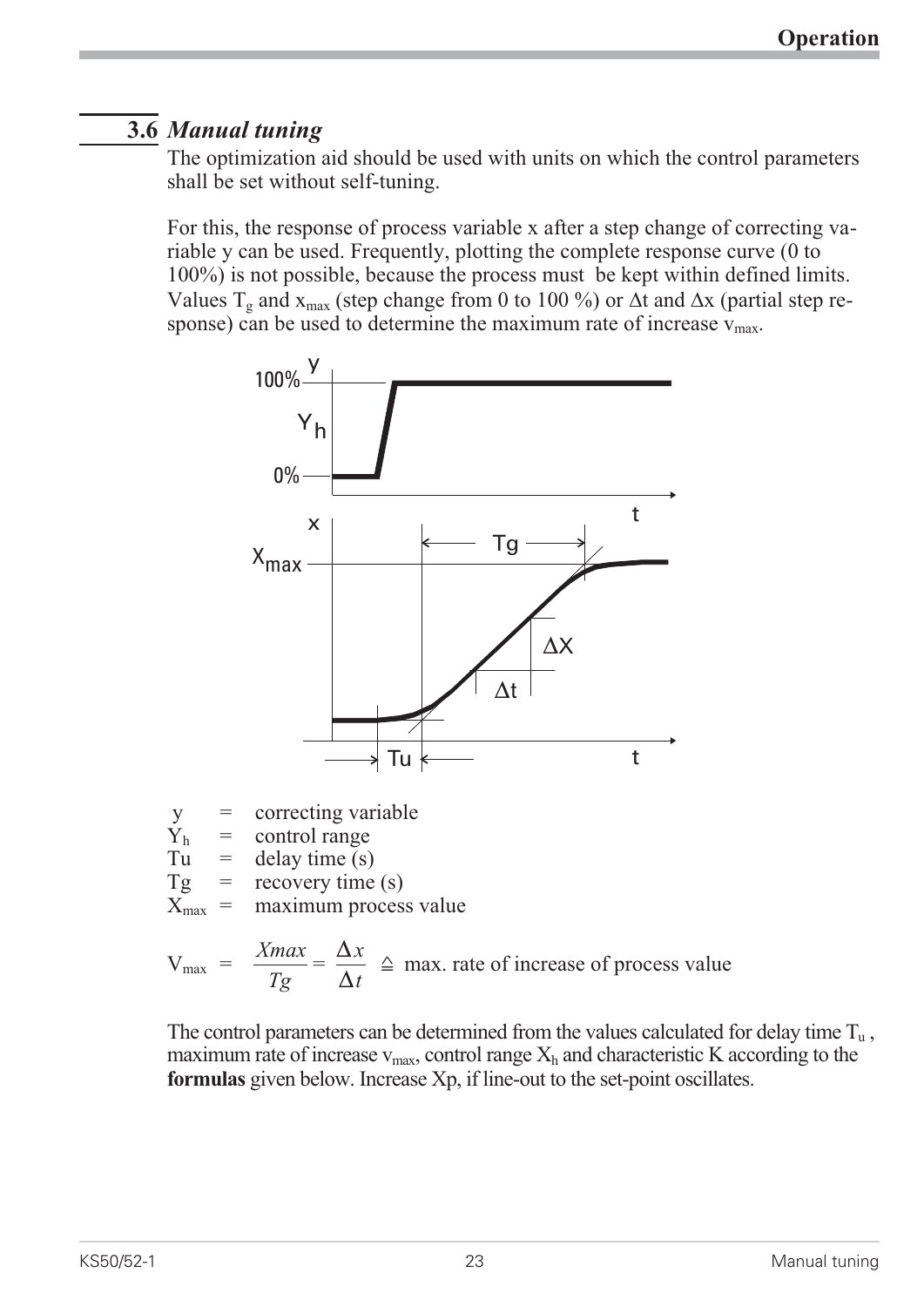|                                                                       | <b>Formulas</b>     |                        |            |                            |
|-----------------------------------------------------------------------|---------------------|------------------------|------------|----------------------------|
| $K = Vmax * Tu$                                                       | controller behavior | $P_{b}$ { [phy. units] | $Ed$ $[s]$ | $\left  \cdot \right $ [s] |
|                                                                       | <b>PID</b>          | $1.7 * K$              | $2 * Tu$   | $2 * Tu$                   |
| With 2-point and                                                      | PD                  | $0.5 * K$              | Tu         | BFF                        |
| 3-point controllers,<br>the cycle time must be                        | PI                  | $2.6 * K$              | 8F F       | $6 * Tu$                   |
| adjusted to                                                           |                     |                        | BFF        | BFF                        |
| <b>L</b> $\ell$ / <b>L</b> $\ell$ $\leq$ 0.25 * Tu   3-point-stepping |                     | $1.7 * K$              | Tu         | $2 * Tu$                   |

#### *Parameter adjustment effects*

| Parameter |        | <b>Control</b>    | <b>Line-out of disturbances</b>                                | <b>Start-up behaviour</b>      |
|-----------|--------|-------------------|----------------------------------------------------------------|--------------------------------|
| թե        | higher | increased damping | slower line-out                                                | slower reduction of duty cycle |
|           | lower  | reduced damping   | faster line-out                                                | faster reduction of duty cycle |
| じす        | higher | reduced damping   | faster response to disturbances                                | faster reduction of duty cycle |
|           | lower  | increased damping | slower response to disturbances slower reduction of duty cycle |                                |
|           | higher | increased damping | slower line-out                                                | slower reduction of duty cycle |
|           | lower  | reduced damping   | faster line-out                                                | faster reduction of duty cycle |

# **3.7** *Second PID parameter set*

The process characteristic is frequently affected by various factors such as process value, correcting variable and material differences.

To comply with these requirements, the controller can be switched over between two parameter sets. Parameter sets  $\overline{PR} \cdot \overline{R}$  and  $\overline{PR} \cdot \overline{R}$  are provided for heating and cooling.

Dependent of configuration, switch-over to the second parameter set (  $\overline{\text{L}}$  on F  $\Lambda$  O  $\overline{\text{L}}$   $\overline{\text{L}}$   $\overline{\text{L}}$  and  $\overline{\text{L}}$ ) is via key  $\overline{\text{E}}$ , one of digital inputs di1, di2, di3, or interface (OPTION).

 $\binom{9}{1}$  Self-tuning is always done using the active parameter set, i.e. the second parameter set must be active for optimizing.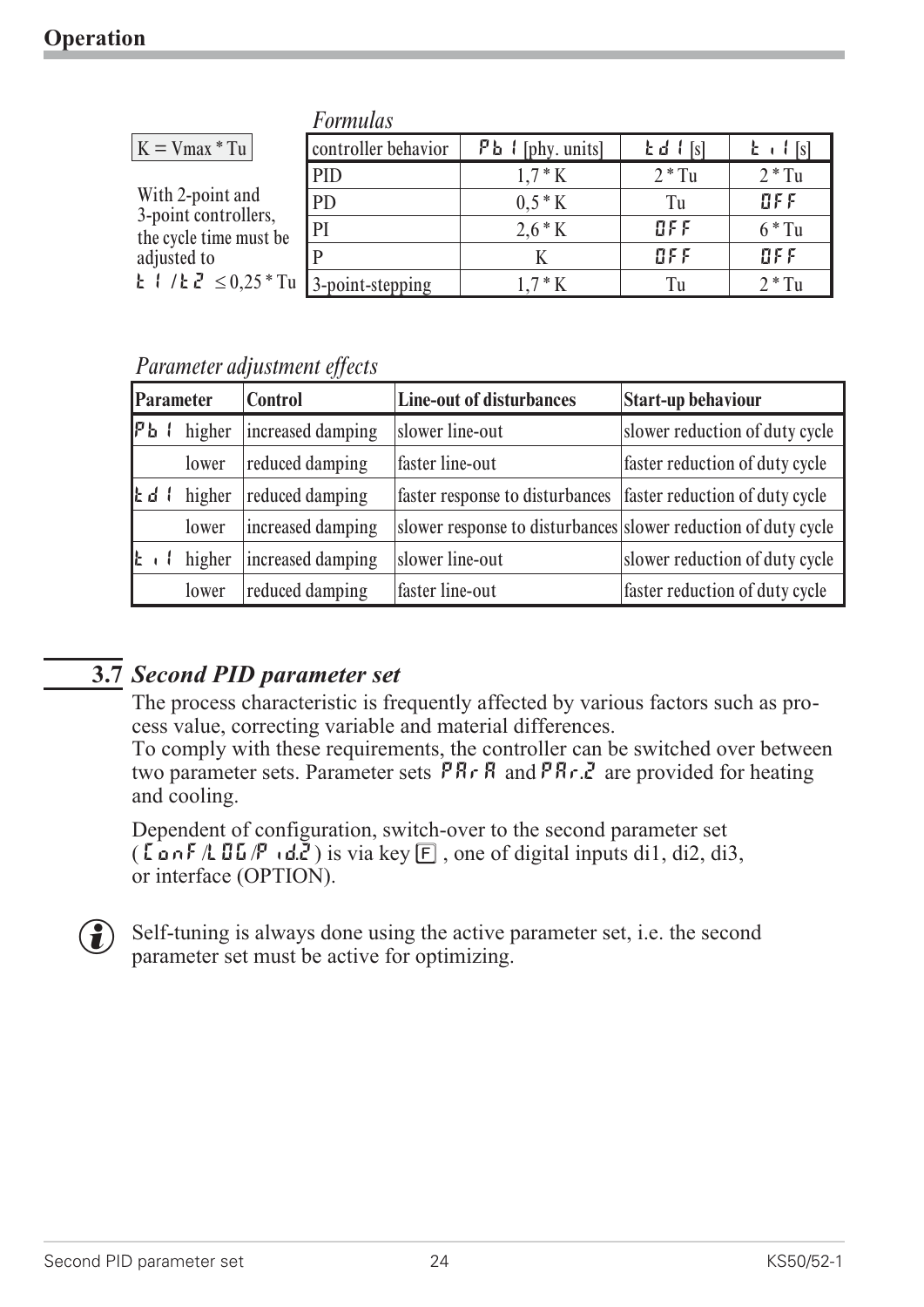# **3.8** *Alarm handling*

Max. three alarms can be configured and assigned to the individual outputs. Generally, outputs  $\mathbf{D}_u$ **t.**  $\mathbf{L}_u$ .  $\mathbf{D}_u$ **E.** Eq. can be used each for alarm signalling. If more than one signal is linked to one output the signals are OR linked. Each of the 3 limit values Lim.1 … Lim.3 has 2 trigger points H.x (Max) and L.x (Min), which can be switched off individually (parameter = " $\mathbb{I}$ FF"). Switching difference HYS.x of each limit value is adjustable.

*Ü Operaing principle absolut alarm L.1 = OFF*

*H.1 = OFF*

*\* Operating principle relative alarm L.1 = OFF*

SP

HYS.1

H.1



*H.1 = OFF*





**1:** normally closed ( $\text{L}$   $\text{a}$   $\text{a}$   $\text{F}$  /  $\text{L}$  $\text{u}$   $\text{L}$  x /  $\text{L}$  $\text{R}$  $\text{c}$   $\text{k}$  = 1) (See examples) 2: normally open  $(L \circ nF / \mathbb{Z} \cup k.x / \mathbb{Z} \times k = \mathbb{Z})$  (The output relay action is inverted)

 $\circled{f}$  The allocation of the device's LEDs is not invertable and must be considered separately.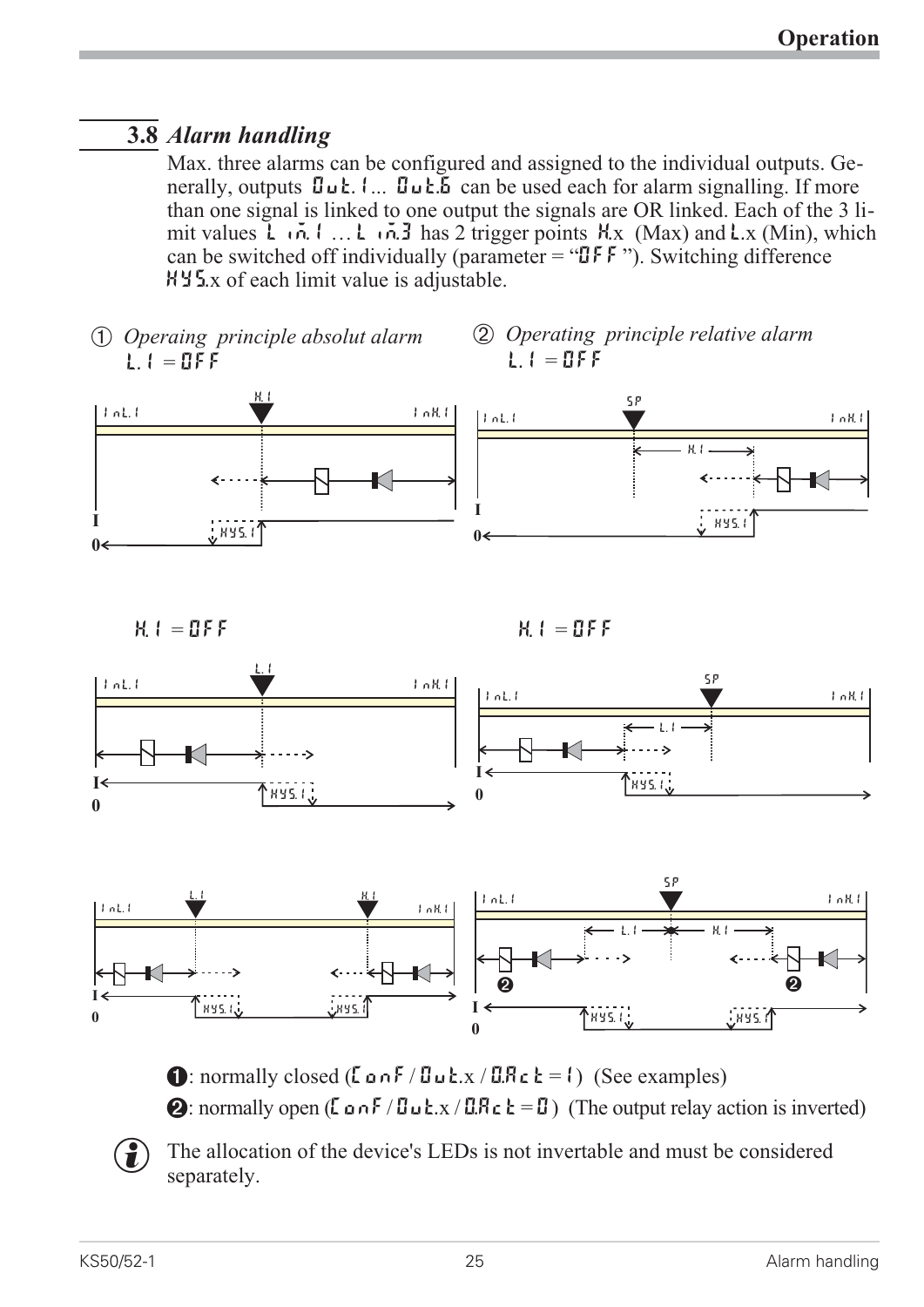

 $\left(\begin{matrix} \bullet \\ \bullet \end{matrix}\right)$  The variable to be monitored can be selected separately per configuration for each alarm.

| Variable $(5 \rceil c \rceil x)$                                                                       | Remark                                                                                                                                                                                                                                                                                                                                                                                                                                                                                                                                                        | Alarm type |
|--------------------------------------------------------------------------------------------------------|---------------------------------------------------------------------------------------------------------------------------------------------------------------------------------------------------------------------------------------------------------------------------------------------------------------------------------------------------------------------------------------------------------------------------------------------------------------------------------------------------------------------------------------------------------------|------------|
| Process value                                                                                          |                                                                                                                                                                                                                                                                                                                                                                                                                                                                                                                                                               | Absolute   |
| Control deviation<br><b>XW</b>                                                                         | Process value - effective set-point. The effective set-point Weff<br>is used. E.g with a ramp, this is the changing set-point rather<br>than the target set-point.                                                                                                                                                                                                                                                                                                                                                                                            | Relative   |
| Control deviation<br>$xw +$ suppression<br>after start-up or<br>set-point change<br>with time limit    | The alarm output is suppressed after switch-on or after a<br>set-point change, until the process value is within the limits<br>for the first time. At the latest after elapse of time 10 x $\mathbf{E} \cdot \mathbf{I}$<br>the alarm is activated ( <b>k</b> $\cdot$ <b>i</b> = integral time 1; parameter $\rightarrow$ <b>k</b> $\cdot$ <b>i c</b> $\cdot$ <b>i</b> is switched off ( <b>k</b> $\cdot$ <b>i</b> = <b>i F f</b> ), this is<br>considered as $\infty$ , i.e. the alarm is not activated before the process value was within the limits once. | Relative   |
| Effective set-point<br>Weff                                                                            | The effective set-point Weff for control.                                                                                                                                                                                                                                                                                                                                                                                                                                                                                                                     | Absolute   |
| Correcting<br>variable y                                                                               | $y =$ controller output signal                                                                                                                                                                                                                                                                                                                                                                                                                                                                                                                                | Absolute   |
| Deviation from SP<br>internal                                                                          | Process value - internal set-point. The internal set-point is<br>used. E.g. with a ramp, this is the target set-point instead of the varying effective set-point Weff.                                                                                                                                                                                                                                                                                                                                                                                        | Relative   |
| Control deviation<br>$xw +$ suppression<br>after start-up or<br>set-point change<br>without time limit | After switch-on or after a set-point change, the alarm output<br>is suppressed, until the process value is within the limits for<br>the first time.                                                                                                                                                                                                                                                                                                                                                                                                           | Relative   |

The following variables are available ( $\text{L}$  on  $\text{F}$  / $\text{L}$  on  $\text{F}$  / $\text{S}$   $\text{C}$   $\text{C}$   $\text{C}$   $\text{C}$   $\text{C}$ ):



G During alarm configuration, the following functions can be selected<br>( $\int$   $\alpha$  o  $\int$  / $\int$   $\alpha$  / $\int$   $\alpha$  c.x):  $($  ConF  $/$  L in  $/$  Fnc.x  $)$ :

| Function ( $F \cap c.x$ )              | Remark                                                                                                                                                                                         |
|----------------------------------------|------------------------------------------------------------------------------------------------------------------------------------------------------------------------------------------------|
| Switched off                           | No limit value monitoring.                                                                                                                                                                     |
| Measured value                         | Process value monitoring. When exceeding the limit, an alarm is<br>generated. The alarm is reset automatically, when the process value is "within<br>the limits" (including hysteresis) again. |
| $Mear (a)$ Measured value $+$<br>latch | Process value monitoring $+$ latching of the alarm condition. When exceeding the limit value, an alarm is output. A latched alarm persists, until it is reset<br>manually.                     |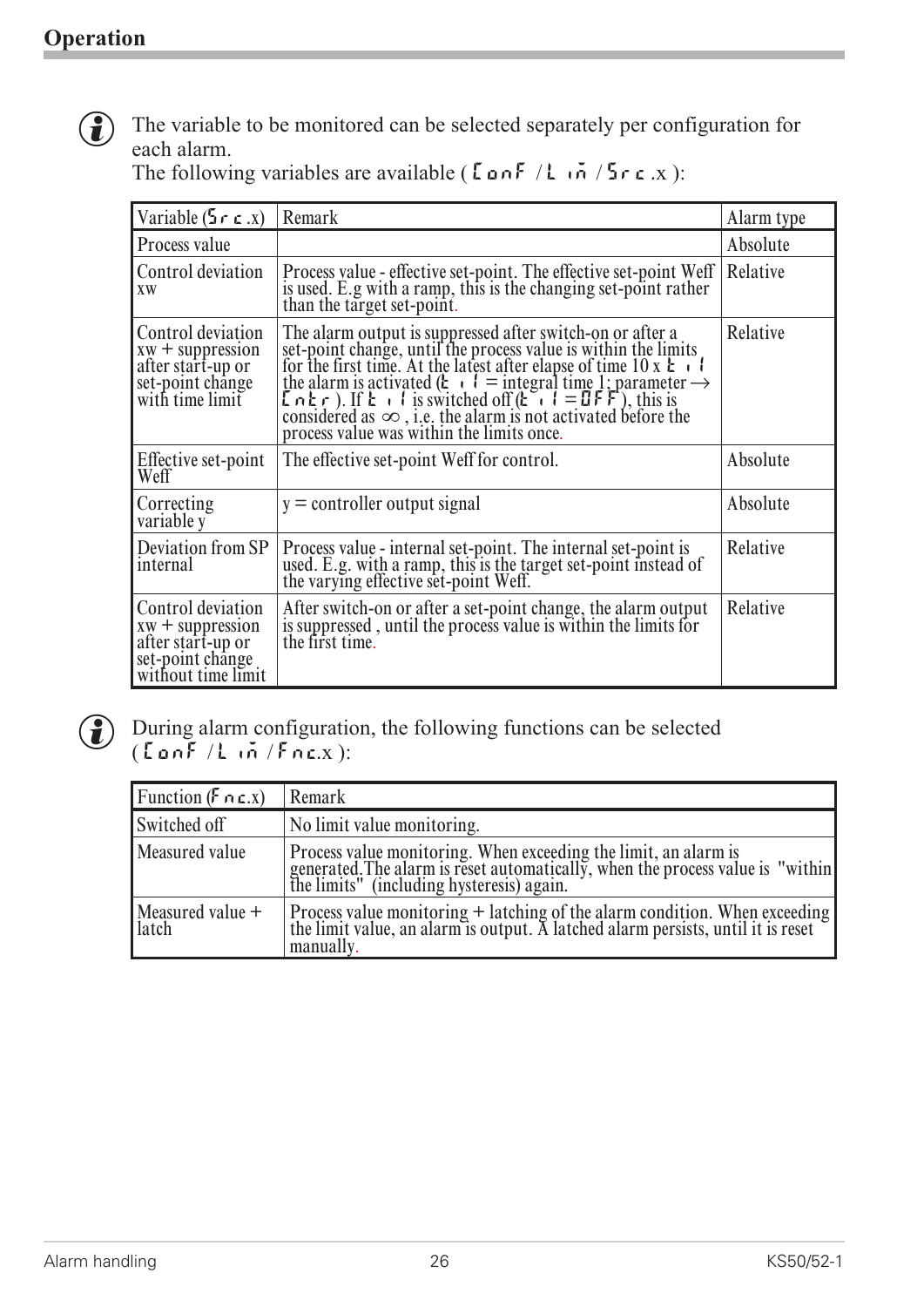# **3.9** *Operating structure*

After supply voltage switch-on, the controller starts with the **operating levels**. The controller status is as before power off.



- **PRr A** level: At **PRr A** level, the right decimal point of the upper<br>display line is *lit continuously*.<br>**LanF** level: At **LanF** level, the right decimal point of upper display line is *lit continuously*.
	- At  $\zeta$  on F level, the right decimal point of upper display line *blinks*.

When safety switch **Loc** is open, only the levels enabled by means of Blue-Control<sup>®</sup> (engineering tool) are visible and accessible by entry of the password adjusted by means of BlueControl (engineering tool). Individual parameters accessible without password must be copied to the extended operating level via BlueControl®. **PASS** 



All levels disabled via password are disabled only, if safety switch loc also is<br>pen<br>Factory setting: Safety switch **Loc** closed: open

Safety switch Loc closed: -all levels accessible without restriction, -password  $PAS5 = DFF$ .

|        | Safety switch Password entered<br>Loc with BluePort® | <b>Function disabled or</b><br>enabled with BluePort® | Access via the instrument<br>front panel: |
|--------|------------------------------------------------------|-------------------------------------------------------|-------------------------------------------|
| closed | OFF/password                                         | disabled / enabled                                    | enabled                                   |
| open   | OFF/password                                         | disabled                                              | disabled                                  |
| open   | 0FF                                                  | enabled                                               | enabled                                   |
| open   | Password                                             | enabled                                               | enabled after password entry              |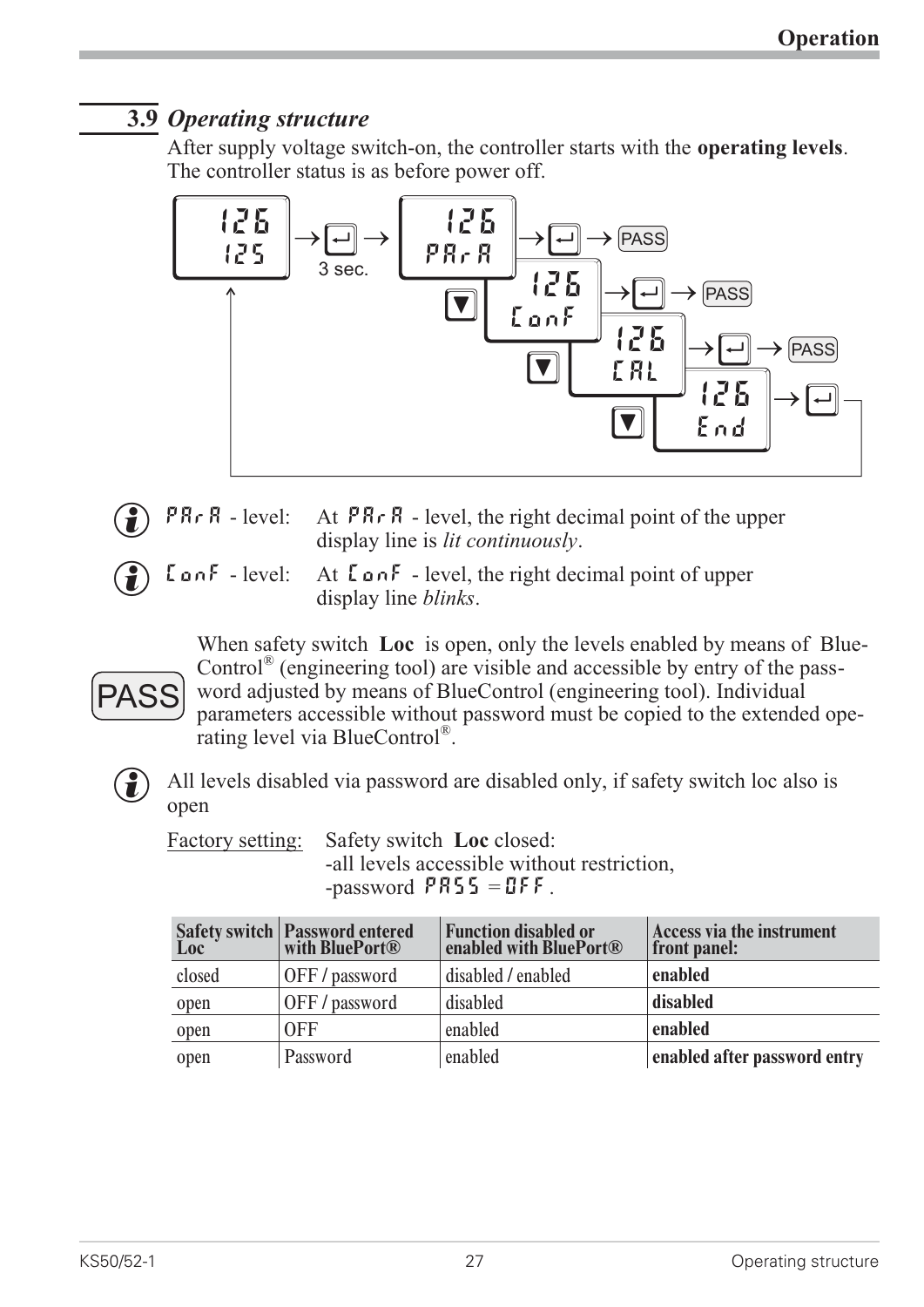# **4 Configuration level**

**4.1** *Configuration survey*

|                                                                                      |                                  |                               | <b>LonF</b> Configuration level |                                                         |                   |                         |                               |                   |                     |                                                                 |                                           |                |               |
|--------------------------------------------------------------------------------------|----------------------------------|-------------------------------|---------------------------------|---------------------------------------------------------|-------------------|-------------------------|-------------------------------|-------------------|---------------------|-----------------------------------------------------------------|-------------------------------------------|----------------|---------------|
|                                                                                      | Loker<br>Control and self-tuning | Input 1<br>$\sigma$ .         | l o P.2<br>Input 2              | $\frac{1}{2}$ in $\frac{1}{2}$<br>Limit value functions | Output<br>aut.    | Output 2<br><b>DUL2</b> | Output 3<br>23.80             | Output 5<br>Bub.5 | Output 6<br>$B = 5$ | L 0 L 1<br>Digital inpu ts                                      | Display, operation,<br>interface<br>Dt hr | لم<br>ح<br>ЦJ. | $\frac{1}{2}$ |
| $\begin{array}{ c } \hline \ \hline \ \hline \ \hline \ \hline \ \hline \end{array}$ | 5P.5n<br>LFnc                    | <u>SE 9P</u><br>$5.1 \cdot n$ | $ f_{nc} $<br>5298              | frac.1<br>5r c.1                                        | B.R.c.<br>8.1     |                         | $0.5$ MP<br>B. R <sub>c</sub> |                   |                     | $L$ or<br>5.22                                                  | $b$ Rud<br>Rddr                           |                |               |
|                                                                                      | ñRn                              | <u> Corr</u>                  |                                 | Frica                                                   | 3.2               |                         | 9.4                           |                   |                     | <b>SPE</b>                                                      | $P_r$ E Y                                 |                |               |
|                                                                                      | <b>ERcb</b>                      |                               |                                 | $5 - c$ .2                                              | $L$ on $l$        |                         | 9,2                           |                   |                     | 9,2                                                             | <b>dELY</b>                               |                |               |
|                                                                                      | FRIL                             |                               |                                 | $frac{1}{2}$                                            | $L$ $\tilde{m}$ 2 | See output 1            | Lind                          | See output 1      | See output 1        | $\overline{AB}$                                                 |                                           |                |               |
|                                                                                      | $r$ n.l.l.                       |                               |                                 | $5 - c$ .3                                              | 1.63              |                         | Line                          |                   |                     | $\underline{\text{L}}\underline{\text{C}}\underline{\text{F}}$  |                                           |                |               |
|                                                                                      | $r_0$ 6.8                        |                               |                                 | HERL                                                    | LPRL              |                         | L m3                          |                   |                     | Aloc                                                            |                                           |                |               |
|                                                                                      | 5.920                            |                               |                                 | LPRL                                                    | <b>HERL</b>       |                         | LPRL                          |                   |                     | Ennin                                                           | Unit                                      |                |               |
|                                                                                      | 1367                             |                               |                                 |                                                         | <b>HESE</b>       |                         | HERL                          |                   |                     | $\underline{b\, \underline{o}\, \underline{o}}\, \underline{S}$ | dP                                        |                |               |
|                                                                                      | EunE                             |                               |                                 |                                                         | P.End             |                         | HE.SE                         |                   |                     | $\epsilon d \mathcal{Z}$<br>Ρ                                   |                                           |                |               |
|                                                                                      | SErE                             |                               |                                 |                                                         | FR <sub>o</sub>   |                         | P.End                         |                   |                     | $\rho_{x,un}$<br>$d$ of $n$ $[$ $L$ $d$ $E$ $L$                 |                                           |                |               |
|                                                                                      |                                  |                               |                                 |                                                         | FR <sub>o</sub>   |                         | FRUI<br>FR UZ                 |                   |                     |                                                                 |                                           |                |               |
|                                                                                      |                                  |                               |                                 |                                                         |                   |                         | 0.1.0                         |                   |                     |                                                                 |                                           |                |               |
|                                                                                      |                                  |                               |                                 |                                                         |                   |                         | Out. I                        |                   |                     |                                                                 |                                           |                |               |
|                                                                                      |                                  |                               |                                 |                                                         |                   |                         | 0.5c c                        |                   |                     |                                                                 |                                           |                |               |

## **Adjustment:**

 $\bullet$  To access the configuration level, press the key  $\Box$  for 3 seconds and then the key  $\lceil \nabla \rceil$  to select the  $\lceil \nabla \cdot \mathbf{M} \rceil$  to  $\lceil \nabla \cdot \mathbf{M} \rceil$  to confirm.



- If the password function is activated, a prompt for  $P A 5 5$  is displayed.<br>• The configuration values can be adjusted using the  $\boxed{\blacktriangleleft|\blacktriangledown\rangle}$  keys. Press the
- The configuration values can be adjusted using the  $\Box$  keys. Press the  $\Box$  key to save the value. The next configuration value is shown.<br>• After the last configuration value of a group,  $d \circ n \in \Box$  is displayed, fo  $\Box$  - key to save the value. The next configuration value is shown.
- After the last configuration value of a group,  $d \cdot nE$  is displayed, followed by automatic changing to the next group<br>Return to the beginning of a group, by pressing the  $\Box$  key for 3 sec. automatic changing to the next group



Press menu item  $\mathbb{q}_u$  it to close/cancel configuration.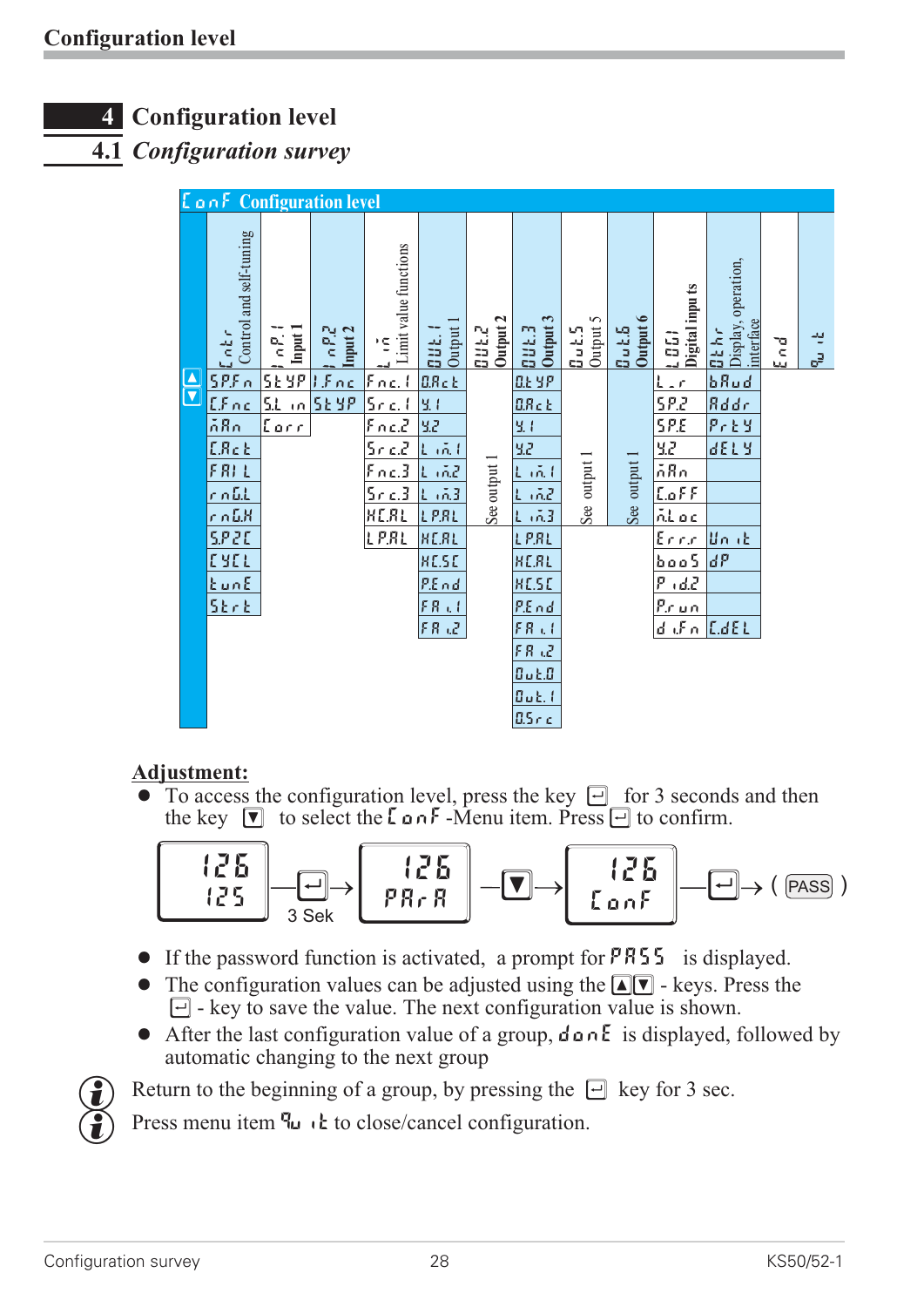# **4.2** *Configurations*

| Entr                  |                                |                                                                                                                                                                                                                                                                                                                                                                                              |                  |
|-----------------------|--------------------------------|----------------------------------------------------------------------------------------------------------------------------------------------------------------------------------------------------------------------------------------------------------------------------------------------------------------------------------------------------------------------------------------------|------------------|
| <b>Name</b>           | <b>Value range Description</b> |                                                                                                                                                                                                                                                                                                                                                                                              | <b>Default</b>   |
| 5P.5n                 |                                | <b>Basic configuration of setpoint processing</b>                                                                                                                                                                                                                                                                                                                                            | $\theta$         |
|                       | $\mathbf{0}$                   | set-point controller can be switched over to external set-point<br>(-> L II L   / S P.E )                                                                                                                                                                                                                                                                                                    |                  |
|                       | 1                              | program controller                                                                                                                                                                                                                                                                                                                                                                           |                  |
|                       | 10                             | controller with start-up circuit                                                                                                                                                                                                                                                                                                                                                             |                  |
|                       | 11                             | Fixpoint / SP.E-/ SP.2 -controller with start-up circuit                                                                                                                                                                                                                                                                                                                                     |                  |
| EFac                  |                                | Control behaviour (algorithm)                                                                                                                                                                                                                                                                                                                                                                | $\mathbf{1}$     |
|                       | $\boldsymbol{0}$               | on/off controller or signaller with one output                                                                                                                                                                                                                                                                                                                                               |                  |
|                       | 1                              | PID controller (2-point and continuous)                                                                                                                                                                                                                                                                                                                                                      |                  |
|                       | $\overline{2}$                 | $\Delta$ / Y / Off, or 2-point controller with partial/full load switch-over                                                                                                                                                                                                                                                                                                                 |                  |
|                       | $\overline{3}$                 | 2 x PID (3-point and continuous)                                                                                                                                                                                                                                                                                                                                                             |                  |
|                       | 4                              | 3-point stepping controller                                                                                                                                                                                                                                                                                                                                                                  |                  |
| $\overline{AB}n$      |                                | <b>Manual operation permitted</b>                                                                                                                                                                                                                                                                                                                                                            | $\overline{0}$   |
|                       | $\mathbf{0}$                   | n <sub>0</sub>                                                                                                                                                                                                                                                                                                                                                                               |                  |
|                       | 1                              | yes (see also $L \times L$ ) / $\overline{A} \times \overline{B}$ /n)                                                                                                                                                                                                                                                                                                                        |                  |
| <b>ERck</b>           |                                | <b>Method of controller operation</b>                                                                                                                                                                                                                                                                                                                                                        | $\overline{0}$   |
|                       | $\mathbf{0}$                   | inverse, e.g. heating                                                                                                                                                                                                                                                                                                                                                                        |                  |
|                       |                                | With decreasing process value, the correcting variable is increased,<br>with increasing process value, the correcting variable is reduced.                                                                                                                                                                                                                                                   |                  |
|                       | 1                              | direct, e.g. cooling<br>With increasing process value, the correcting variable is increased,<br>with decreasing process value, the correcting variable is decreased                                                                                                                                                                                                                          |                  |
| FRIL                  |                                | <b>Behaviour at sensor break</b>                                                                                                                                                                                                                                                                                                                                                             | 1                |
|                       | $\boldsymbol{0}$               | controller outputs switched off                                                                                                                                                                                                                                                                                                                                                              |                  |
|                       | 1                              | $y = Y2$                                                                                                                                                                                                                                                                                                                                                                                     |                  |
|                       | $\overline{2}$                 | $y =$ mean output.<br>In the event of a failure of the input signal, the mean value of the correcting variable output last is kept.<br>The maximum permissible output can be adjusted with parameter $\sharp \Lambda H$ .<br>To prevent determination of inadmissible values, mean value formation is<br>lonly if the control deviation is lower than parameter $L \cdot 3 \cdot n$ .        |                  |
|                       | $\overline{3}$                 | $ y $ = mean output; manual adjustment is possible.<br>In the event of a failure of the input signal, the mean value of the<br>correcting variable output last is kept.<br>The maximum permissible output can be adjusted using parameter<br>$\left \frac{1}{2}n\right $ . The mean output is measured at intervals of 1 min., when the control deviation is smaller than parameter $1.3n$ . |                  |
| $r$ n $LL$            | $-19999999$                    | $ X0 $ (lower limit of control range)<br>indicates the smallest value to be expected as process value.                                                                                                                                                                                                                                                                                       | $\mathbf{0}$     |
| $r$ n $\mathbf{L}$ .K | -19999999                      | <b>X100 (high limit range of control)</b><br>indicates the highest value to be expected as process value.                                                                                                                                                                                                                                                                                    | 900              |
| <b>SP20</b>           |                                | With active SP.2 no cooling controlling is provided                                                                                                                                                                                                                                                                                                                                          | $\boldsymbol{0}$ |
|                       | $\boldsymbol{0}$               | standard (cooling permissible with all set-points)                                                                                                                                                                                                                                                                                                                                           |                  |
|                       | 1                              | no cooling provided with active 5 P.2                                                                                                                                                                                                                                                                                                                                                        |                  |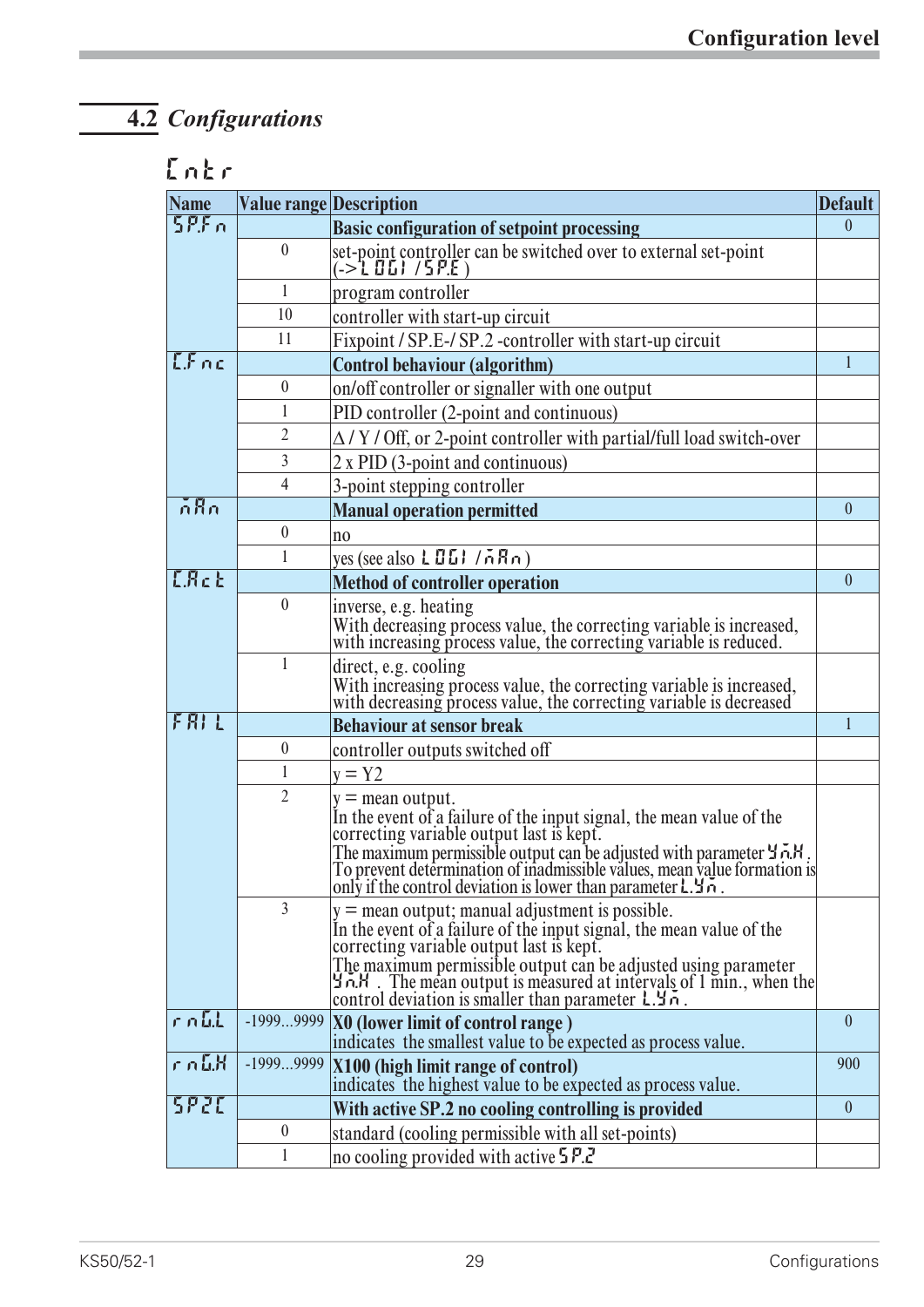| <b>Name</b>      | <b>Value range Description</b> |                                                                                                  | <b>Default</b> |
|------------------|--------------------------------|--------------------------------------------------------------------------------------------------|----------------|
| <b>TYFL</b>      |                                | <b>Characteristic for 2-point- and 3-point-controllers</b>                                       | $\mathbf{0}$   |
|                  | $\theta$                       | standard                                                                                         |                |
|                  |                                | water cooling linear                                                                             |                |
|                  | $\mathfrak{D}$                 | water cooling non-linear                                                                         |                |
|                  | 3                              | with constant cycle                                                                              |                |
| $k$ un $E$       |                                | <b>Auto-tuning at start-up</b>                                                                   | $\theta$       |
|                  | $\mathbf{0}$                   | At start-up with step function                                                                   |                |
|                  |                                | At start-up with impulse function. Setting for fast controlled systems (e.g. hot runner control) |                |
|                  | $\overline{2}$                 | Always step attempt during start-up                                                              |                |
| 5krk             |                                | <b>Start of auto-tuning</b>                                                                      | $\theta$       |
|                  | $\mathbf{0}$                   | no automatic start (manual start via front interface)                                            |                |
|                  |                                | Manual or automatic start of auto-tuning at power on or when<br>oscillating is detected          |                |
| Adt <sub>0</sub> |                                | Optimization of T1, T2 (only visible with BlueControl!)                                          | $\theta$       |
|                  | $\theta$                       | Automatic optimization                                                                           |                |
|                  |                                | No optimization                                                                                  |                |

# **InP.1**

| <b>Name</b> |                  | <b>Value range Description</b>                                                                                                                                                     | <b>Default</b> |
|-------------|------------------|------------------------------------------------------------------------------------------------------------------------------------------------------------------------------------|----------------|
| 5648        |                  | <b>Sensor type selection</b>                                                                                                                                                       | 1              |
|             | $\boldsymbol{0}$ | thermocouple type L $(-100900^{\circ}C)$ , Fe-CuNi DIN                                                                                                                             |                |
|             |                  | thermocouple type $J(-1001200^{\circ}C)$ , Fe-CuNi                                                                                                                                 |                |
|             | $\overline{2}$   | thermocouple type K $(-1001350^{\circ}C)$ , NiCr-Ni                                                                                                                                |                |
|             | 3                | thermocouple type N (-1001300°C), Nicrosil-Nisil                                                                                                                                   |                |
|             | 4                | thermocouple type $S(01760^{\circ}C)$ , PtRh-Pt10%                                                                                                                                 |                |
|             | 5                | thermocouple type R (01760°C), PtRh-Pt13%                                                                                                                                          |                |
|             | 20               | Pt100 (-200.0 $100,0 °C$ )                                                                                                                                                         |                |
|             | 21               | Pt100 (-200.0  850,0 °C)                                                                                                                                                           |                |
|             | 22               | Pt1000 (-200.0  850.0 °C)                                                                                                                                                          |                |
|             | 23               | special 04500 Ohm (pre-defined as KTY11-6)                                                                                                                                         |                |
|             | 30               | 020mA/420mA                                                                                                                                                                        |                |
|             |                  | Scaling is required. (see chp.5.3 page 51)                                                                                                                                         |                |
|             | 40               | 010V/210V                                                                                                                                                                          |                |
| 51.10       |                  | Scaling is required. (see chp. 5.3 page 51)                                                                                                                                        |                |
|             |                  | Linearization (only at $5.5 \text{ }\frac{1}{2} = 23 \text{ (KTY 11-6)}$ , (020mA) and 40 (010V) adjustable)<br>30                                                                 | $\theta$       |
|             | $\mathbf{0}$     | none                                                                                                                                                                               |                |
|             | 1                | Linearization to specification. Creation of linearization table with<br>BlueControl (engineering tool) possible. The characteristic for<br>KTY 11-6 temperature sensors is preset. |                |
| Corr        |                  | <b>Measured value correction / scaling</b>                                                                                                                                         | $\theta$       |
|             | $\mathbf{0}$     | Without scaling                                                                                                                                                                    |                |
|             |                  | Offset correction (at $E R L$ level)                                                                                                                                               |                |
|             | $\overline{2}$   | 2-point correction (at $E R L$ level)                                                                                                                                              |                |
|             | 3                | Scaling (at $\overline{PR} \cdot \overline{R}$ level)                                                                                                                              |                |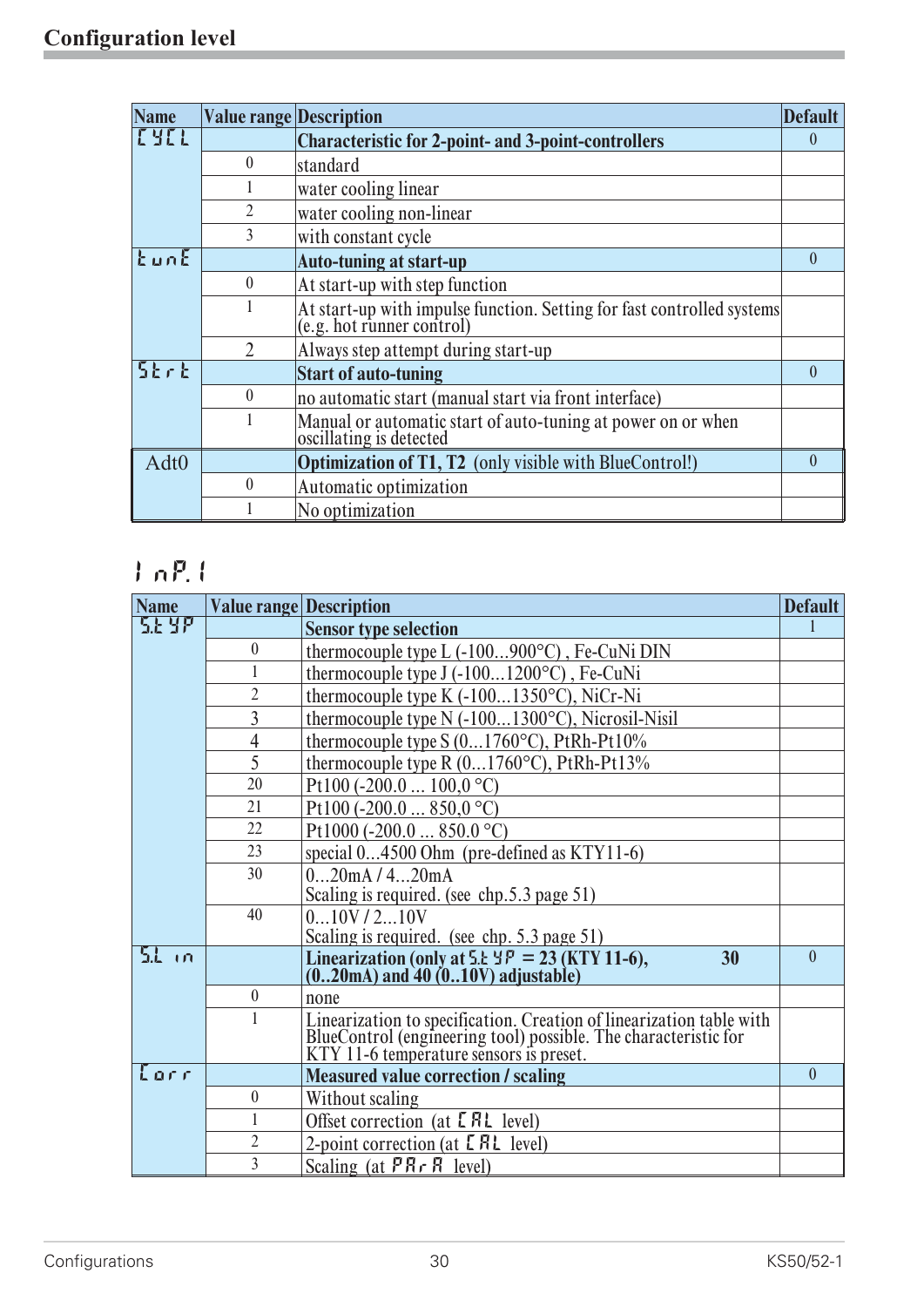| <b>Name</b> | <b>Value range Description</b>                       | <b>Default</b> |
|-------------|------------------------------------------------------|----------------|
| fAI1        | <b>Forcing INP1</b> (only visible with BlueControl!) |                |
|             | No forcing                                           |                |
|             | Forcing via serial interface                         |                |

# **InP.2**

| <b>Name</b> | <b>Value range Description</b> |                                                                    | <b>Default</b> |
|-------------|--------------------------------|--------------------------------------------------------------------|----------------|
| 1.5nc       |                                | <b>Function selection of INP2</b>                                  |                |
|             | $\Omega$                       | no function (subsequent input data are skipped)                    |                |
|             |                                | heating current input                                              |                |
|             |                                | external set-point $(5P.E)$                                        |                |
|             | 5                              | default correcting variable Y.E (switchover -> $\angle$ 0.1 / 4.5) |                |
| 5146        |                                | <b>Sensor type selection</b>                                       | 31             |
|             | 30                             | 020mA/420mA                                                        |                |
|             |                                | Scaling is required. (see chp. 5.3 page 51)                        |                |
|             | 31                             | 050mA AC                                                           |                |
|             |                                | Scaling is required. (see chp.5.3 page51)                          |                |
| fAI2        |                                | <b>Forcing INP2</b> (only visible with BlueControl!)               | $\Omega$       |
|             | $\mathbf{0}$                   | No forcing                                                         |                |
|             |                                | Forcing via serial interface                                       |                |

# **Lim**

| <b>Name</b>  | Value range    | <b>Description</b>                                                                                                                                                                                                        | <b>Default</b> |
|--------------|----------------|---------------------------------------------------------------------------------------------------------------------------------------------------------------------------------------------------------------------------|----------------|
| Fnc.1        |                | <b>Function of limit 1/2/3</b>                                                                                                                                                                                            |                |
| Enc2         | $\theta$       | switched off                                                                                                                                                                                                              |                |
| Fnc.3        |                | measured value monitoring                                                                                                                                                                                                 |                |
|              | $\overline{2}$ | Measured value monitoring + alarm status storage. A stored<br>limit value can be reset via error list, $[F]$ -key, $\circled{=}$ -key or a<br>digital input (-> $\mathsf{L}\mathbf{B}\mathbf{L}$ ) / $\mathsf{E}$ r r r r |                |
| $5$ r c. l   |                | <b>Source of Limit 1/2/3</b>                                                                                                                                                                                              |                |
| $5$ r c. $2$ | $\theta$       | process value                                                                                                                                                                                                             |                |
| $5 - c$ .    |                | control deviation xw (process value - set-point)                                                                                                                                                                          |                |
|              | $\overline{2}$ | control deviation xw (with suppression after start-up and<br>set-point change)                                                                                                                                            |                |
|              | 6              | effective setpoint Weff                                                                                                                                                                                                   |                |
|              | 7              | correcting variable y (controller output)                                                                                                                                                                                 |                |
|              | 8              | control variable deviation $xw$ (actual value - internal<br>setpoint) = deviation alarm to internal setpoint                                                                                                              |                |
|              | 11             | Control deviation Xw (= relative alarm) with suppression<br>after start-up or set-point change without time limit.                                                                                                        |                |
| <b>HERL</b>  |                | <b>Alarm heat current function (INP2)</b>                                                                                                                                                                                 | $\theta$       |
|              | $\theta$       | switched off                                                                                                                                                                                                              |                |
|              |                | Overload short circuit monitoring                                                                                                                                                                                         |                |
|              | $\overline{2}$ | Break and short circuit monitoring                                                                                                                                                                                        |                |
| LPRL         |                | Monitoring of control loop interruption for heating                                                                                                                                                                       | $\theta$       |
|              | $\theta$       | switched off/inactive                                                                                                                                                                                                     |                |
|              |                | active<br>If $\mathbf{t} \cdot \mathbf{l} = 0$ LOOP alarm is inactive!                                                                                                                                                    |                |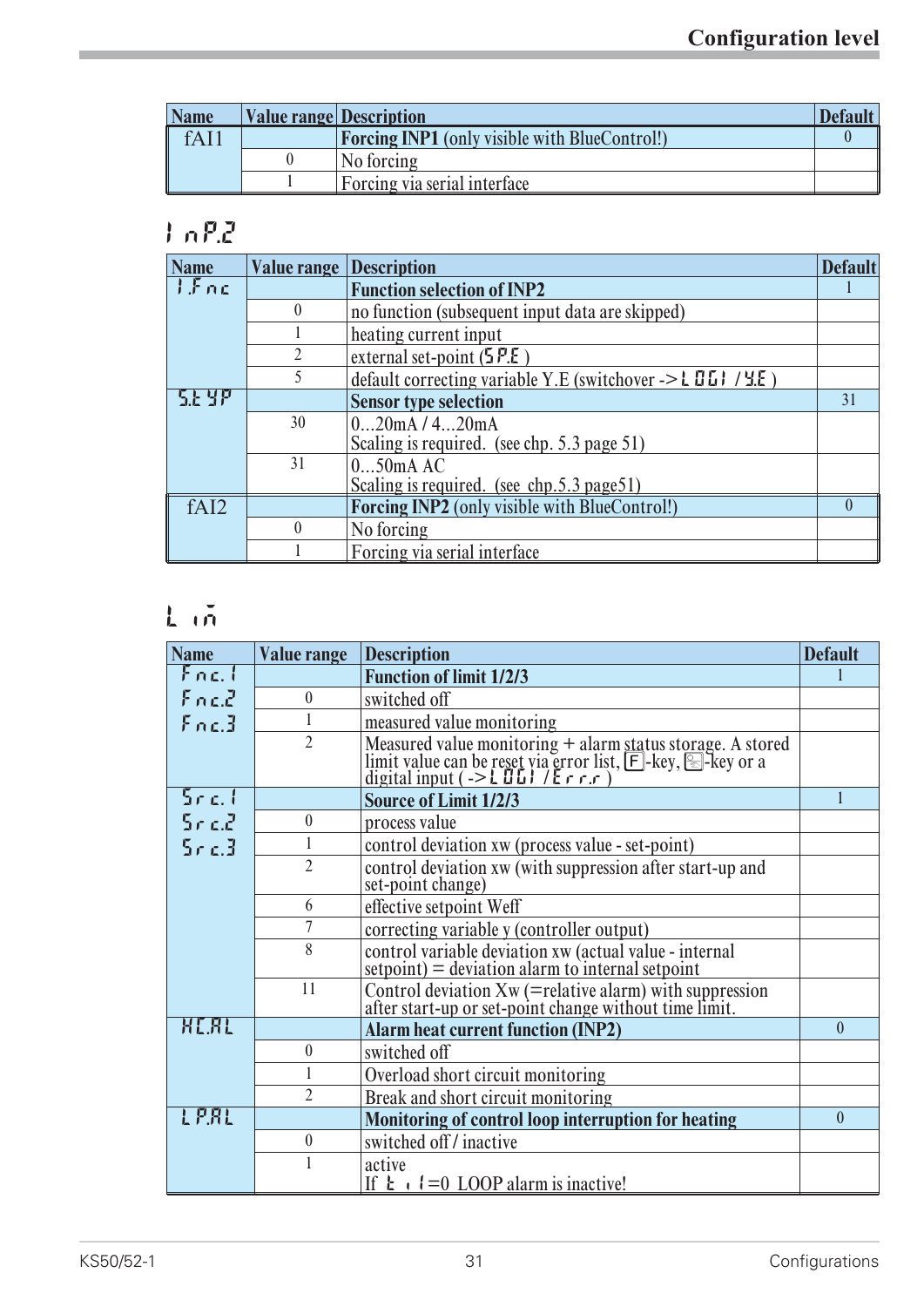| <b>Name</b> | <b>Value range Description</b> |                                                                        | <b>Default</b> |
|-------------|--------------------------------|------------------------------------------------------------------------|----------------|
| Hour        |                                | OFF999999 <b>Operating hours</b> (only visible with BlueControl!)      | <b>OFF</b>     |
| Swit        |                                | OFF. 999999   Output switching cycles (only visible with BlueControl!) | <b>OFF</b>     |

# **Out.1**

| <b>Name</b>          | <b>Value range</b> | <b>Description</b>                            | <b>Default</b> |
|----------------------|--------------------|-----------------------------------------------|----------------|
| <b>ARct</b>          |                    | Method of operation of output OUT1            | $\Omega$       |
|                      | $\mathbf{0}$       | direct / normally open                        |                |
|                      | 1                  | inverse / normally closed                     |                |
| <u>प्र ।</u>         |                    | <b>Controller output Y1/Y2</b>                | $\mathbf{1}$   |
| 32                   | $\boldsymbol{0}$   | not active                                    |                |
|                      | 1                  | active                                        |                |
| $L$ in $l$           |                    | Limit 1/2/3 signal                            | $\theta$       |
| 1.02                 | $\boldsymbol{0}$   | not active                                    |                |
|                      | 1                  | active                                        |                |
| Lj <u>oj</u><br>Lpri |                    | Interruption alarm signal (LOOP)              | $\overline{0}$ |
|                      | $\boldsymbol{0}$   | not active                                    |                |
|                      |                    | active                                        |                |
| HERL                 |                    | Heat current alarm signal                     | $\mathbf{0}$   |
|                      | $\boldsymbol{0}$   | not active                                    |                |
|                      |                    | active                                        |                |
| <b>HESE</b>          |                    | Solid state relay (SSR) short circuit signal  | $\mathbf{0}$   |
|                      | $\mathbf{0}$       | not active                                    |                |
|                      |                    | active                                        |                |
| P.End                |                    | <b>Programmer end signal</b>                  | $\theta$       |
|                      | $\boldsymbol{0}$   | not active                                    |                |
|                      |                    | active                                        |                |
| FR <sub>h</sub>      |                    | <b>INP1/INP2</b> error signal                 | $\overline{0}$ |
| FR JZ                | $\boldsymbol{0}$   | not active                                    |                |
|                      | 1                  | active                                        |                |
| fOut                 |                    | Forcing OUT1 (only visible with BlueControl!) | $\overline{0}$ |
|                      | $\mathbf{0}$       | No forcing                                    |                |
|                      |                    | Forcing via serial interface                  |                |

# **Out.2**

Configuration parameters  $\mathbf{G} \cup \mathbf{L} \cdot \mathbf{Z}$  as  $\mathbf{G} \cup \mathbf{L} \cdot \mathbf{I}$  except for: Default  $\mathbf{Y} \cdot \mathbf{I} = 0$ ,  $\mathbf{Y} \cdot \mathbf{Z} = 1$ 

# **Out.3**

| <b>Name</b> | <b>Value range Description</b> |                                                                                    | <b>Default</b> |
|-------------|--------------------------------|------------------------------------------------------------------------------------|----------------|
| E E 3P      |                                | <b>Signal type selection OUT3</b>                                                  |                |
|             |                                | relay / logic (only visible with current/logic voltage)                            |                |
|             |                                | $\left(0 \dots 20 \text{ mA}$ continuous (only visible with current/logic/voltage) |                |
|             |                                | $4$ 20 mA continuous (only visible with current/logic/voltage)                     |                |
|             |                                | 010 V continuous (only visible with current/logic/voltage)                         |                |
|             |                                | $ 210$ V continuous (only visible with current/logic/voltage)                      |                |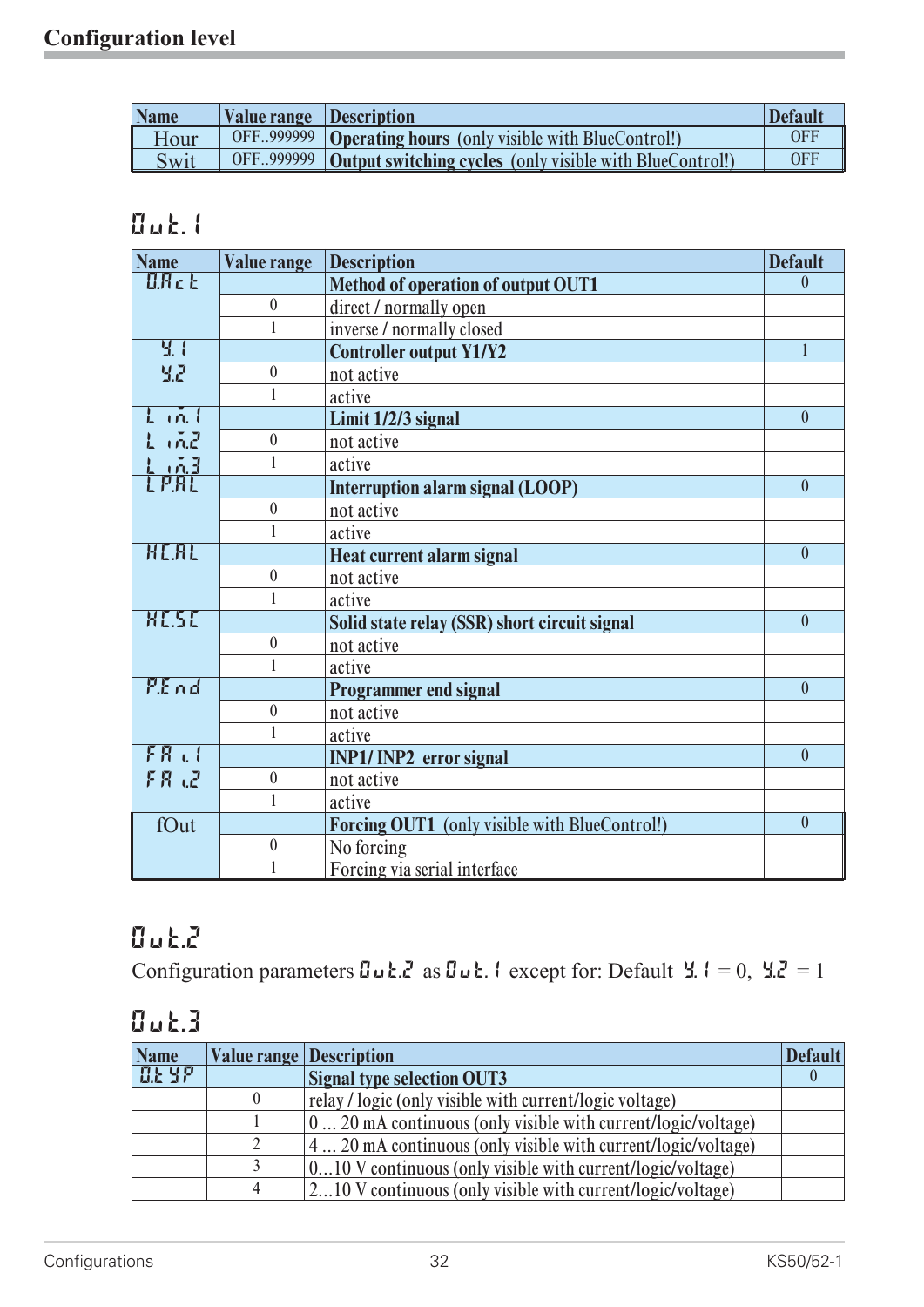| <b>Name</b>            | <b>Value range Description</b> |                                                                                               | <b>Default</b> |
|------------------------|--------------------------------|-----------------------------------------------------------------------------------------------|----------------|
|                        | 5                              | transmitter supply (only visible without OPTION)                                              |                |
| <b>ARct</b>            |                                | Method of operation of output OUT3 (only visible when O.TYP=0)                                | 1              |
|                        | $\boldsymbol{0}$               | direct / normally open                                                                        |                |
|                        | 1                              | inverse / normally closed                                                                     |                |
| $\mathbf{H}$           |                                | Controller output $Y1/Y2$ (only visible when $O(TYP=0)$ )                                     | $\theta$       |
| 32                     | $\boldsymbol{0}$               | not active                                                                                    |                |
|                        | 1                              | active                                                                                        |                |
| $l_1$ in $l_2$         |                                | Limit $1/2/3$ signal (only visible when $0. TYP=0$ )                                          | 1              |
| $L$ and                | $\mathbf{0}$                   | not active                                                                                    |                |
|                        | 1                              | active                                                                                        |                |
| <u>L 103</u><br>L P.RL |                                | Interruption alarm signal (LOOP) (only visible when O.TYP=0)                                  | $\theta$       |
|                        | $\boldsymbol{0}$               | not active                                                                                    |                |
|                        | 1                              | active                                                                                        |                |
| <b>HERL</b>            |                                | Heating current alarm signal (only visible when $O(TYP=0)$ )                                  | $\theta$       |
|                        | $\boldsymbol{0}$               | not active                                                                                    |                |
|                        | 1                              | active                                                                                        |                |
| <b>HESE</b>            |                                | Solid state relay (SSR) short circuit signal (only visible when<br>O.TYP=0)                   | $\mathbf{0}$   |
|                        |                                |                                                                                               |                |
|                        | $\boldsymbol{0}$               | not active                                                                                    |                |
|                        | 1                              | active                                                                                        |                |
| P.End                  |                                | Programmer end signal (only visible when O.TYP=0)                                             | $\mathbf{0}$   |
|                        | $\boldsymbol{0}$               | not active                                                                                    |                |
|                        | 1                              | active                                                                                        |                |
| FR <sub>h</sub>        |                                | INP1/INP2 error (only visible when $O.TYP=0$ )                                                | 1              |
| FR 12                  | $\theta$                       | not active                                                                                    |                |
|                        | 1                              | active                                                                                        |                |
| $0$ ut. $0$            | -19999999                      | Scaling of the analog output for $\overline{0\%}$ (0/4mA or 0/2V, only visible when O.TYP=15) | $\theta$       |
| $B$ ut. (              | -19999999                      | Scaling of the analog output for 100% (20mA or 10V, only visible when O.TYP=15)               | 100            |
| -85 c c                |                                | Signal source of the analog output OUT3 (only visible when O.TYP=15)                          |                |
|                        | $\boldsymbol{0}$               | not used                                                                                      |                |
|                        | 1                              | controller output y1 (continuous)                                                             |                |
|                        | $\overline{2}$                 | controller output y2 (continuous)                                                             |                |
|                        | 3                              | process value                                                                                 |                |
|                        | 4                              | effective set-point Weff                                                                      |                |
|                        | 5                              | control deviation xw (process value - set-point)                                              |                |
|                        | 6                              | No function                                                                                   |                |
| fOut                   |                                | Forcing OUT3 (only visible with BlueControl!)                                                 | $\theta$       |
|                        | $\boldsymbol{0}$               | No forcing                                                                                    |                |
|                        | 1                              | Forcing via serial interface                                                                  |                |

# **Out.5/ Out.6**

Configuration parameters  $\mathbf{u} \cdot \mathbf{5}$  as  $\mathbf{u} \cdot \mathbf{6}$ . 1 except for: Default  $\mathbf{4} \cdot \mathbf{1} = 0$ ,  $\mathbf{4} \cdot \mathbf{2} = 0$ 



# **i Method of operation and usage of output**  $\mathbf{D} \mathbf{u} \mathbf{t}$ **. 1 <b>to**  $\mathbf{D} \mathbf{u} \mathbf{t}$ . **i** Is more than one signal chosen active as source, those signals as

Is more than one signal chosen active as source, those signals are OR-linked.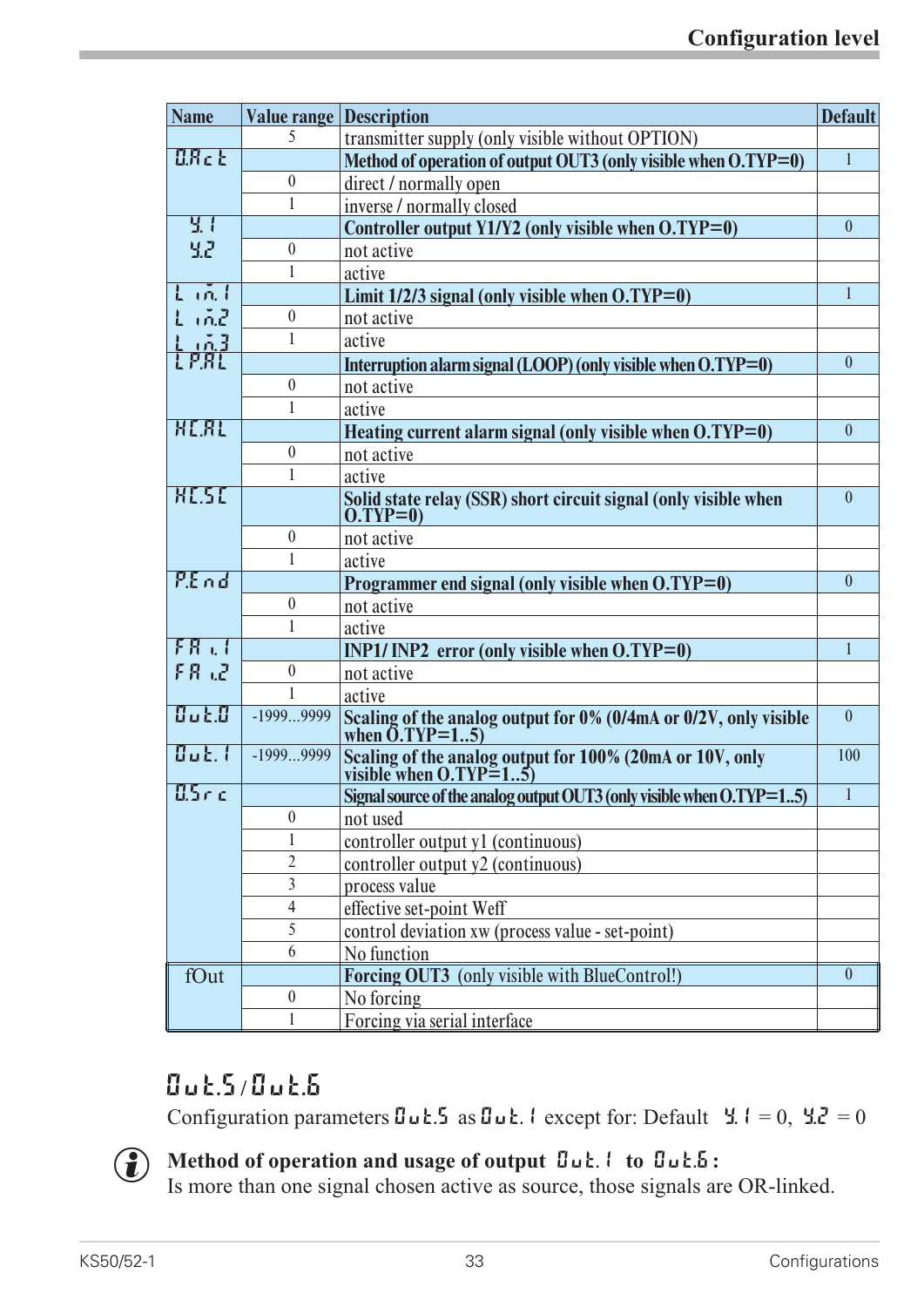| Name             | <b>Value range</b> | <b>Description</b>                                                                  | <b>Default</b> |
|------------------|--------------------|-------------------------------------------------------------------------------------|----------------|
| $L_{\alpha}$ r   |                    | Local / Remote switching (Remote: adjusting of all values by front keys is blocked) | $\Omega$       |
|                  | $\boldsymbol{0}$   | no function (switch-over via interface is possible)                                 |                |
|                  | $\mathbf{1}$       | active                                                                              |                |
|                  | $\overline{2}$     | DI1                                                                                 |                |
|                  | 3                  | DI2 (only visible with OPTION)                                                      |                |
|                  | $\overline{4}$     | DI3 (only visible with OPTION)                                                      |                |
|                  | 5                  | $\boxed{F}$ - key                                                                   |                |
| 582              |                    | Switching to second setpoint 5 P.2                                                  | $\theta$       |
|                  | $\boldsymbol{0}$   | no function (switch-over via interface is possible)                                 |                |
|                  | $\overline{2}$     | DI1                                                                                 |                |
|                  | $\mathfrak{Z}$     | DI2 (only visible with OPTION)                                                      |                |
|                  | $\overline{4}$     | DI3 (only visible with OPTION)                                                      |                |
|                  | 5                  | $\boxed{F}$ - key                                                                   |                |
| 58.8             |                    | <b>Switching to external setpoint 5 P.E</b>                                         | $\theta$       |
|                  | $\boldsymbol{0}$   | no function (switch-over via interface is possible)                                 |                |
|                  | 1                  | active                                                                              |                |
|                  | $\overline{2}$     | DI1                                                                                 |                |
|                  | $\overline{3}$     | DI2 (only visible with OPTION)                                                      |                |
|                  | 4                  | DI3 (only visible with OPTION)                                                      |                |
|                  | 5                  | $\boxed{F}$ - key                                                                   |                |
| 32               |                    | Y/Y2 switching                                                                      | $\mathbf{0}$   |
|                  | $\boldsymbol{0}$   | no function (switch-over via interface is possible)                                 |                |
|                  | $\overline{2}$     | DI1                                                                                 |                |
|                  | $\overline{3}$     | DI2 (only visible with OPTION)                                                      |                |
|                  | 4                  | DI3 (only visible with OPTION)                                                      |                |
|                  | 5                  | $\boxed{\mathsf{F}}$ - key                                                          |                |
|                  | 6                  | $\boxed{\circledcirc}$ - key                                                        |                |
| <b>YE</b>        |                    | YE switch-over                                                                      | $\theta$       |
|                  | $\boldsymbol{0}$   | No function (switch-over via interface is possible)                                 |                |
|                  | 1                  | always active                                                                       |                |
|                  | $\overline{2}$     | DI1 switches                                                                        |                |
|                  | 3                  | DI2 switches (only visible with OPTION)                                             |                |
|                  | 4                  | DI3 switches (only visible with OPTION)                                             |                |
|                  | 5                  | $E$ key switches                                                                    |                |
|                  | 6                  | $\mathbb{R}$ key switches                                                           |                |
| $\overline{n}Rn$ |                    | <b>Automatic/manual switching</b>                                                   | $\theta$       |
|                  | $\boldsymbol{0}$   | no function (switch-over via interface is possible)                                 |                |
|                  | $\mathbf 1$        | always activated (manual station)                                                   |                |
|                  | $\overline{2}$     | DI1                                                                                 |                |
|                  | 3                  | DI2 (only visible with OPTION)                                                      |                |
|                  | 4                  | DI3 (only visible with OPTION)                                                      |                |
|                  | 5                  | $\boxed{F}$ - <u>key</u>                                                            |                |
|                  | 6                  | $\boxed{\circledcirc}$ - key                                                        |                |
|                  |                    |                                                                                     |                |

# **LOGI**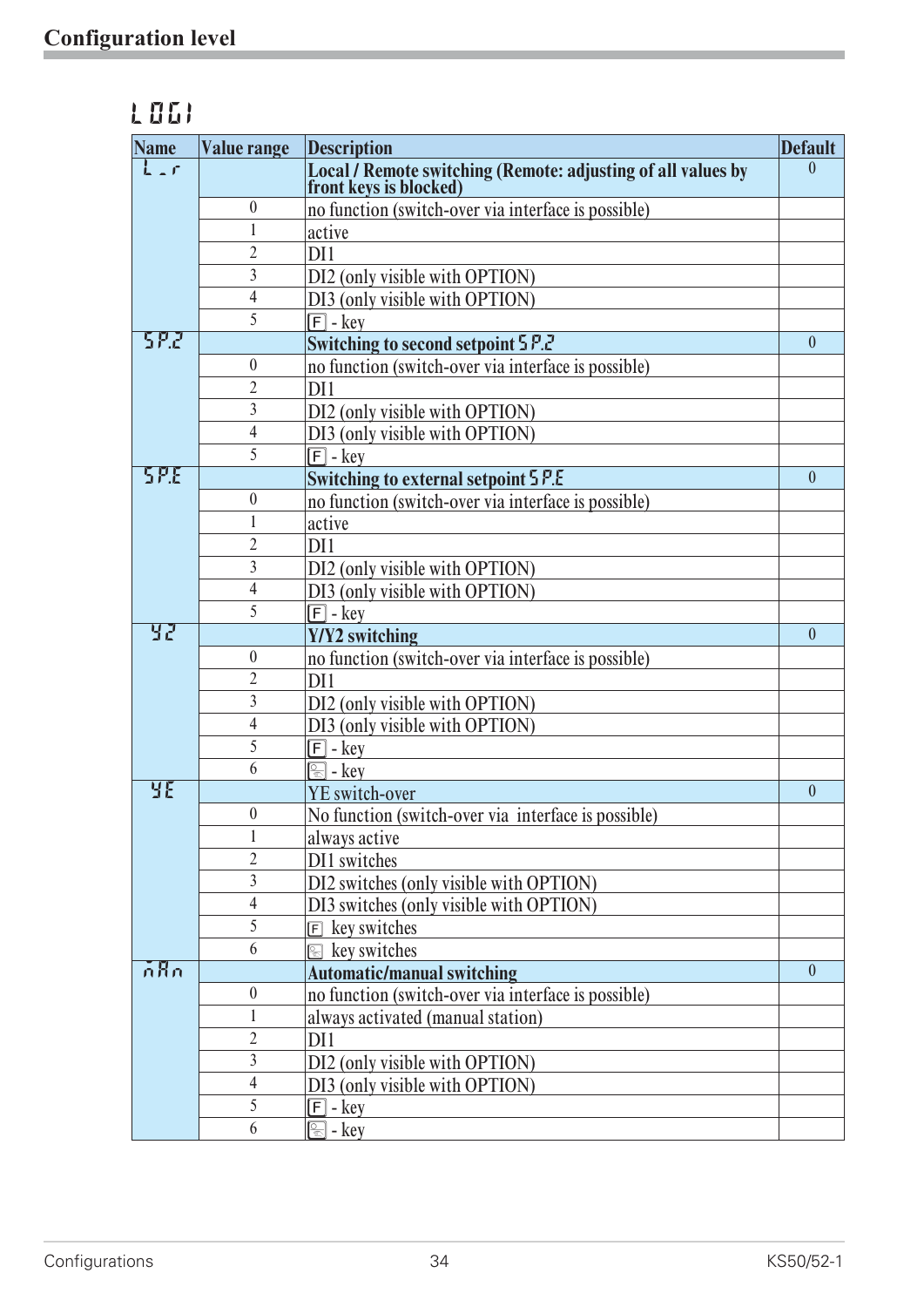| <b>Name</b>       | <b>Value range</b>  | <b>Description</b>                                                  | <b>Default</b>   |
|-------------------|---------------------|---------------------------------------------------------------------|------------------|
| $L$ off           |                     | <b>Switching off the controller</b>                                 | $\theta$         |
|                   | $\boldsymbol{0}$    | no function (switch-over via interface is possible)                 |                  |
|                   | $\overline{2}$      | DI1                                                                 |                  |
|                   | $\overline{3}$      | DI2 (only visible with OPTION)                                      |                  |
|                   | $\overline{4}$      | DI3 (only visible with OPTION)                                      |                  |
|                   | 5                   | $\boxed{F}$ - key                                                   |                  |
|                   | 6                   | $\mathbb{R}$ - kev                                                  |                  |
| ntoc              |                     | <b>Blockage of hand function</b>                                    | $\mathbf{0}$     |
|                   | $\boldsymbol{0}$    | no function (switch-over via interface is possible)                 |                  |
|                   | 2                   | DI1                                                                 |                  |
|                   | $\overline{3}$      | DI2 (only visible with OPTION)                                      |                  |
|                   | $\overline{4}$      | DI3 (only visible with OPTION)                                      |                  |
|                   | 5                   | $\boxed{F}$ - key                                                   |                  |
| Errir             |                     | <b>Reset of all error list entries</b>                              | $\overline{0}$   |
|                   | $\boldsymbol{0}$    | no function (switch-over via interface is possible)                 |                  |
|                   | $\overline{2}$      | DI1                                                                 |                  |
|                   | $\overline{3}$      | DI2 (only visible with OPTION)                                      |                  |
|                   | $\overline{4}$      | DI3 (only visible with OPTION)                                      |                  |
|                   | 5                   | $\boxed{\mathsf{F}}$ - key                                          |                  |
|                   | 6                   | $\boxed{\circledcirc}$ - key                                        |                  |
| base5             |                     | Boost function: setpoint increases by $5P.b$ a for the time $b.b$ a | $\mathbf{0}$     |
|                   | $\boldsymbol{0}$    | no function (switch-over via interface is possible)                 |                  |
|                   | $\overline{2}$      | DI1                                                                 |                  |
|                   | 3                   | DI2 (only visible with OPTION)                                      |                  |
|                   | $\overline{4}$      | DI3 (only visible with OPTION)                                      |                  |
|                   | 5                   | $\boxed{F}$ - key                                                   |                  |
| $P_1$ d $P_2$     |                     | Switching of parameter set (Pb, ti, td)                             | $\boldsymbol{0}$ |
|                   | $\boldsymbol{0}$    | no function (switch-over via interface is possible)                 |                  |
|                   | $\overline{2}$      | DI1                                                                 |                  |
|                   | $\overline{3}$      | DI2 (only visible with OPTION)                                      |                  |
|                   | $\overline{4}$      | DI3 (only visible with OPTION)                                      |                  |
|                   | 5                   | $\boxed{\mathsf{F}}$ - key                                          |                  |
| Prun              |                     | <b>Programmer Run/Stop (see page 55)</b>                            | $\overline{0}$   |
|                   | $\boldsymbol{0}$    | no function (switch-over via interface is possible)                 |                  |
|                   | $\overline{2}$      | DI1                                                                 |                  |
|                   | $\mathfrak{Z}$      | DI2 (only visible with OPTION)                                      |                  |
|                   | $\overline{4}$      | DI3 (only visible with OPTION)                                      |                  |
| $d$ if $n$        | 5                   | $\boxed{F}$ - key                                                   |                  |
|                   | $\boldsymbol{0}$    | <b>Function of digital inputs (valid for all inputs)</b>            | $\mathbf{0}$     |
|                   |                     | direct                                                              |                  |
|                   | 1<br>$\overline{2}$ | inverse                                                             |                  |
| fDI1              |                     | toggle key function                                                 | $\overline{0}$   |
|                   | $\boldsymbol{0}$    | Forcing di1/ di2 / di3 (only visible with BlueControl!)             |                  |
| f <sub>D</sub> 12 | $\mathbf{1}$        | No forcing<br>Forcing via serial interface                          |                  |
| fDI3              |                     |                                                                     |                  |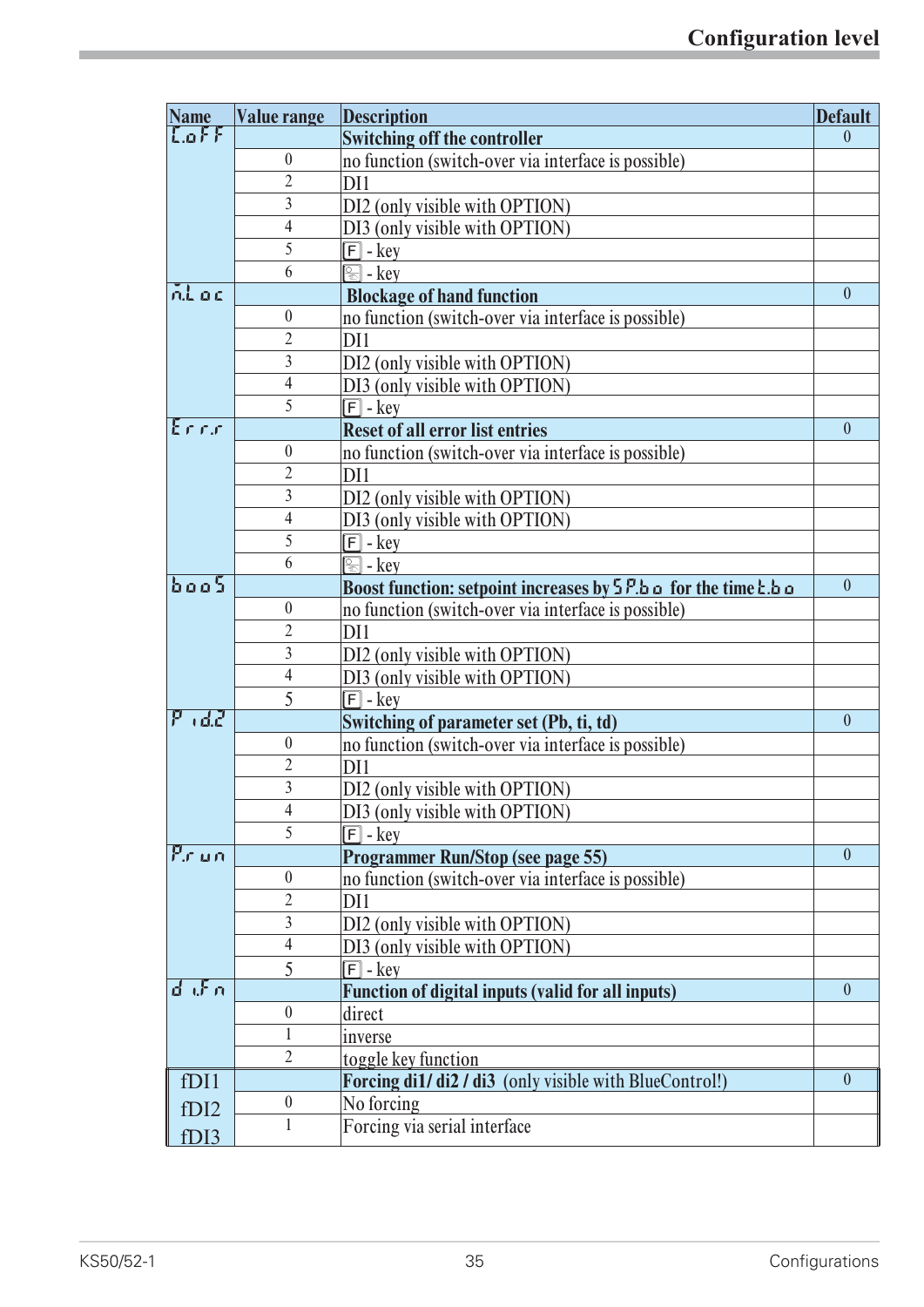| <b>Name</b>      | <b>Value range</b> | <b>Description</b>                                                   | <b>Default</b>   |
|------------------|--------------------|----------------------------------------------------------------------|------------------|
| bRud             |                    | Baudrate of the interface (only visible with OPTION)                 | $\overline{2}$   |
|                  | $\boldsymbol{0}$   | <b>2400 Baud</b>                                                     |                  |
|                  | 1                  | <b>4800 Baud</b>                                                     |                  |
|                  | $\overline{2}$     | <b>9600 Baud</b>                                                     |                  |
|                  | $\overline{3}$     | 19200 Baud                                                           |                  |
| Rddr             | 1247               | Address on the interace (only visible with OPTION)                   | $\mathbf{1}$     |
| $P$ r $E$ $S$    |                    | Data parity on the interface (only visible with OPTION)              | 1                |
|                  | $\boldsymbol{0}$   | no parity (2 stop bits)                                              |                  |
|                  | $\mathbf{1}$       | even parity                                                          |                  |
|                  | $\overline{2}$     | odd parity                                                           |                  |
| dELY             | 0200               | Delay of response signal [ms] (only visible with OPTION)             | $\mathbf{0}$     |
| Unit             |                    | Unit                                                                 | $\mathbf{1}$     |
|                  | $\boldsymbol{0}$   | without unit                                                         |                  |
|                  | 1                  | $\rm ^{\circ}C$                                                      |                  |
|                  | $\overline{2}$     | $\circ$ F                                                            |                  |
| dP               |                    | Decimal point (max. number of digits behind the decimal point)       | $\mathbf{0}$     |
|                  | $\boldsymbol{0}$   | no digit behind the decimal point                                    |                  |
|                  | 1                  | 1 digit behind the decimal point                                     |                  |
|                  | $\overline{2}$     | 2 digits behind the decimal point                                    |                  |
|                  | $\overline{3}$     | 3 digits behind the decimal point                                    |                  |
| LEd              |                    | Function allocation of the status LEDs1/2/3                          | $\boldsymbol{0}$ |
|                  | $\boldsymbol{0}$   | OUT1, OUT2, OUT3                                                     |                  |
|                  | $\mathbf{1}$       | Heating, Alarm 2, Alarm 3                                            |                  |
|                  | $\overline{2}$     | Heating, Cooling, Alarm 3                                            |                  |
| LdEL             | 0.200              | <b>Modem delay [ms]</b>                                              | $\theta$         |
| FrEq             |                    | Switching 50 Hz / 60 Hz (only visible with BlueControl!)             | $\mathbf{0}$     |
|                  | $\boldsymbol{0}$   | 50 Hz                                                                |                  |
|                  | 1                  | 60 Hz                                                                |                  |
| <b>MASt</b>      |                    | Modbus Master / Slave (only visible with BlueControl <sup>®</sup> !) | $\boldsymbol{0}$ |
|                  | $\overline{0}$     | N <sub>0</sub>                                                       |                  |
|                  | 1                  | Yes                                                                  |                  |
| Cycl             | 0240               | Mastercycle (sec.) (only visible with BlueControl <sup>®</sup> !)    | 120              |
| Adr <sub>0</sub> | $-3276832767$      | Destination address (only visible with BlueControl <sup>®</sup> !)   | 1100             |
| AdrU             | $-3276832767$      | Source address (only visible with BlueControl <sup>®</sup> !)        | 1100             |
| Numb             | 0100               | Number of data (only visible with BlueControl <sup>®</sup> !)        | $\mathbf{1}$     |
| <b>ICof</b>      |                    | <b>Block controller off</b> (only visible with BlueControl!)         | $\boldsymbol{0}$ |
|                  | $\boldsymbol{0}$   | Released                                                             |                  |
|                  | $\mathbf{1}$       | <b>Blocked</b>                                                       |                  |

| othr |  |
|------|--|
|------|--|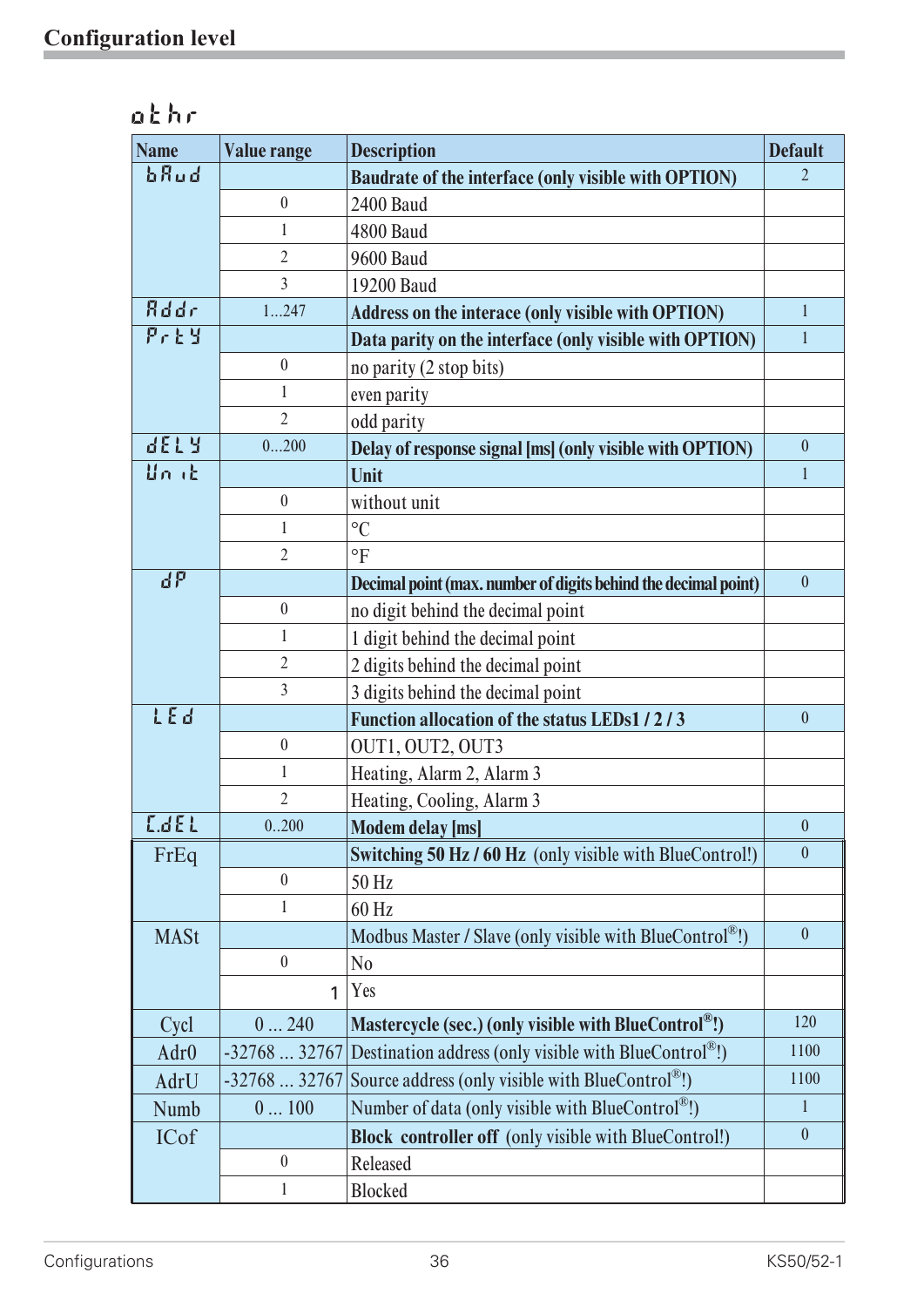| <b>Name</b>         | <b>Value range</b> | <b>Description</b>                                                       | <b>Default</b> |
|---------------------|--------------------|--------------------------------------------------------------------------|----------------|
| IAda                |                    | <b>Block auto tuning</b> (only visible with BlueControl!)                | $\mathbf{0}$   |
|                     | $\mathbf{0}$       | Released                                                                 |                |
|                     | $\mathbf{1}$       | <b>Blocked</b>                                                           |                |
| <b>IExo</b>         |                    | <b>Block extended operating level</b> (only visible with BlueControl!)   | $\theta$       |
|                     | $\mathbf{0}$       | Released                                                                 |                |
|                     | 1                  | <b>Blocked</b>                                                           |                |
| <b>ILat</b>         |                    | Suppression error storage (only visible with BlueControl <sup>®</sup> !) | $\mathbf{0}$   |
|                     | $\mathbf{0}$       | N <sub>0</sub>                                                           |                |
|                     | 1                  | Yes                                                                      |                |
| Pass                | OFF9999            | Password (only visible with BlueControl!)                                | <b>OFF</b>     |
| <b>IPar</b>         |                    | <b>Block parameter level</b> (only visible with BlueControl!)            | $\mathbf{1}$   |
|                     | $\mathbf{0}$       | Released                                                                 |                |
|                     | 1                  | <b>Blocked</b>                                                           |                |
| ICnf                |                    | <b>Block configuration level</b> (only visible with BlueControl!)        | 1              |
|                     | $\mathbf{0}$       | Released                                                                 |                |
|                     | $\mathbf{1}$       | <b>Block</b>                                                             |                |
| <b>ICal</b>         |                    | Block calibration level (only visible with BlueControl!)                 | $\mathbf{1}$   |
|                     | $\mathbf{0}$       | Released                                                                 |                |
|                     | 1                  | <b>Blocked</b>                                                           |                |
| F.Coff              |                    | Switch-off behaviour (only visible with BlueControl <sup>®</sup> !)      | $\theta$       |
|                     | $\boldsymbol{0}$   | PID - controller functions off                                           |                |
|                     | 1                  | All functions off                                                        |                |
| D <sub>2</sub> .Err |                    | Error displayed in display 2 (only visible with BlueControl®!)           | $\mathbf{0}$   |
|                     | $\boldsymbol{0}$   | No reaction to errors                                                    |                |
|                     | 1                  | Blinking error display                                                   |                |



 $\binom{2}{k}$  Resetting the controller configuration to factory setting (Default)  $\rightarrow$  chapter 12.1 (page 68)

# **BlueControl - the engineering tool for the BluePort<sup>®</sup> controller series**<br>For facilitating configuration and parameter setting of the KS50/52-1 an  $\epsilon$

For facilitating configuration and parameter setting of the KS50/52-1 an engineering tool with different functionality levels is available (see chapter 10: *Accessory equipment with ordering information*).

In addition to configuration and parameter setting, BlueControl® is used for data acquisition and offers long-term storage and print functions. BlueControl® is connected to KS50/52-1 via the front-panel interface "BluePort®" by means of PC (Windows 95/ 98/ NT4/ 2000/ XP) and a PC adaptor. Description BlueControl<sup>®</sup>: see chapter 9: *BlueControl* (page 60)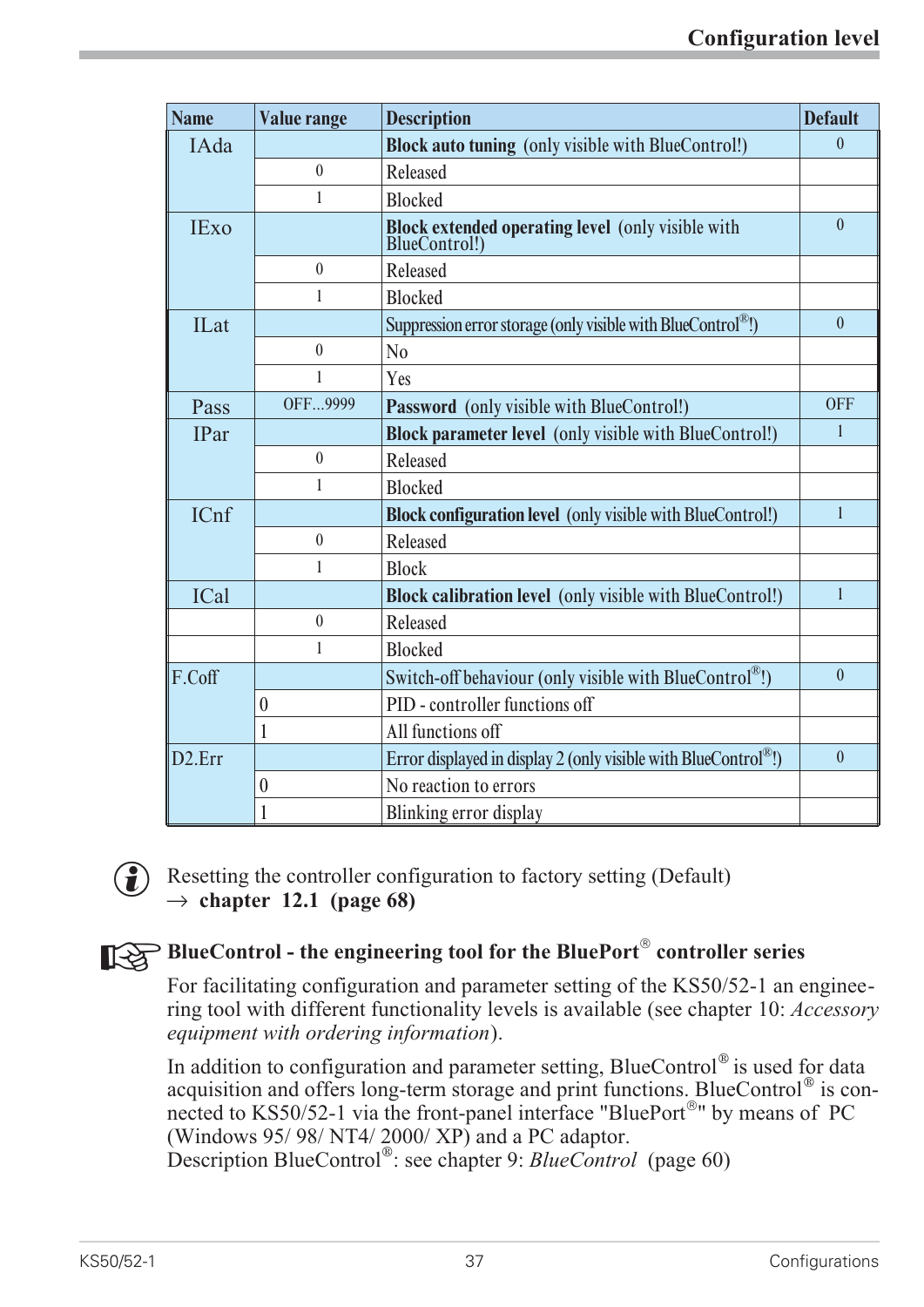## **4.3** *Set-point processing*

The set-point processing structure is shown in the following picture:



## *4.3.1* **Set-point gradient / ramp**

To prevent set-point step changes, parameter r set-point r r.SP can be adjusted to a maximum rate of change. This gradientis effective in positive and negative direction..

With parameter  $r.5P$  set to DFF (default), the gradient is switched off and set-point changes are realized directly. (for parameter: see page )

## **4.4** *KS50-1 cooling functions*

With KS50-1, configuration parameter  $LYLL$  (LonF/Lntr/ CYCL) can be used for matching the cycle time of 2-point and 3-point controllers. This can be done using the following 4 methods.

## *4.4.1* **Standard ( CyCl= 0 )**

The adjusted cycle times  $\frac{1}{2}$  and  $\frac{1}{2}$  are valid for 50% or -50% correcting variable. With very small or very high values, the effective cycle time is extended to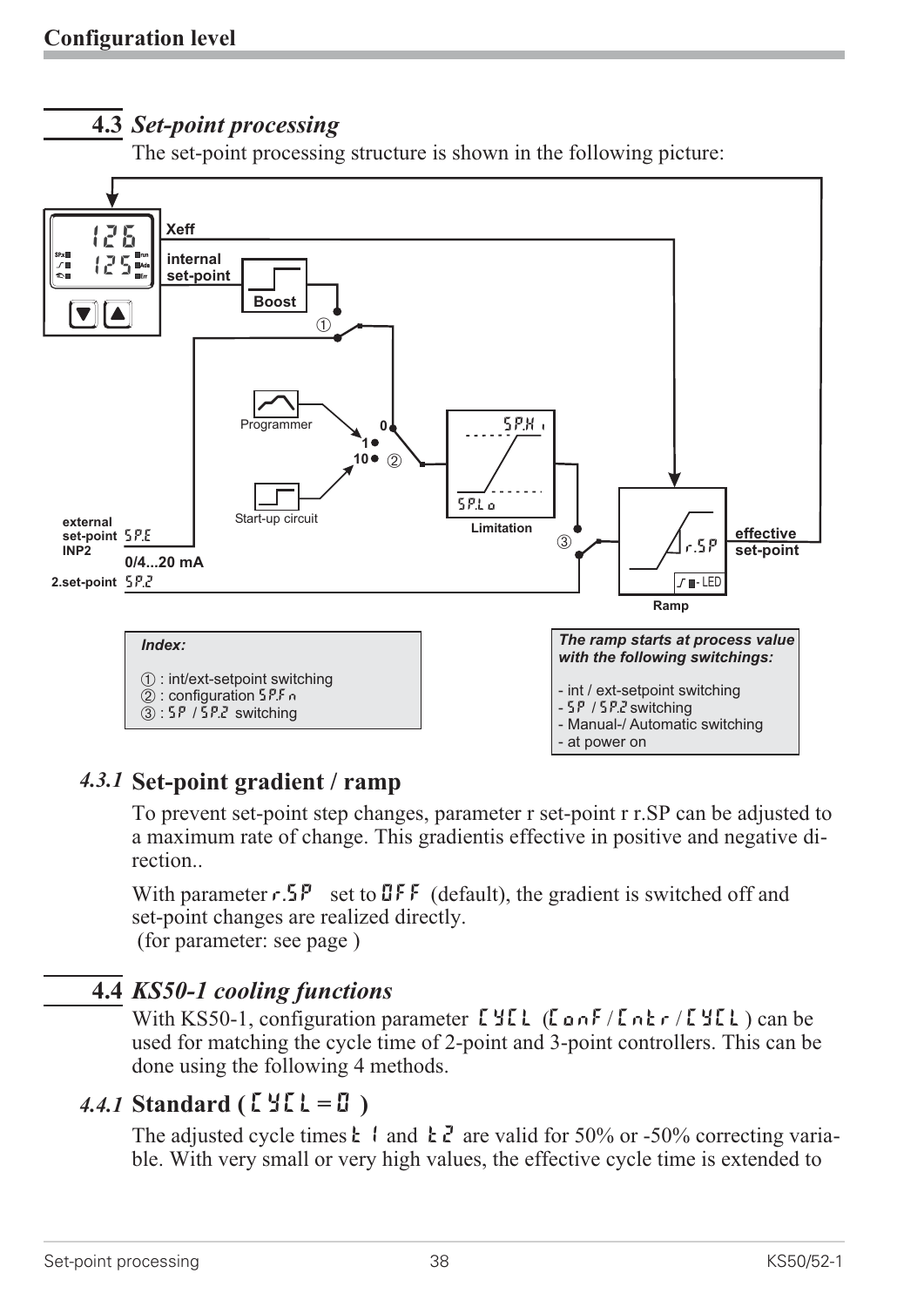

prevent unreasonably short on and off pulses. The shortest pulses result from  $\frac{1}{4}$  $x \nightharpoonup 1$  or  $\frac{1}{4}x \nightharpoonup 2$ . The characteristic curve is also called "bath tub curve".

*Parameters to be adjusted:*  $\mathbf{t}$  : min. cycle time 1 (heating) [s]  $(\overline{PRr}R/\overline{LRr})$  t  $\overline{c}$  : min. cycle time 2 (cooling) [s]

## *4.4.2* **Switching attitude linear (** $\begin{bmatrix} 1 & 2 & 1 \end{bmatrix}$ **)**

For heating  $(Y, \cdot)$ , the standard method (see chapter 4.4.1) is used. For cooling  $(\forall \vec{c})$ , a special algorithm for cooling with water is used. Generally, cooling is enabled only at an adjustable process temperature  $(E.HZI)$ , because low temperatures prevent evaporation with related cooling, whereby damage to the plant is avoided. The cooling pulse length is adjustable using parameter  $\mathbf{h} \cdot \mathbf{a}$  and is fixed for all output values.

The "off" time is varied dependent of output value. Parameter  $\mathbf{t} \cdot \mathbf{o} \mathbf{F} \cdot \mathbf{F}$  is used for determining the min "off" time. For output of a shorter off pulse, this pulse is suppressed, i.e. the max. effective cooling output value is calculated according to formula  $tan / (tan + k.oFF) \cdot 100\%$ .

|             | <b>Parameters to be adjusted:</b> E.H.Z.D: minimum temperature for water cooling |
|-------------|----------------------------------------------------------------------------------|
| (PRrR/LnEr) | <b>E.</b> $\alpha$ i pulse duration water cooling                                |
|             | <b>E.</b> $\alpha$ $\overline{F}$ : minimum pause water cooling                  |

## 4.4.3 Switching attitude **non-linear** ( $\mathbf{L}'\mathbf{H}'\mathbf{L} = \mathbf{Z}'$ )

With this method, the cooling power is normally much higher than the heating power, i.e. the effect on the behaviour during transition from heating to cooling may be negative. The cooling curve ensures that the control intervention with 0 to -70% correcting variable is during transition from heating to coo-<br>
ling may be negative. The cooling cur-<br>
ve ensures that the control intervention<br>
with 0 to -70% correcting variable is<br>
KS50/52-1<br>
39 KS50-1 cooling functions

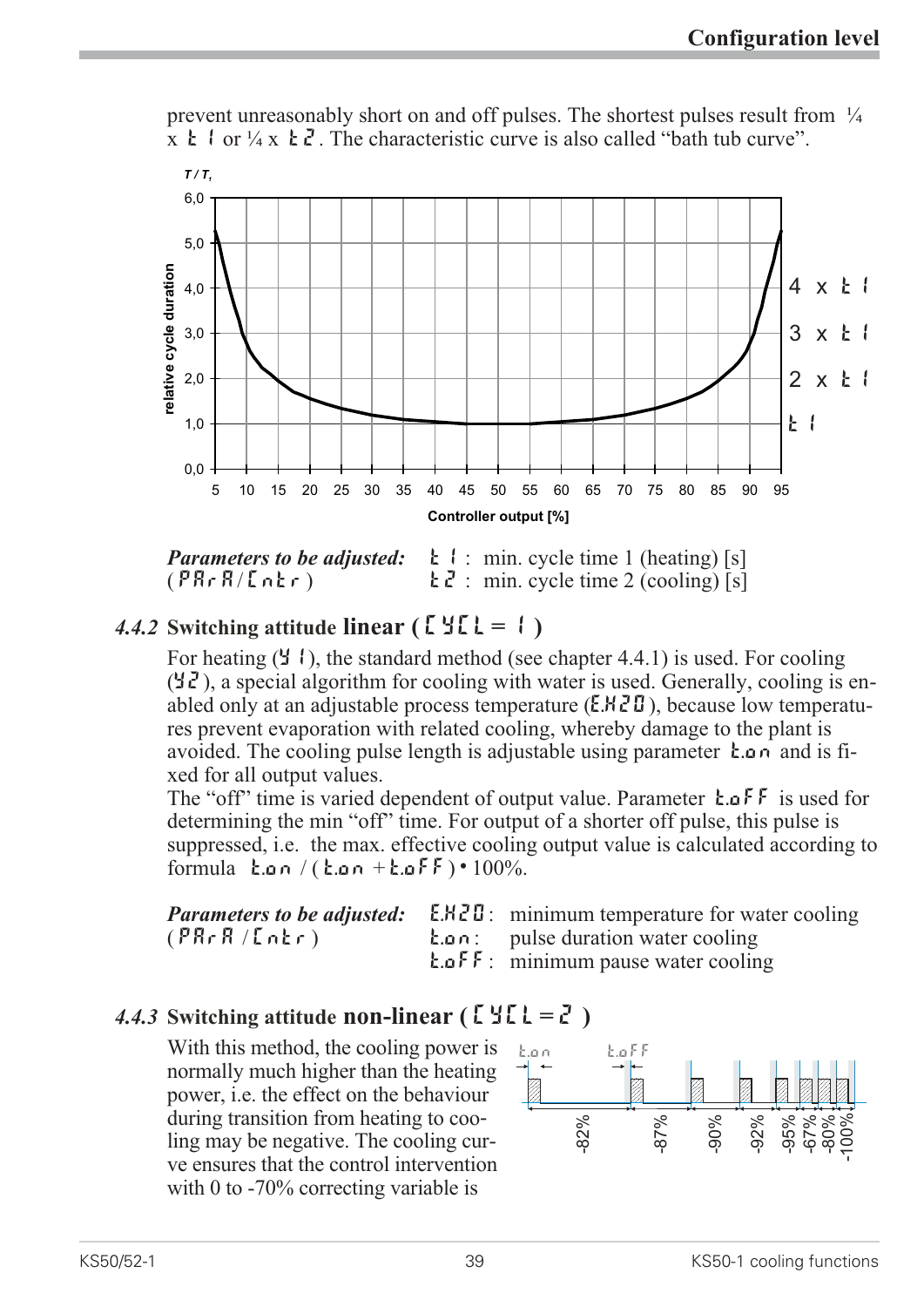very weak. Moreover, the correcting variable increases very quickly to max. possible cooling. Parameter F.H. Formula can be used for changing the characteristic curve. The standard method (see section 4.4.1) is also used for heating. Cooling is also enabled dependent of process temperature .



- *Parameters to be adjusted:* E.H2O: min. temperature for water cooling
- $(PR \rvert R / \ln \rvert r)$  t.on: Pulse duration water cooling
	- **t.off**: min. pause water cooling<br> $F.HZI$ : adaptation of (non-linear)

50%

tp

t1 t2 /

30%

20%

10%

90%

80%

70%

<u>t</u> 1/22

tp

50%

adaptation of  $(non-linear)$  characteristic Water cooling

## 4.4.4 **Heating and cooling with constant period (** $\mathbb{C} \mathcal{Y} \mathbb{C} \mathbb{L} = \mathcal{Y}$ **)**

The adjusted cycle times  $\boldsymbol{t}$  and  $\boldsymbol{t}$   $\boldsymbol{z}$ are met in the overall output range . To prevent unreasonably short pulses, parameter  $\mathbf{E} \mathbf{P}$  is used for adjusting the shortest pulse duration. With small correcting values which require a pulse shorter than the value adjusted in  $E_{\mathcal{P}}$ , this pulse is suppressed. However, the controller stores the pulse and totalizes further pulses, until a pulse of duration  $\mathbf{E} \mathbf{P}$  can be output.

| <b>Parameters to be adjusted:</b> | <b>L</b> $\mathbf{i}:$ Min. cycle time 1 (heating) [s]    |
|-----------------------------------|-----------------------------------------------------------|
| (PRrR/[n£r)                       | $\mathbf{L} \mathbf{Z}$ : min. cycle time 2 (cooling) [s] |
|                                   | $E P$ : min. pulse length [s]                             |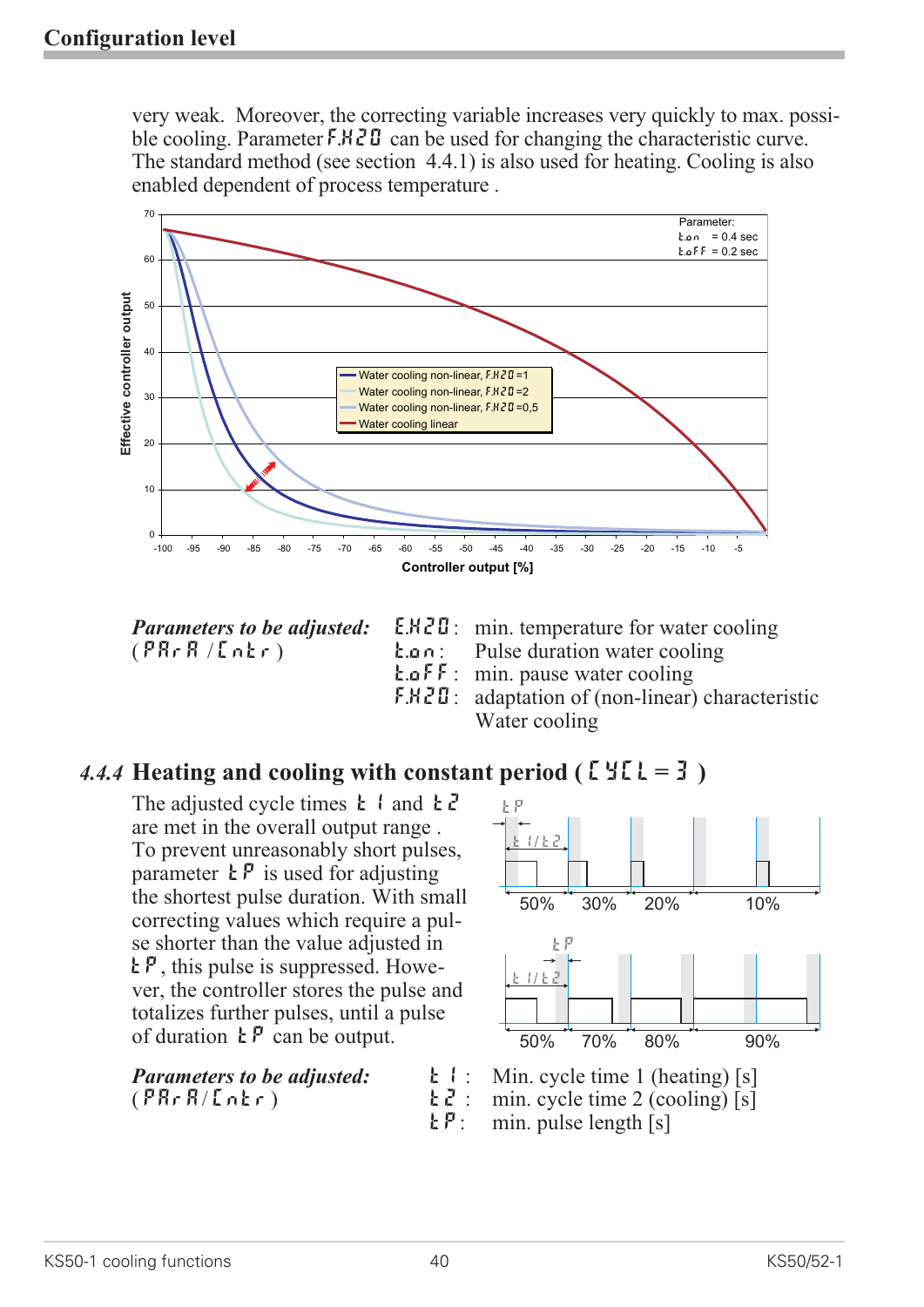



 $\left(\begin{array}{c} \bullet \\ \bullet \end{array}\right)$  For direct signaller action, the controller action must be changed  $(ConF / Intr / L. ReE = 1)$ 

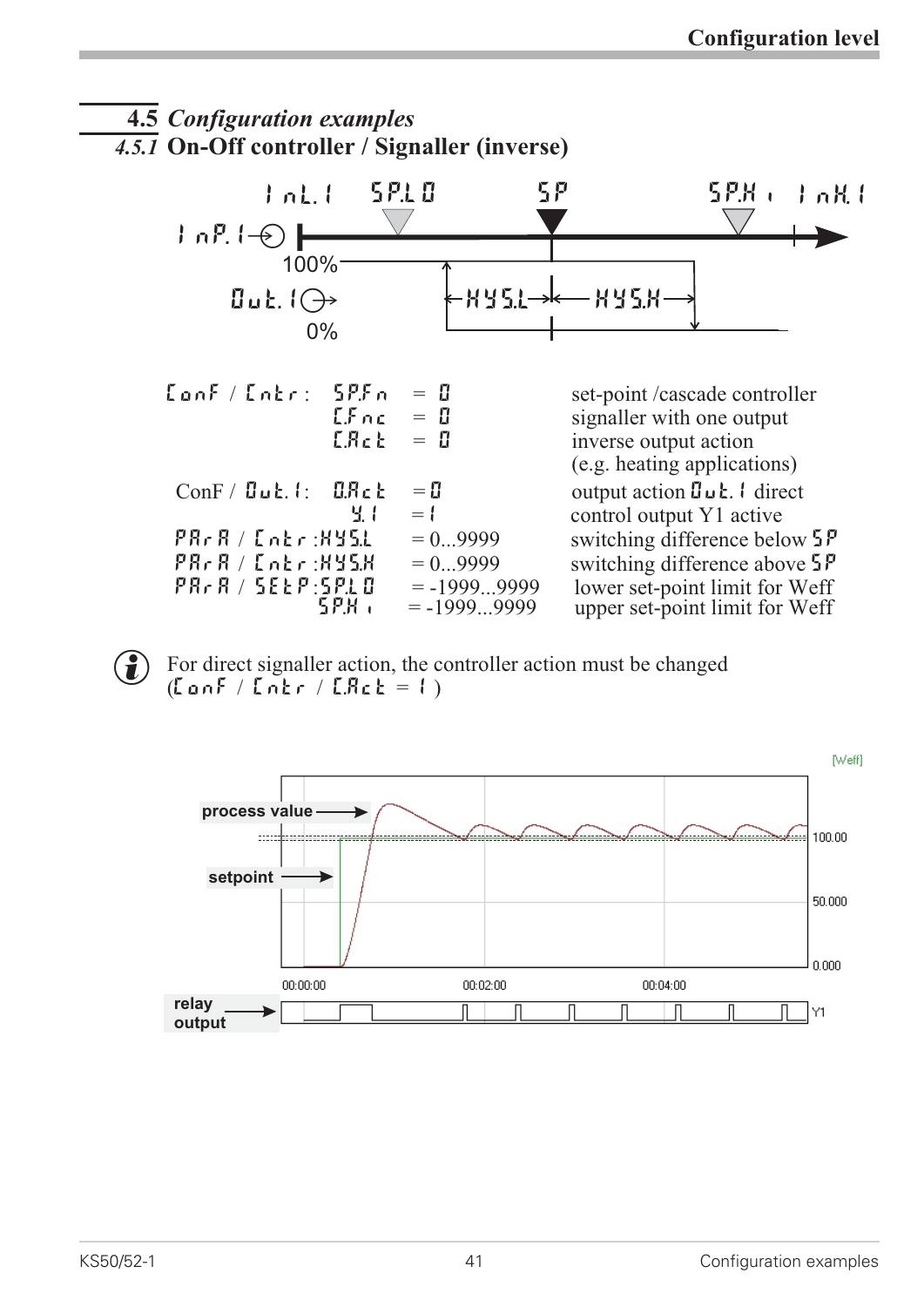## *4.5.2* **2-point and continuous controller (inverse)**



 $\left(\begin{array}{c} \bullet \end{array}\right)$  For direct action, the controller action must be changed  $(Font / Let / E.4c) = 1$ ).

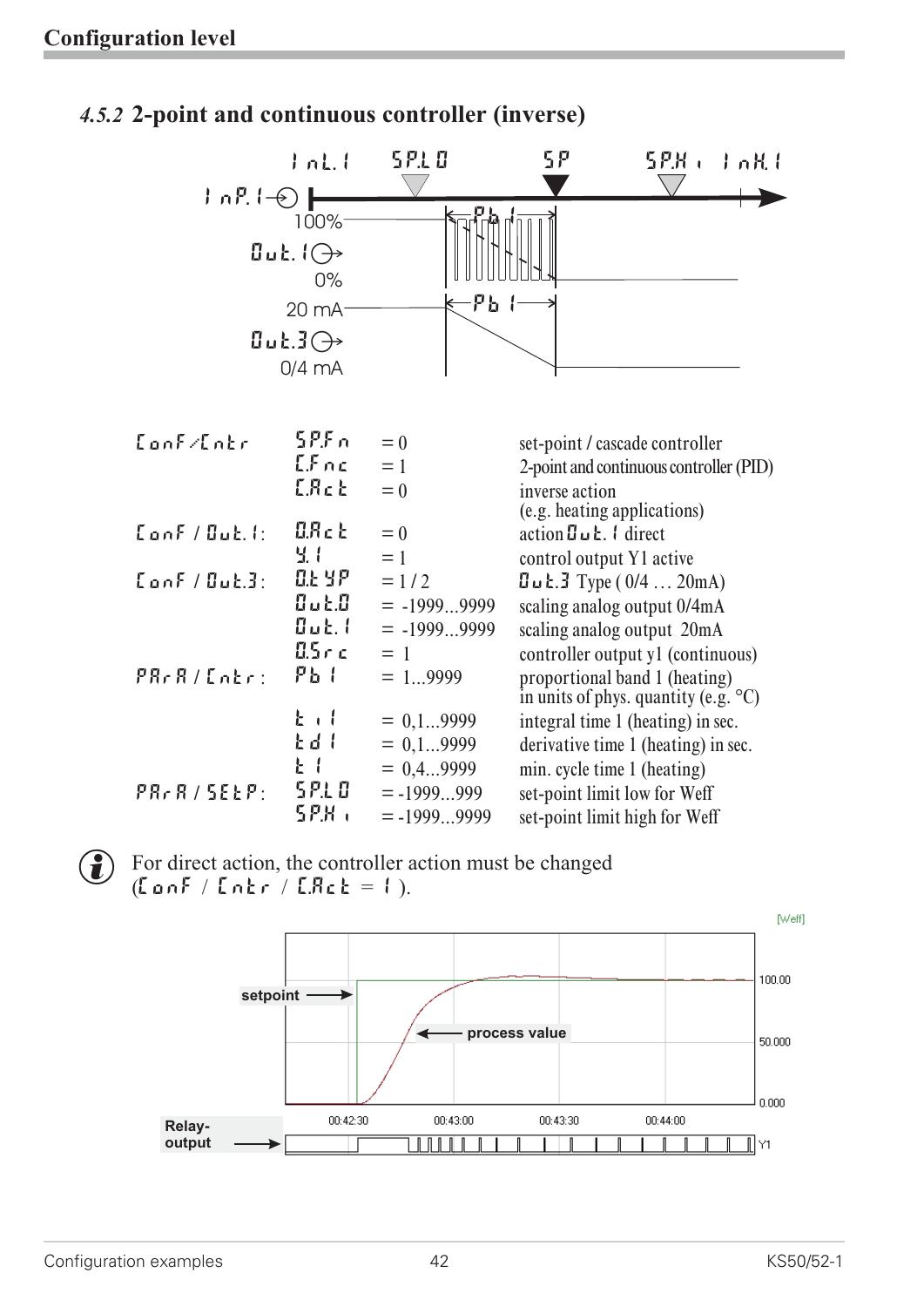

## *4.5.3* **3-point and continuous controller**

| ${{\sf CanF}}/{\sf Entr}: {{\sf SPF}}$ n                            | $E.$ $F \nc$<br>$E.R.c.$ $\vdash$                                  | $=$ H<br>$=$ 3<br>$=$ H                                                          | set-point / cascade controller<br>3-point controller (2xPID)<br>action inverse<br>(e.g. heating applications)                                                                                                      |
|---------------------------------------------------------------------|--------------------------------------------------------------------|----------------------------------------------------------------------------------|--------------------------------------------------------------------------------------------------------------------------------------------------------------------------------------------------------------------|
| $\tt$ onf / Out. $t:$ $\tt$ O.Ret                                   | <b>y.</b> (                                                        | $=$ H<br>$=$ $\left  \right $                                                    | $\alpha$ action $\mathbf{u}$ $\mathbf{u}$ $\mathbf{k}$ . I direct<br>control output Y1 active                                                                                                                      |
| $\tt {Cont}$ / $\tt {But}$ $\tt {C}$ :                              | 92<br>$B.R.c.$ $\varepsilon$<br>9.1<br>55.000                      | $=$ H<br>$=$ $\Box$<br>$=$ H<br>$=$ $\vert$                                      | control output Y2 not active<br>action $\mathbf{u} \mathbf{L}$ . $\mathbf{v}$ direct<br>control output Y1 not active                                                                                               |
| ${{\color{red}\mathsf{L}}}$ an ${{\color{blue}\mathsf{F}}}$ /dut.3: | <b>CLYP</b> $=1/2$<br>$\mathbf{Ju} \mathbf{L} \mathbf{J} = 0$      |                                                                                  | control output Y2 active<br>$0 20$ mA continuous. $/4 20$ mA<br>scaling $0\%$                                                                                                                                      |
| PRrR / [nkr:                                                        | 0.Sric<br>$Pb$ (                                                   | $\mathbf{Juk.}$ = 100<br>$=$ 1<br>$= 0, 19999$                                   | scaling $100\%$<br>controller output y1 (continuous)<br>proportional band 1 (heating)<br>in units of phys. quantity (e.g. $\mathrm{^{\circ}C}$ )                                                                   |
|                                                                     | <b>Pb2</b>                                                         | $= 0, 19999$                                                                     | proportional band 2 (cooling)<br>in units of phys. quantity (e.g. $\rm{^{\circ}C}$ )                                                                                                                               |
|                                                                     | 上工<br>$E \cdot E$<br>Ed I<br>t d2<br>$\mathbf{E}$<br>$E$ $\vec{c}$ | $= 19999$<br>$= 19999$<br>$= 19999$<br>$= 19999$<br>$= 0, 49999$<br>$= 0, 49999$ | integral time 1 (heating) in sec.<br>derivative time 2 (cooling) in sec.<br>integral time 1 (heating) in sec.<br>derivative time 2 (cooling) in sec.<br>min. cycle time 1 (heating)<br>min. cycle time 2 (cooling) |
| $PR - R / SEE P$ :                                                  | 5H 3<br>5210<br>5P.H .                                             | $= 09999$<br>$= -19999999$<br>$= -19999999$                                      | neutr. zone in units of phys.quantity<br>set-point limit low for Weff<br>set-point limit high for Weff                                                                                                             |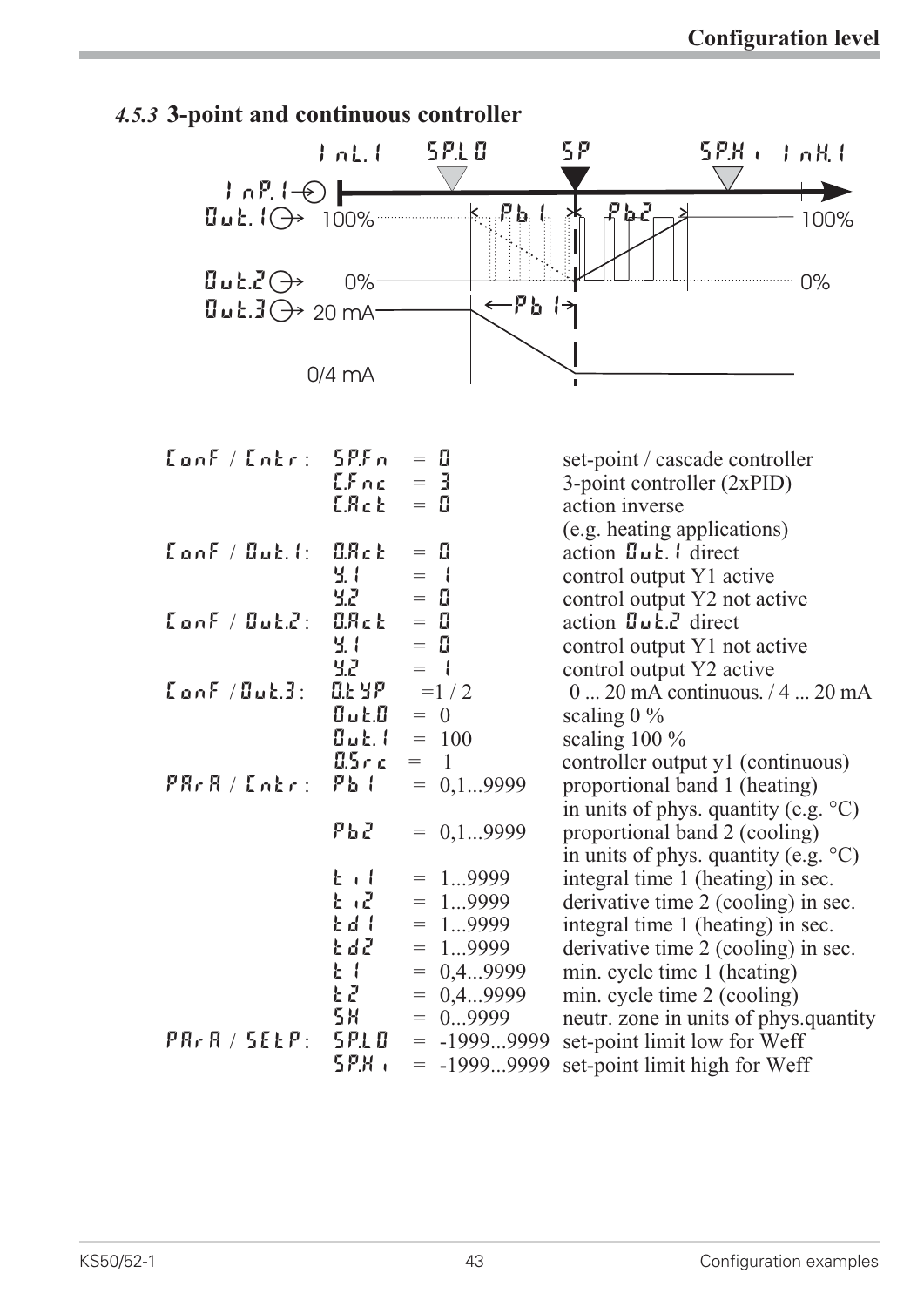## *4.5.4* **3-point stepping controller (relay & relay)**

|                                                                 | ind.                       | 5 P.L 0                                    | 5Ρ                                                                                                                                                           | 5.P.K<br>$1$ nH $1$                                                                            |
|-----------------------------------------------------------------|----------------------------|--------------------------------------------|--------------------------------------------------------------------------------------------------------------------------------------------------------------|------------------------------------------------------------------------------------------------|
| $  \cdot n$ $  \cdot \odot  $<br>$\mathbf{u}$ uk. $\Theta$ 100% |                            | $P_{\rm{b}}$ it is                         | ∌ุรื∦                                                                                                                                                        | 100%                                                                                           |
| $U$ u Ł. $\vec{c}$ $\leftrightarrow$                            | $0\%$                      |                                            |                                                                                                                                                              | $0\%$                                                                                          |
| ${{\sf CanF}} / {{\sf Entr}}$ : ${{\sf SPF}}$ n                 | LFnc<br>ERck               | $=$ H<br>$=$ 4<br>$=$ $\mathbb{I}$         | set-point / cascade controller<br>3-point stepping controller<br>inverse action                                                                              |                                                                                                |
| $\tt Conf / Guk.$ $t$ :                                         | <b>ORct</b><br>또 (<br>55   | $=$ H<br>$=$<br>$=$ $\mathbb{I}$           | (e.g. heating applications)<br>action $\mathbf{g}_{\mathbf{u}}$ $\mathbf{f}_{\mathbf{v}}$ direct<br>control output Y1 active<br>control output Y2 not active |                                                                                                |
| ${{\color{red}{\{a_n\}}}} / {{\color{red}{\{a_L\}}}}.$          | <b>ORct</b><br>노 (<br>52   | $=$ H<br>$=$ H<br>$=$                      | action $\mathbf{g}_{\mathbf{u}}$ <b>L</b> . $\mathbf{f}_{\mathbf{v}}$ direct<br>control output Y1 not active<br>control output Y2 active                     |                                                                                                |
| $PRrR / Lnkr$ :                                                 | $Pb$ (<br>$k + l$<br>Edd I | $= 0, 19999$<br>19999<br>$=$<br>$= 19999$  | proportional band 1 (heating)<br>integral time 1 (heating) in sec.                                                                                           | in units of phys. quantity (e.g. $\mathrm{^{\circ}C}$ )<br>derivative time 1 (heating) in sec. |
|                                                                 | $k +$<br>58<br>ኒዖ          | $= 0, 4,9999$<br>$= 09999$<br>$= 0, 19999$ | min. cycle time 1 (heating)<br>min. pulse length in sec.                                                                                                     | neutral zone in units of phy. quantity                                                         |
| $PR$ , R / SELP:                                                | 5 P.L 0<br>5P.H.           | $= 39999$                                  | actuator travel time in sec.<br>$= -19999999$ set-point limit low for Weff<br>$= -19999999$ set-point limit high for Weff                                    |                                                                                                |

For direct action of the 3-point stepping controller, the controller output action must be changed ( $\lceil \ln \frac{F}{\ln k} \rceil$ ,  $\lceil \ln \frac{F}{\ln k} \rceil$ ,  $\lceil \ln \frac{F}{\ln k} \rceil$ ,  $\lceil \ln \frac{F}{\ln k} \rceil$ ,  $\lceil \ln \frac{F}{\ln k} \rceil$ ,  $\lceil \ln \frac{F}{\ln k} \$ must be changed  $(\text{LonF}/\text{Lohr}/\text{LBr}t = 1)$ .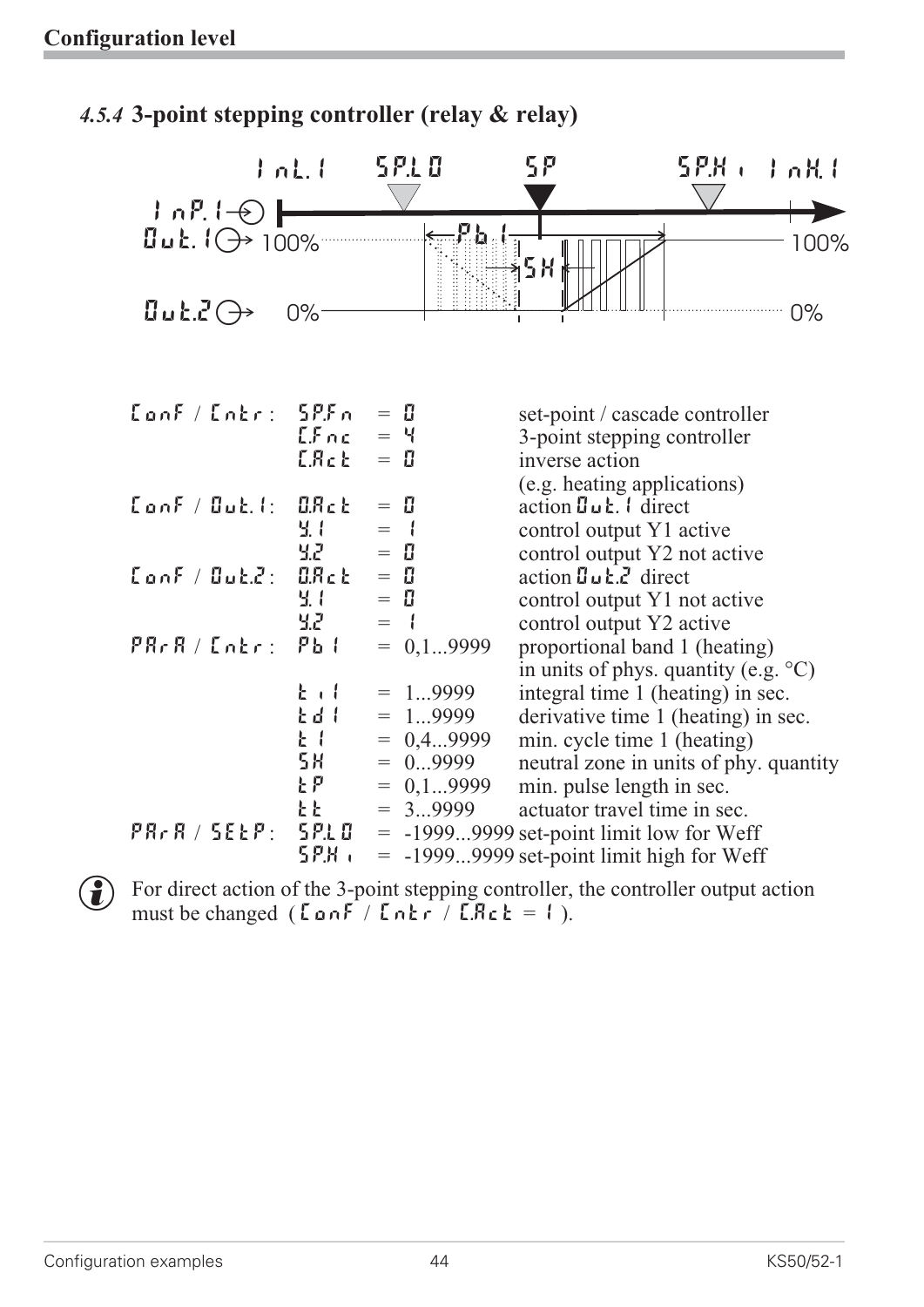

4.5.5  $\triangle$   $\mathbb{Z}$   $\mathbf{Y}$  - Off controller / 2-point controller with pre-contact

| Conf/Cntr: 5P.Fn                     |                   | $=$ H                | set-point / cascade controller                    |
|--------------------------------------|-------------------|----------------------|---------------------------------------------------|
|                                      | $LFnc = Z$        |                      | $\triangle$ -Y-Off controller                     |
|                                      | E.R.c. E          | $=$ $\mathbb{I}$     | inverse action                                    |
|                                      |                   |                      | (e.g. heating applications)                       |
| $\tt$ on $F /$ Out. $t:$ $\tt$ O.Ret |                   | $=$ H                | action $\mathbf{g}_{u}$ : $\mathbf{f}_{u}$ direct |
|                                      | Ч. I              | $=$ $\left  \right $ | control output Y1 active                          |
|                                      | 5.Z –             | $=$ H                | control output Y2 not active                      |
| $\tt {Cont} / \t{But}$ $\tt{2:}$     | $B.R.c.$ $\vdash$ | $=$ H                | action $\mathbf{g}_{\mathbf{u}}$ <b>L.</b> direct |
|                                      | Ч. I              | $=$ H                | control output Y1 not active                      |
|                                      | 55.2000           | $=$ $\left  \right $ | control output Y2 active                          |
| PRrR / [nkr:                         | $Pb$ (            | $= 0, 19999$         | proportional band 1 (heating)                     |
|                                      |                   |                      | in units of phys. quantity (e.g. $\textdegree$ C) |
|                                      | $k + l$           | $= 19999$            | integral time 1 (heating) in sec.                 |
|                                      | Edd I             | $= 19999$            | derivative time 1 (heating) in sec.               |
|                                      | $k +$             | $= 0, 49999$         | min. cycle time 1 (heating)                       |
|                                      | 58                | $= 09999$            | switching difference                              |
|                                      | ፈ5ዶ               | $= -19999999$        | trigg. point separation suppl. cont.              |
|                                      |                   |                      | $\Delta$ / Y / Off in units of phys. quantity     |
| PR, R / SELP:   SPLO                 |                   | $= -19999999$        | set-point limit low for Weff                      |
|                                      | 5.P.H (           | $=$ -19999999        | set-point limit high for Weff                     |
|                                      |                   |                      |                                                   |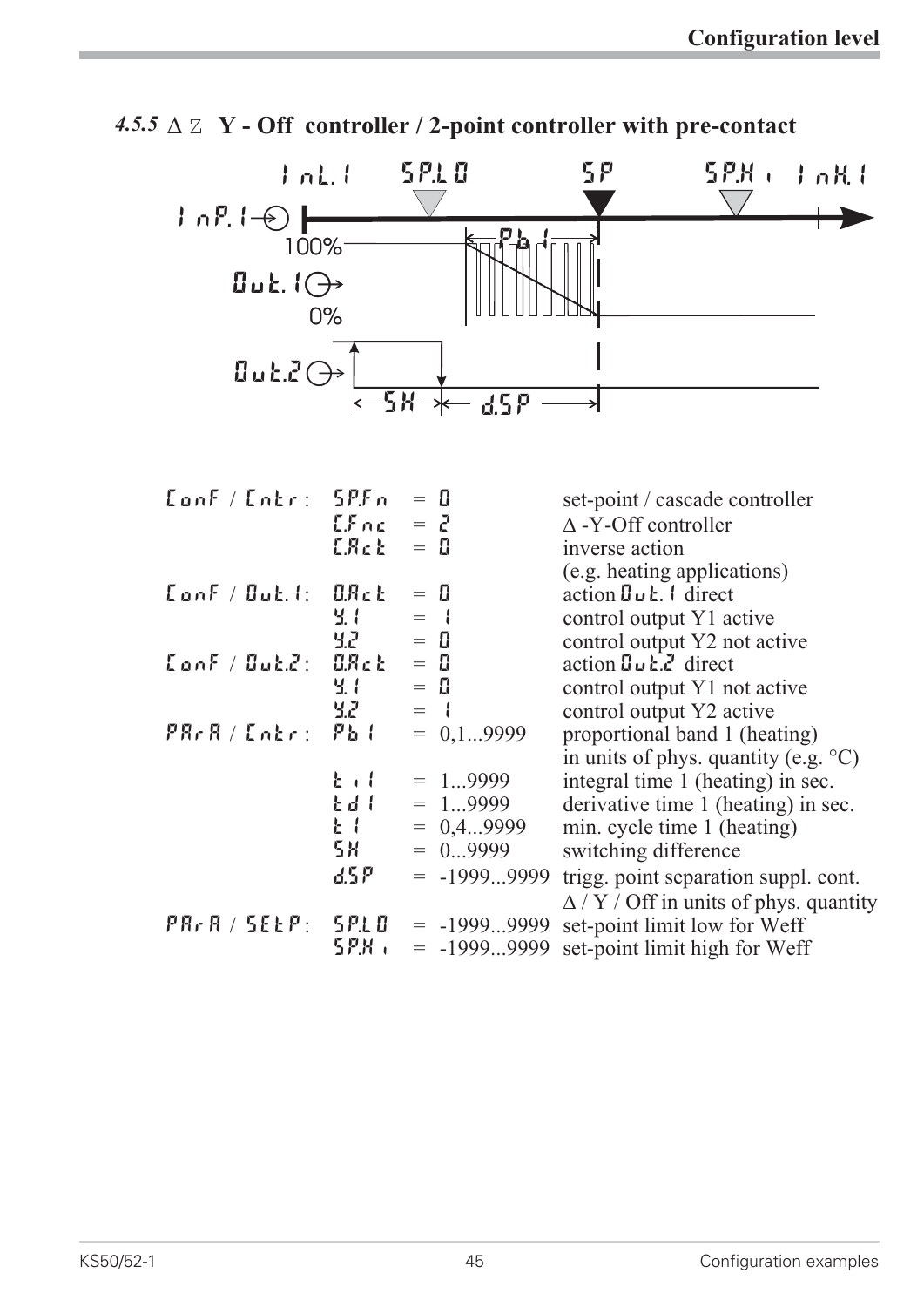## *4.5.6* **KS5\_-1 with measured value output**



Example:  $KSS_{-}$ -1\_2-\_00\_ \_-\_ \_



| ${{\sf CanF} / {\sf QuE}.3:}$ ${{\sf CLYP} = 1}$ |            |                                           | $\mathbf{u}$ <b>L.</b> $\mathbf{d}$ 020mA continuous |
|--------------------------------------------------|------------|-------------------------------------------|------------------------------------------------------|
|                                                  |            | $=$ $\mathbf{J}$                          | $\mathbf{u}$ <b>L.</b> 420mA continuous              |
|                                                  |            | $=$ 3                                     | $\mathbf{u}$ <b>L.</b> $\mathbf{v}$ 010V continuous  |
|                                                  |            | $=$ 4                                     | $\mathbf{Buk.3}$ 210V continuous                     |
|                                                  |            | $\mathbf{u} \cdot \mathbf{u} = -19999999$ | scaling $\mathbf{u}$ $\mathbf{L}$ .                  |
|                                                  |            |                                           | for $0/4$ mA or $0/2V$                               |
|                                                  |            | $\ln 1 = -19999999$                       | scaling $\mathbf{u}$ $\mathbf{L}$ $\mathbf{J}$       |
|                                                  |            |                                           | for 20mA or 10V                                      |
|                                                  | $0.5c = 3$ |                                           | signal source for $\mathbf{u} \cdot \mathbf{L}$ is   |
|                                                  |            |                                           | the process value                                    |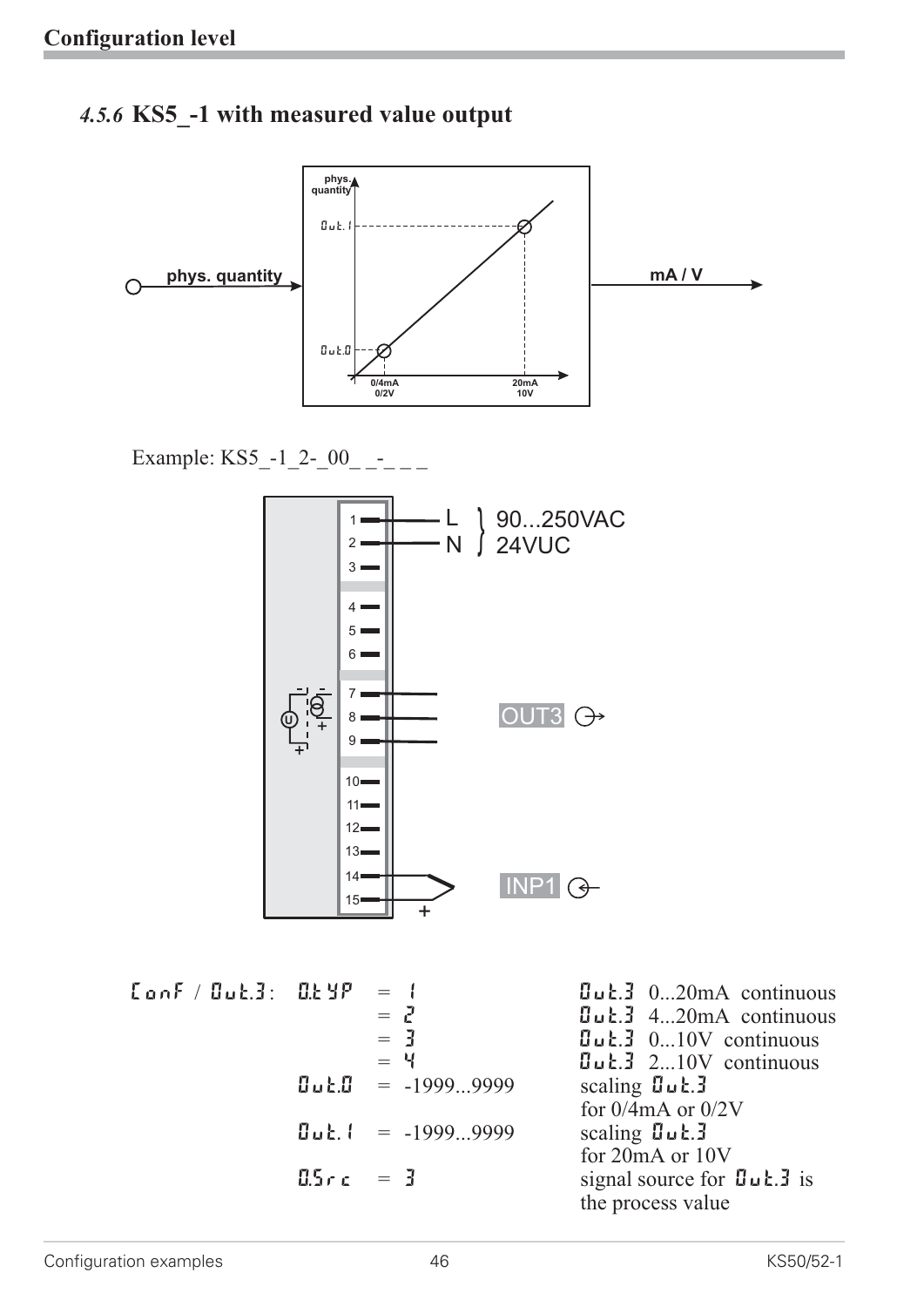## **5 Parameter setting level**

## **5.1** *Parameter survey*

| <b>PR<sub>r</sub> R</b> Parameter setting level |                                    |                                            |                   |                |                                                       |                                  |       |
|-------------------------------------------------|------------------------------------|--------------------------------------------|-------------------|----------------|-------------------------------------------------------|----------------------------------|-------|
| Loke Control and<br>self-tuning                 | $ P R r Z$<br>2. set of parameters | <b>SELP</b> Set-point and<br>process value | Programmer        | Input 1        | $\cap P.Z$ Input 2                                    | <b>Limit value functions</b>     |       |
|                                                 |                                    |                                            | Pro G             | $\overline{q}$ |                                                       | $\frac{1}{\sqrt{1-\frac{1}{2}}}$ | p u 3 |
| <u>pb (</u>                                     | <u>Pb 12</u>                       | 5 P.L.o                                    | <u>b.L o</u>      | LoL.           | InLZ                                                  |                                  |       |
| Pb2                                             | <u>Pb22</u>                        | SPH                                        | hH                | Bul.           | $B$ ut.2                                              | R.I                              |       |
| $\frac{1}{\sqrt{2}}$<br><u>t</u>                | 21.12                              | <u>5P.2</u>                                | <u> 5 P.O. L</u>  | 1 nR           | <u> Ln KZ</u>                                         | <u> 895. L</u>                   |       |
| <u>k i 2</u>                                    | <u>E 122</u>                       | <u>r.5P</u>                                | <u>PE.O I</u>     | $B$ u $R$ (    | $\underline{\mathbf{B}}$ of $\mathbf{R}$ $\mathbf{Z}$ | <u>dEL.1</u>                     |       |
| <u>Ed 1</u>                                     | Ed 12                              | 5P.b.o                                     | 5 P.0 2           | EF.I           |                                                       | L.Z                              |       |
| <u>Ed2</u>                                      | £d22                               | k.b.o                                      | <u>PE.02</u>      |                |                                                       | <u>us</u>                        |       |
| E I                                             |                                    | <b>9.5 E</b>                               | 5 P.O 3           |                |                                                       | 885.2                            |       |
| 53                                              |                                    | 5P.5E                                      | PE.03             |                |                                                       | dEL.2                            |       |
| <b>5H</b>                                       |                                    | <b>E.5</b> E                               | 5 P.O.Y           |                |                                                       | $L.\overline{3}$                 |       |
| 8951                                            |                                    |                                            | PEOY              |                |                                                       | К3                               |       |
| <b>HY5.H</b>                                    |                                    |                                            | 5 P.0 S           |                |                                                       | 895.3                            |       |
| dSP                                             |                                    |                                            | PE.05             |                |                                                       | dE L.3                           |       |
| ξP                                              |                                    |                                            | 5 P.0 6           |                |                                                       | HE.R                             |       |
| ŁŁ                                              |                                    |                                            | PE.06             |                |                                                       |                                  |       |
| <u>92</u>                                       |                                    |                                            | 5 P.O.T           |                |                                                       |                                  |       |
| SL o                                            |                                    |                                            | P E.B.7           |                |                                                       |                                  |       |
| ЧΗ,                                             |                                    |                                            | 5 P.08            |                |                                                       |                                  |       |
| 90                                              |                                    |                                            | P <sub>L</sub> BB |                |                                                       |                                  |       |
| 97.X                                            |                                    |                                            | 5 P.O 9           |                |                                                       |                                  |       |
| LYA                                             |                                    |                                            | PL09              |                |                                                       |                                  |       |
| E.H20                                           |                                    |                                            | 58.10             |                |                                                       |                                  |       |
| <u>k.on</u>                                     |                                    |                                            | PE. 10            |                |                                                       |                                  |       |
| E.aEF                                           |                                    |                                            |                   |                |                                                       |                                  |       |
| FHZa                                            |                                    |                                            |                   |                |                                                       |                                  |       |

## **Adjustment:**

To access the parameter level, press the key  $\Box$  for 3 seconds and confirm using the  $\Box$  -key subsequently. If the password function is activated, the prompt for the  $\overline{PR}$ 55 is displayed



• The parameters can be adjusted using the  $\blacksquare \blacksquare$  - keys.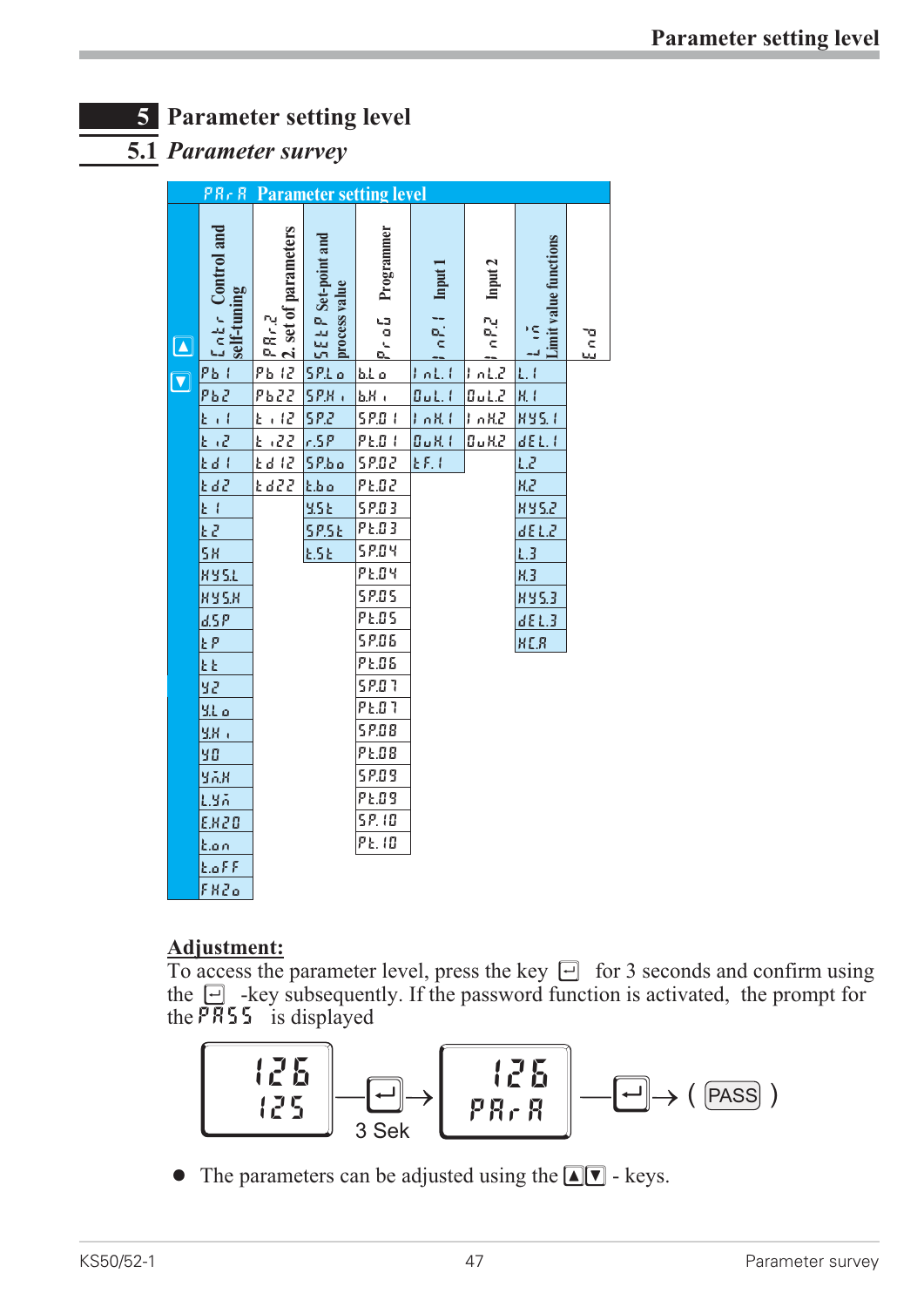- 
- Press the  $\boxdot$  key to change to the next parameter.<br>• After the last parameter of a group,  $d \textbf{a} \cdot \textbf{b}$  is displematic changing to the next group After the last parameter of a group,  $d \rho \circ h \in E$  is displayed and followed by auto-<br>matic changing to the next group<br>Return to the beginning of a group, by pressing the  $\Box$  key for 3 sec. matic changing to the next group

Return to the beginning of a group, by pressing the  $\Box$  key for 3 sec.<br>
(<br>
These a key is pressed during 30 seconds, the controller returns to the Unless a key is pressed during 30 seconds, the controller returns to the process value and setpoint display (Time Out = 30 sec.) value and setpoint display ( Time Out  $=$  30 sec.)



(a) Resetting the configuration parameters to default  $\rightarrow$  chapter 12.1 (page 68)

## **5.2** *Parameters*



| <b>Name</b>        | <b>Value range</b> | <b>Description</b>                                                                                                                               | <b>Default</b> |
|--------------------|--------------------|--------------------------------------------------------------------------------------------------------------------------------------------------|----------------|
| $Pb$ (             | $19999$ $\bullet$  | Proportional band 1 (heating) in phys. dimensions (e.g. °C)                                                                                      | 100            |
| PbZ                | $19999$ $\bullet$  | Proportional band 2 (cooling) in phys. dimensions (e.g. $\textdegree$ C)                                                                         | 100            |
|                    | 19999              | Integral action time 1 (heating) [s]                                                                                                             | 180            |
| $\overline{z}$     | 19999              | Integral action time 2 (cooling) [s]                                                                                                             | 180            |
| E d                | 19999              | Derivative action time 1 (heating) [s]                                                                                                           | 180            |
| Edd                | 19999              | Derivative action time 2 (cooling) [s]                                                                                                           | 180            |
| <b>E</b> {         | 0,49999            | Minimal cycle time 1 (heating) [s]. The minimum impulse is $1/4 \times 11$                                                                       | 10             |
| $E$ $\overline{c}$ | 0,49999            | Minimal cycle time 2 (cooling) [s]. The minimum impulse is $1/4 \times t2$                                                                       | 10             |
| <b>5X</b>          | 09999              | Neutral zone or switching differential for on-off control<br>(phys. dimensions)                                                                  | $\overline{2}$ |
| dSP                | $-19999999$        | Trigger point seperation for additional contact $\Delta$ / Y / Off [<br>phys. dimensions]                                                        | 100            |
| <b>LP</b>          | 0,19999            | Minimum impulse [s]                                                                                                                              | BFE            |
| <b>LE</b>          | 39999              | Motor travel time [s]                                                                                                                            | 60             |
| 35                 | $-120120$          | 2. correcting variable                                                                                                                           | $\theta$       |
| 9.50               | $-120120$          | Lower output limit $[\%]$                                                                                                                        | $\theta$       |
| 图1                 | $-120120$          | Upper output limit [%]                                                                                                                           | 100            |
| 30                 | $-120120$          | Working point for the correcting variable [%]                                                                                                    | $\overline{0}$ |
| <b>YAK</b>         | $-120120$          | Limitation of the mean value Ym $[\%]$                                                                                                           | 5              |
| 1.50               | 09999              | Max. deviation xw at the start of mean value calculation<br>[phys. dimensions]                                                                   | 8              |
| EXZO               | $-19999999$        | Min. temperature for water cooling. Below the set temperature<br>no water cooling happens.                                                       | 120            |
| lt.on              | 0,19999            | Impulse lenght for water cooling. Fixed for all values of<br>controller output. The pause time is varied.                                        | 0,1            |
| E.                 | 19999              | Min. pause time for water cooling. The max. effective controller<br>output results from $\epsilon$ o $n/(k \cdot a n + k \cdot a)$ f $F > 100\%$ | $\overline{2}$ |
| F.HZD              | 0,19999            | Modification of the (non-linear) water cooling characteristic<br>(see page 39)                                                                   | 0, 5           |

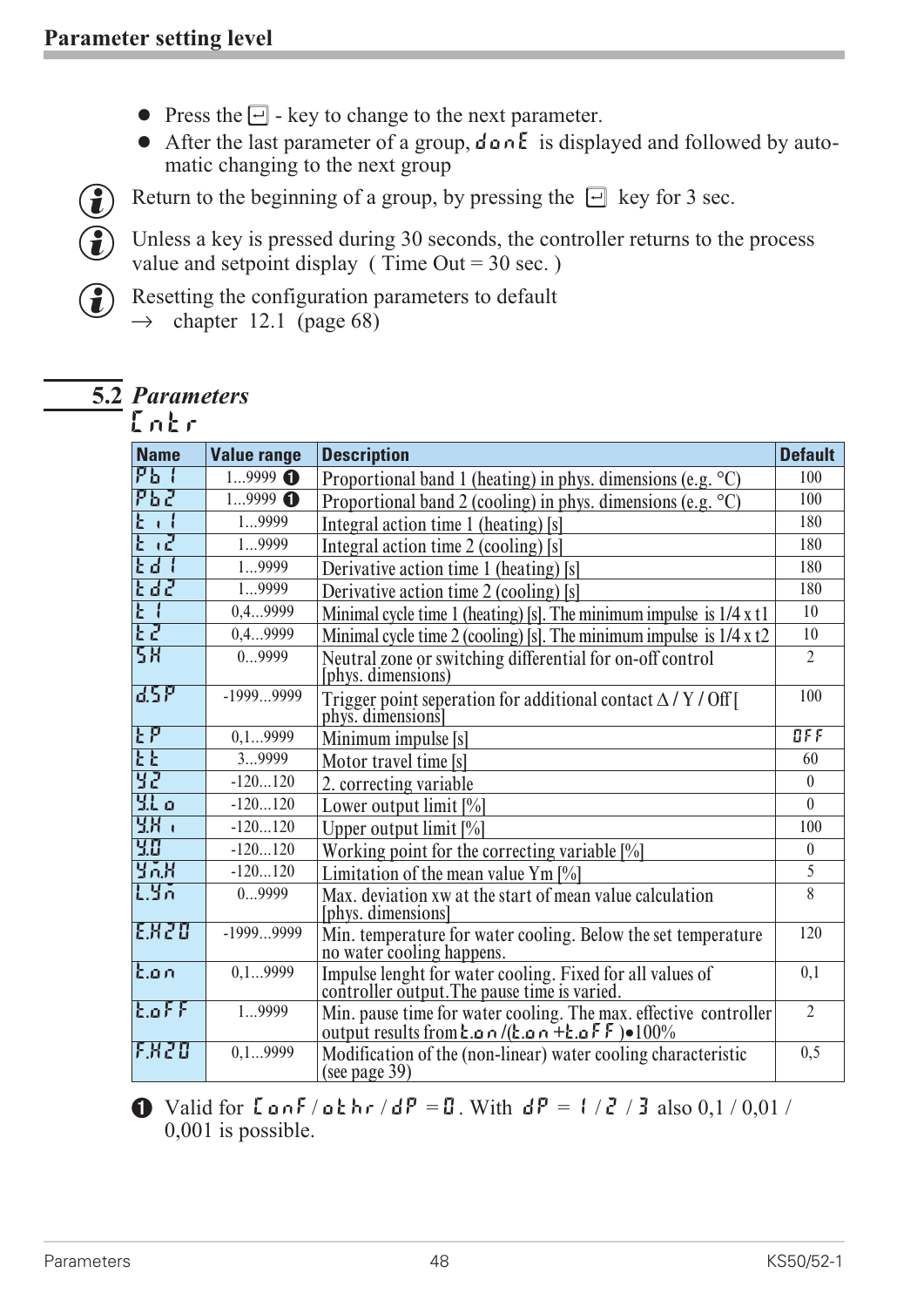## **PAr.2**

| Name    | <b>Value range</b> | <b>Description</b>                                                                | <b>Default</b> |
|---------|--------------------|-----------------------------------------------------------------------------------|----------------|
| Pb 12   | $19999$ $\bullet$  | Proportional band 1 (heating) in phys. dimensions (<br>e.g. °C), 2. parameter set | 100            |
| Pb22    | $19999$ $\bullet$  | Proportional band 2 (cooling) in phys. Dimensions<br>(e.g. °C), 2. parameter set  | 100            |
| E 122   | 09999              | Integral action time 2 (cooling) [s], 2. parameter set                            | 180            |
| $k + l$ | 09999              | Integral action time 1 (heating) [s], 2. parameter set                            | 180            |
| Edd1P   | 09999              | Derivative action time 1 (heating) [s], 2. parameter set                          | 180            |
| よるさき    | 09999              | Derivative action time 2 (cooling) [s], 2. parameter set                          | 180            |

## **SEtP**

| <b>Name</b>     | <b>Value range</b> | <b>Description</b>                         | <b>Default</b>   |
|-----------------|--------------------|--------------------------------------------|------------------|
| 5210            | -19999999          | Set-point limit low for Weff               | $\boldsymbol{0}$ |
| SP.H.           | $-19999999$        | Set-point limit high for Weff              | 900              |
| 582             | $-19999999$        | Set-point 2.                               | $\theta$         |
| 6.5P            | 09999              | Set-point gradient [/min]                  | BFF              |
| $5P$ bo         | $-19999999$        | Boost set-point                            | 30               |
| $k$ , $b$ , $a$ | 09999              | Boost time                                 | 10               |
| <b>YSE</b>      | $-120120$          | Start-up setpoint (see page 56)            | 20               |
| <b>SP.SE</b>    | $-19999999$        | Set-point for start-up                     | 95               |
| <b>E.5E</b>     | 09999              | Start-up hold time (see page 56)           | 10               |
| <b>SP</b>       | -19999999          | Set-point (only visible with BlueControl!) | $\theta$         |



**g**  $5P.La$  and  $5P.h$  is hould be between the limits of rnGH and rnGL see configuration r controller page 29

## **ProG**

| <b>Name</b> | <b>Value range</b> | <b>Description</b>      |                 |
|-------------|--------------------|-------------------------|-----------------|
| 5201        | $-19999999$        | Segment end set-point 1 | $100$ $\bullet$ |
| PE.O        | 09999              | Segment time 1 [min]    | $10$ $\odot$    |
| 5802        | $-19999999$        | Segment end set-point 2 | $100$ $\bullet$ |
| PEO2        | 09999              | Segment time 2 [min]    | $10$ $\odot$    |
| 5203        | $-19999999$        | Segment end set-point 3 | $200$ $\bullet$ |
| <b>PE03</b> | 09999              | Segment time 3 [min]    | $10$ $\odot$    |
| 5204        | $-19999999$        | Segment end set-point 4 | $200$ $\bullet$ |
| PEOY        | 09999              | Segment time 4 [min]    | 10 <sub>2</sub> |

**1** If  $5P.01$  ...  $5P.04 = 075$  then following parameters are not shown  $\odot$  If segment end set-point =  $\mathbb{I}$ FF then the segment time is not visible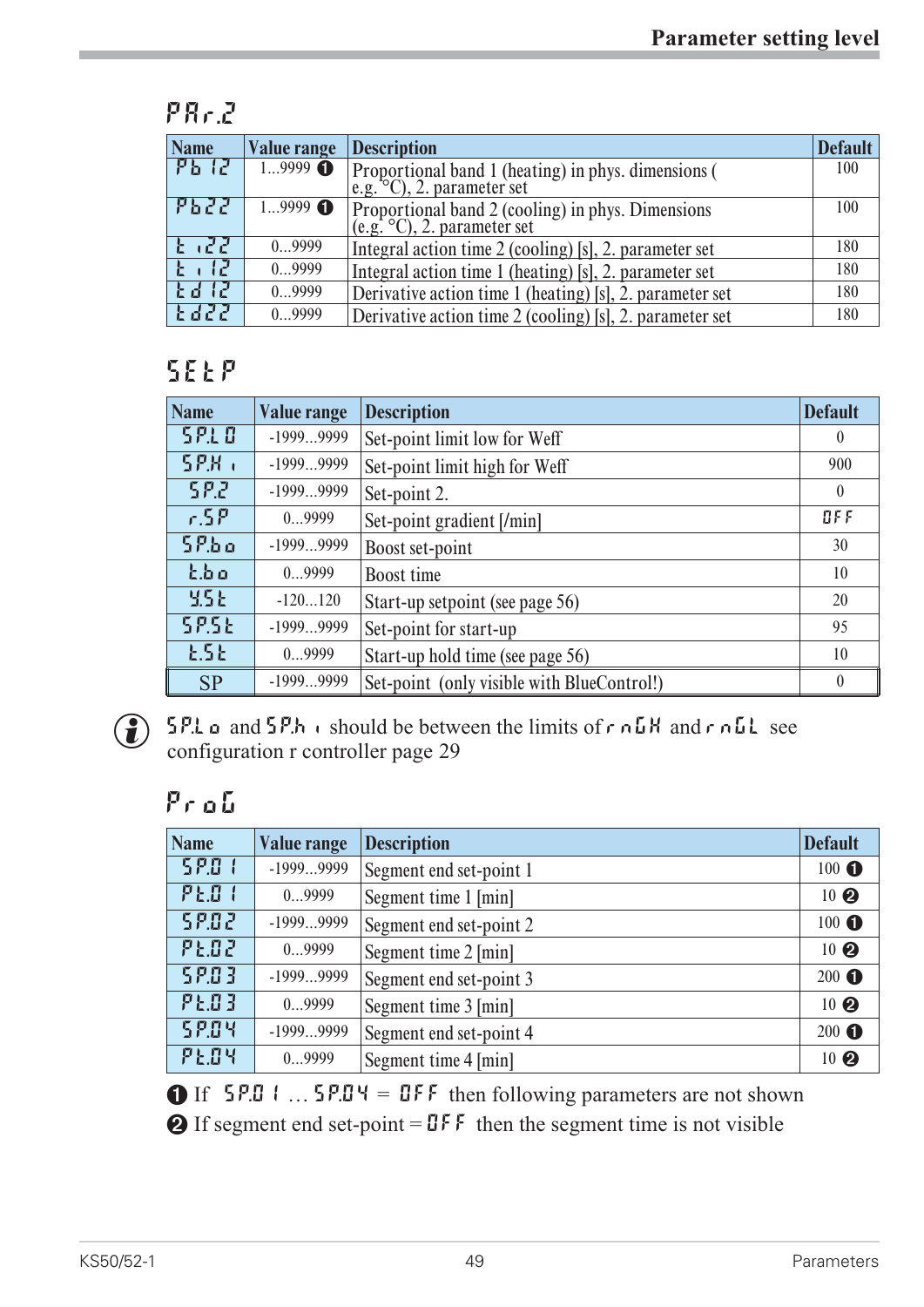## **InP.1**

| <b>Name</b> | <b>Value range</b> | <b>Description</b>                          | <b>Default</b> |
|-------------|--------------------|---------------------------------------------|----------------|
| nL,         | $-19999999$        | Input value for the lower scaling point     |                |
| Bul.        | $-19999999$        | Displayed value for the lower scaling point | $\theta$       |
| nKL         | $-19999999$        | Input value for the upper scaling point     | 20             |
| $B \cup H$  | $-19999999$        | Displayed value for the lower scaling point | 20             |
| FF 1        | $-19999999$        | Filter time constant [s]                    | 0,5            |

## **InP.2**

| <b>Name</b> | Value range Description |                                                         | <b>Default</b> |
|-------------|-------------------------|---------------------------------------------------------|----------------|
| nLZ         |                         | -19999999   Input value for the lower scaling point     |                |
| BulZ        |                         | -19999999   Displayed value for the lower scaling point |                |
| nRT         | $-19999999$             | Input value for the upper scaling point                 | 50             |
| $B_0 HZ$    |                         | -19999999   Displayed value for the upper scaling point | 50             |

## **Lim**

| <b>Name</b>  | Value range | <b>Description</b>     | <b>Default</b> |
|--------------|-------------|------------------------|----------------|
| $\mathbf{L}$ | $-19999999$ | Lower limit 1          | $-10$          |
| $H_1$        | $-19999999$ | Upper limit 1          | 10             |
| <b>HY5.1</b> | 09999       | Hysteresis limit 1     |                |
| LZ           | $-19999999$ | Lower limit 2          | BFF            |
| 82           | $-19999999$ | Upper limit 2          | BFF            |
| 8952         | 09999       | Hysteresis limit 2     |                |
| 1.3          | $-19999999$ | Lower limit 3          | BFF            |
| HJ           | $-19999999$ | Upper limit 3          | BFF            |
| 8953         | 09999       | Hysteresis limit 3     |                |
| HER          | $-19999999$ | Heat current limit [A] | 50             |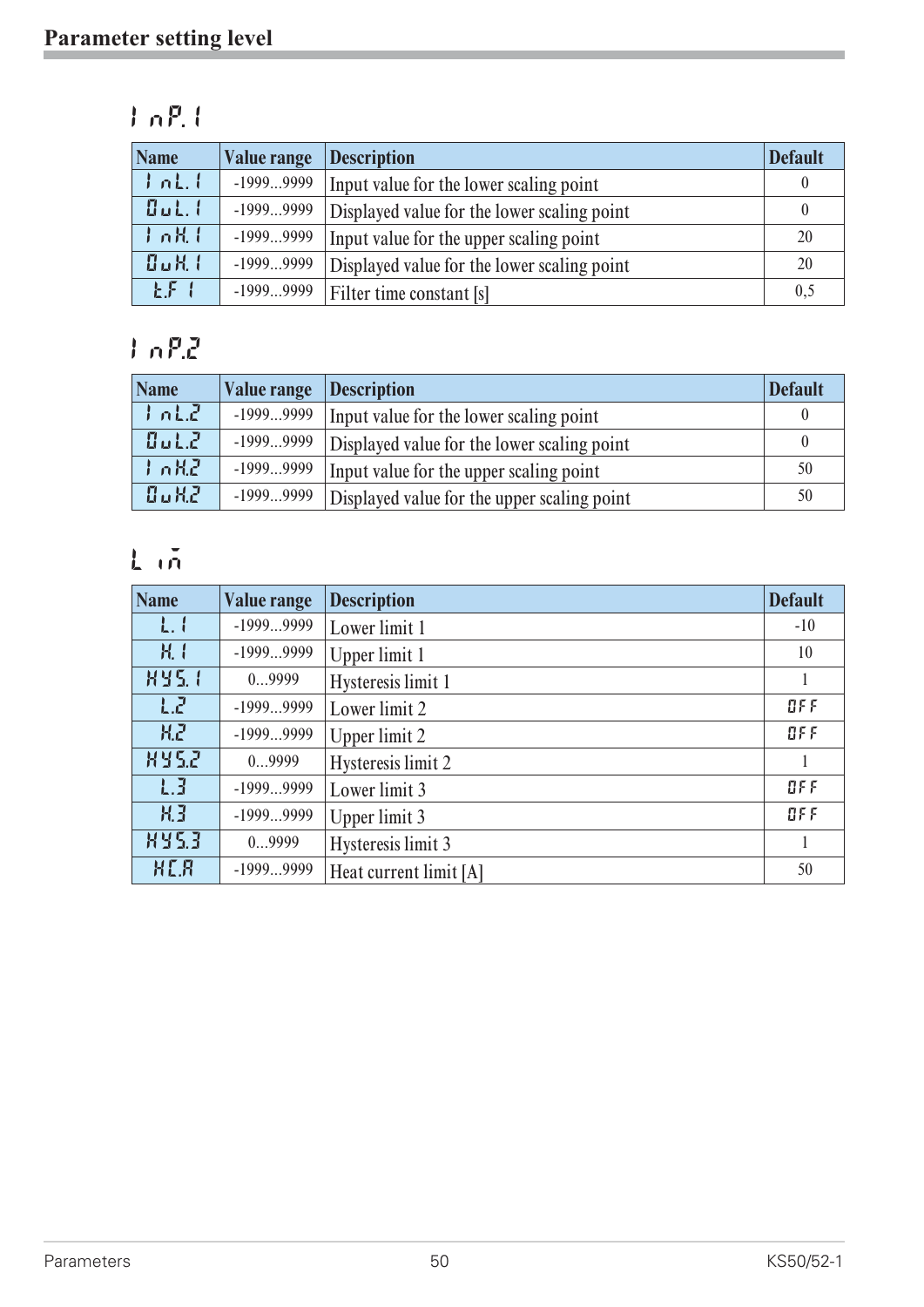## **5.3** *Input scaling*

When using current or voltage signals as input variables for  $\vert \cdot \vert nP$ .  $\vert \cdot \vert nP$ .  $\vert \cdot \vert nP$ . scaling of input and display values at parameter setting level is required. Specification of the input value for lower and higher scaling point is in the relevant electrical unit (mA/ V).



## $5.3.1$  **Input**  $\ln P$ .

 $\bigodot$  Parameters  $\bigcup$  n.l.,  $\bigcup$  u.l.,  $\bigcup$  n.l.  $\bigcup$  and  $\bigcup$   $\bigcup$   $\bigcup$  are only visible if  $\text{LanF}$  / InP. I /  $\text{Lar}r = 3$  is chosen.

| <b>SEYP</b> | Input signal        | 'nL. | Out.        | $nH_1$ | 0aK (       |
|-------------|---------------------|------|-------------|--------|-------------|
| 30          | $0 \ldots 20$ mA    |      | $-19999999$ | 20     | $-19999999$ |
| (020m)      | $420 \,\mathrm{mA}$ |      | $-19999999$ | 20     | $-19999999$ |
| 40          | $0 \dots 10 V$      |      | $-19999999$ |        | $-19999999$ |
| (010V)      | $\sim$ 10 V         |      | $-19999999$ |        | $-19999999$ |

In addition to these settings,  $| \cdot h|$ .  $| \cdot h|$ .  $| \cdot h|$ .  $| \cdot |$  can be adjusted in the range  $(0...20mA / 0...10V)$  determined by selection of  $5.1 \text{ yr}$ .

For using the predetermined scaling with thermocouple and resistance<br>thermometer (Pt100), the settings of  $\int nL$ .  $\int$  and  $\int uL$ .  $\int$  as well as  $\int$  and  $\int uH$   $\int$  must correspond thermometer (Pt100), the settings of  $| \cdot n \cdot L |$  and  $\overline{u} \cdot L |$  as well as of  $| \cdot nH |$ . and OuH.1 must correspond.

## *5.3.2* **Input InP.2**

| CL UD<br>المراجع  | Input signal | 9 L.C | ப்பட்             | .  |              |
|-------------------|--------------|-------|-------------------|----|--------------|
| 30                | 20 mA        |       | 9999<br>1000<br>- | 20 | 0000<br>1000 |
| 91<br>$J_{\perp}$ | 50 mA        |       | 9999<br>1999      | 50 | 0000<br>1000 |

In addition to these settings, InL.2 and InH.2 can be adjusted in the range  $(0...20/50mA)$  determined by selection of  $5.1 \text{ yr}$ .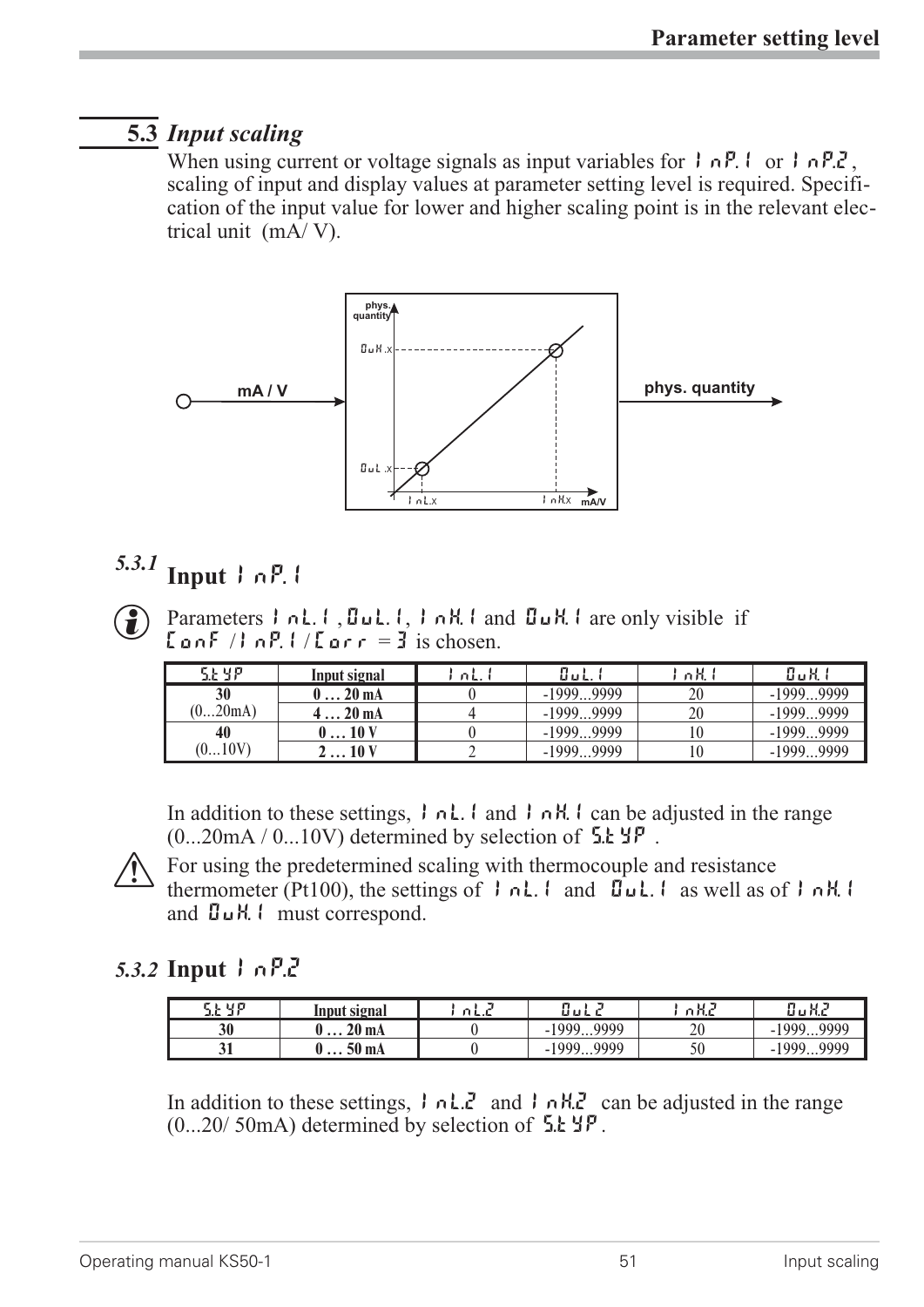## **6 Calibration level**

- $\text{LanF}$  / InP. I /  $\text{Lar} r = 1$  or  $\overline{e}$  is selected.
- G Measured value correction  $(\text{ERL})$  is visible only if<br>  $\begin{bmatrix} \text{C} \text{ on } F \end{bmatrix}$  /  $\begin{bmatrix} \text{C} \text{ on } F \end{bmatrix}$  /  $\begin{bmatrix} \text{C} \text{ on } F \end{bmatrix}$  /  $\begin{bmatrix} \text{C} \text{ on } F \end{bmatrix}$  /  $\begin{bmatrix} \text{C} \text{ on } F \end{bmatrix}$  /  $\begin{bmatrix} \text{C} \text{ on } F \end{bmatrix}$ • To access the calibration level, press the key  $\Box$  for 3 seconds and then the key  $\Box \leftarrow \Diamond$  select the *ERL* -Menu item. Press  $\Box$  to confirm.<br>• If the password function is activated, a prompt for the **PR55** is displ key  $\nabla \leftarrow \mathcal{D}$  select the **CAL**-Menu item. Press  $\Box$  to confirm.
	- If the password function is activated, a prompt for the  $PR55$  is displayed.



In the calibration menu ( $\textsf{LRL}$ ), the measured value can be adapted. Two methods are available :



*Offset correction* **( ConF/ InP.1 / Corr =1 ):**

- **InL.1:** The input value of the scaling point is displayed. The operator must wait, until the process is at rest. Subsequently, the operator acknowledges the input value by pressing key  $\Box$ .
- **OuL.1:** The display value of the scaling point is displayed. Before calibration,  $\mathbf{I} \cup \mathbf{L}$ , is equal to  $\mathbf{I} \cap \mathbf{L}$ . The operator can correct the display value by pressing keys  $\boxed{\blacktriangle \blacktriangledown}$ . Subsequently, he confirms the display value by pressing key  $\Box$ .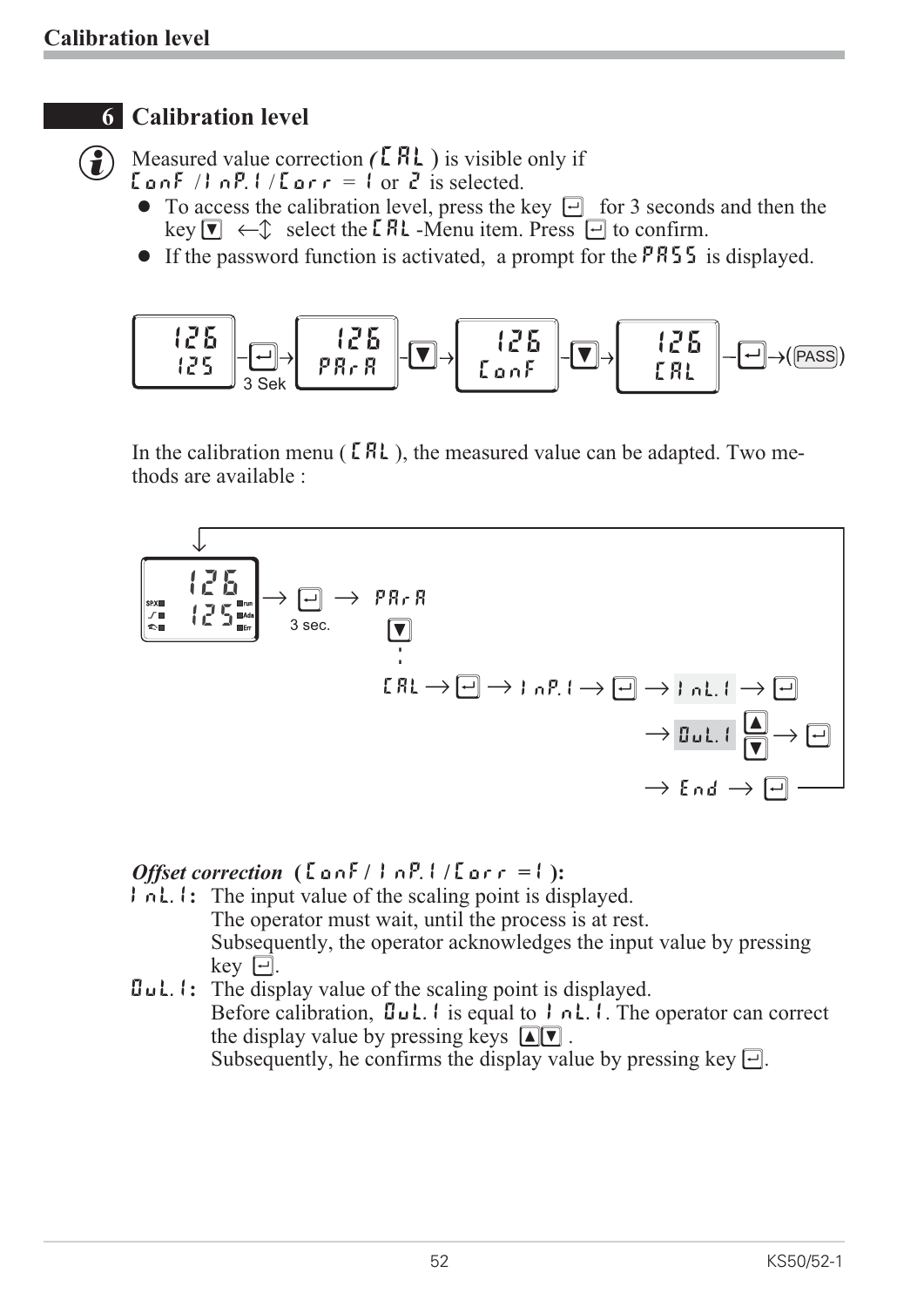Offset correction **( ConF/ InP.1 / Corr =1 ):** possible on-line at the process



*2-point correction* **( ConF/ InP.1 / Corr = 2):**



- **InL.1:** The input value of the lower scaling point is displayed. The operator must adjust the lower input value by means of a process value simulator and confirm the input value by pressing key  $\Box$ .
- **OuL.1:** The display value of the lower scaling point is displayed. Before calibration,  $\mathbf{u}_1$ . I is equal to  $\mathbf{l}_1$ ,  $\mathbf{l}_2$ . The operator can correct the lower display value by pressing the  $\Box \Box$ keys. Subsequently, he confirms the display value by pressing key  $\Box$ .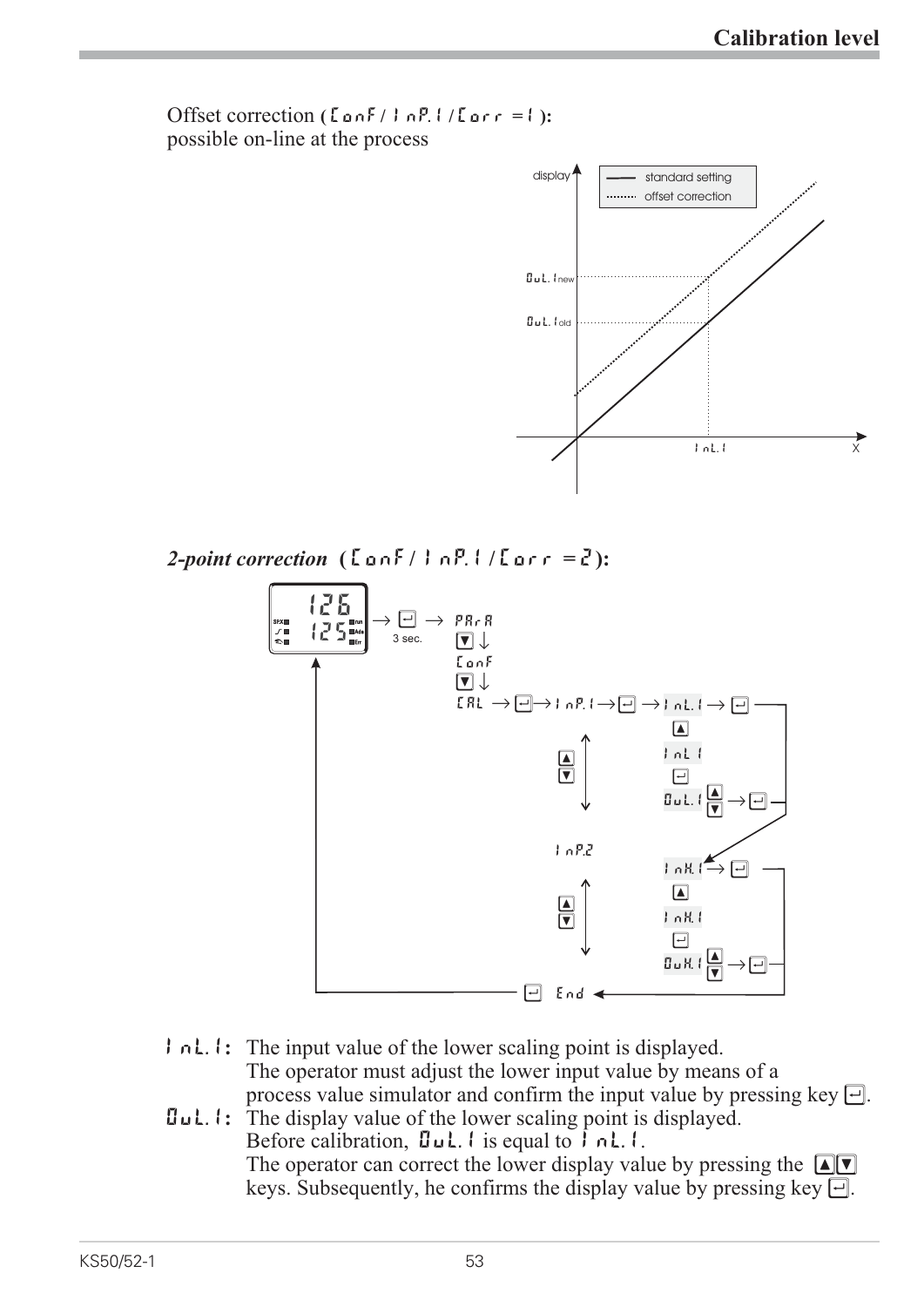- **InH.1:** The input value of the upper scaling point is displayed. . The operator must adjust the upper input value by means of the process value simulator and confirm the input value by pressing key  $\Box$ .
- OuH.1**:** The display value of the upper scaling point is displayed. Before calibration  $\mathbf{u} \mathbf{H}$ . I is equal to I  $\alpha \mathbf{H}$ . I. The operator can correct the upper display value by pressing keys  $\boxed{\triangleleft}$ Subsequently, he confirms the display value by pressing key  $\Box$ .

*2-point correction* **( ConF/ InP.1 / Corr = 2 ):** is possible off-line with process value simulator

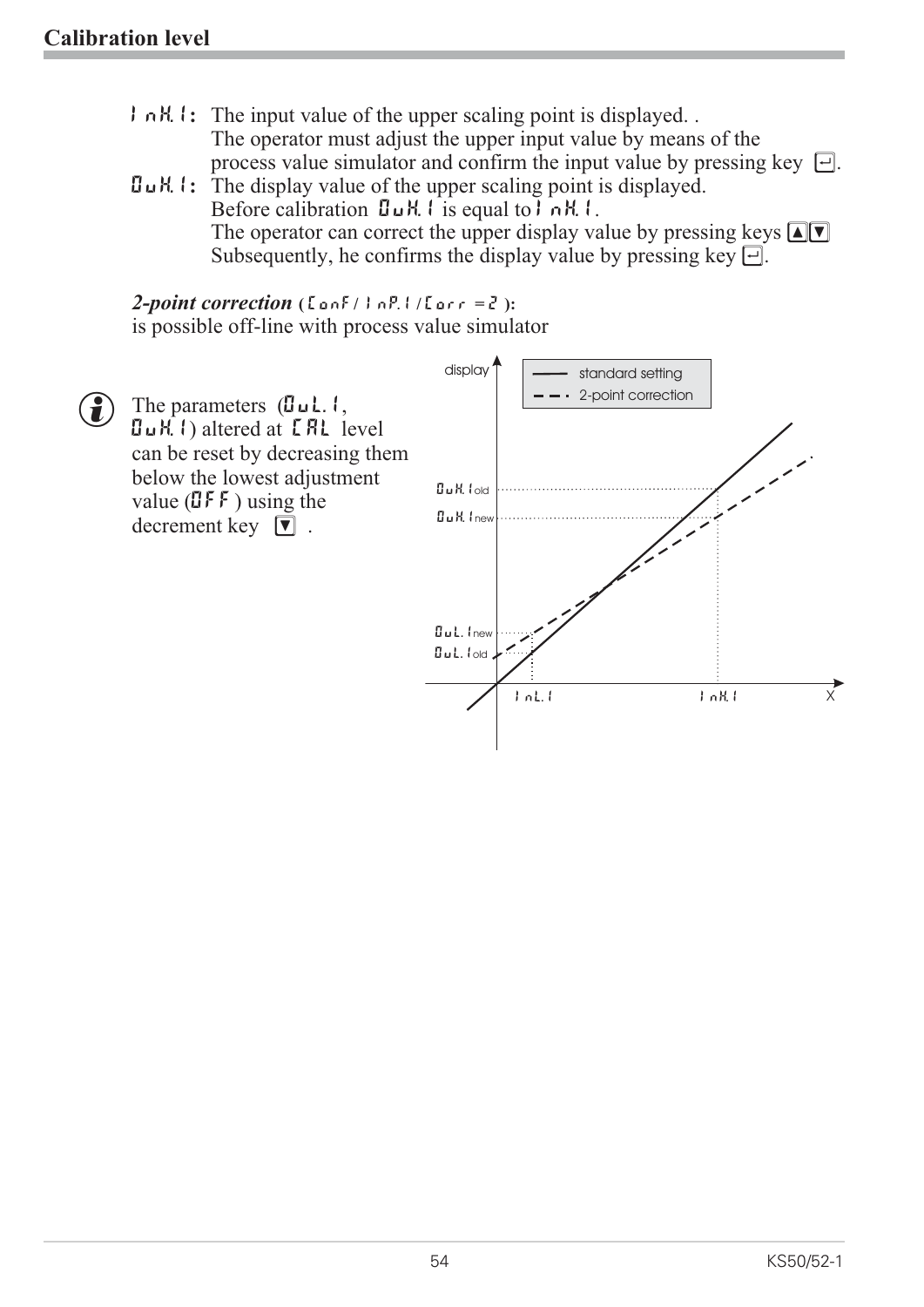## **7 Programmer**



#### **Programmer set-up**:

For using the controller as a programmer, select parameter  $\Gamma \cap \Gamma$   $\Gamma$  /SP.F<sub>n</sub> = 1 in the  $\zeta$  on F menu. The programmer is started via one of digital inputs di1..3 or the  $[F]$  key. Which input shall be used for starting the programmer is determined by selecting parameter LOGI/P.run =  $2/3/4/5$  in the LonF menu accordingly. For assigning the program end as a digital signal to one of the relay outputs, parameter P.E  $nd = 1$  must be selected for the relevant output  $\mathbf{I} \mathbf{U} \mathbf{L}$ .  $\mathbf{I} \mathbf{U} \mathbf{L} \mathbf{I}$  in the ConF menu.

#### **Programmer parameter setting:**

A programmer with 4 segments is available to the user. Determine a segment duration  $P \& .01 \& .. P \& .04$  (in minutes) and a segment target set-point  $\$P.01 \& ..$ **SP.04** for each segment in the  $PR \nI$ <sup>R</sup> menu.

#### **Starting/stopping the programmer:**

Starting the programmer is done by a digital signal at input di1..3 or the  $\boxed{F}$  key selected by parameter  $\vec{P}$ .  $\vec{v}$  and The programmer calculates a gradient from segment end setpoint and segment time.

This gradient is always valid. Normally, the programmer starts the first segment at process value. Because of this the effective run-time of the first segment may differ from the at  $P R \cdot R$  level setted segment time (process value  $\neq$  setpoint). After program end, the controller continues controlling with the target set-point set last. If the program is stopped during execution (signal at digital input di1..3 or the  $\overline{F}$  key is taken away), the programmer returns to program start and waits for a new start signal.

## **Program parameter changing while the program is running is possible.**

#### *Changing the segment time:*

Changing the segment time leads to re-calculation of the required gradient. When the segment time has already elapsed, starting with the new segment is done directly, where the set-point changes stepwisely.

#### *Changing the segment end setpoint:*

Changing the set-point leads to re-calculation of the required gradient, in order to reach the new set-point during the segment rest time, whereby the required gradient polarity sign can change.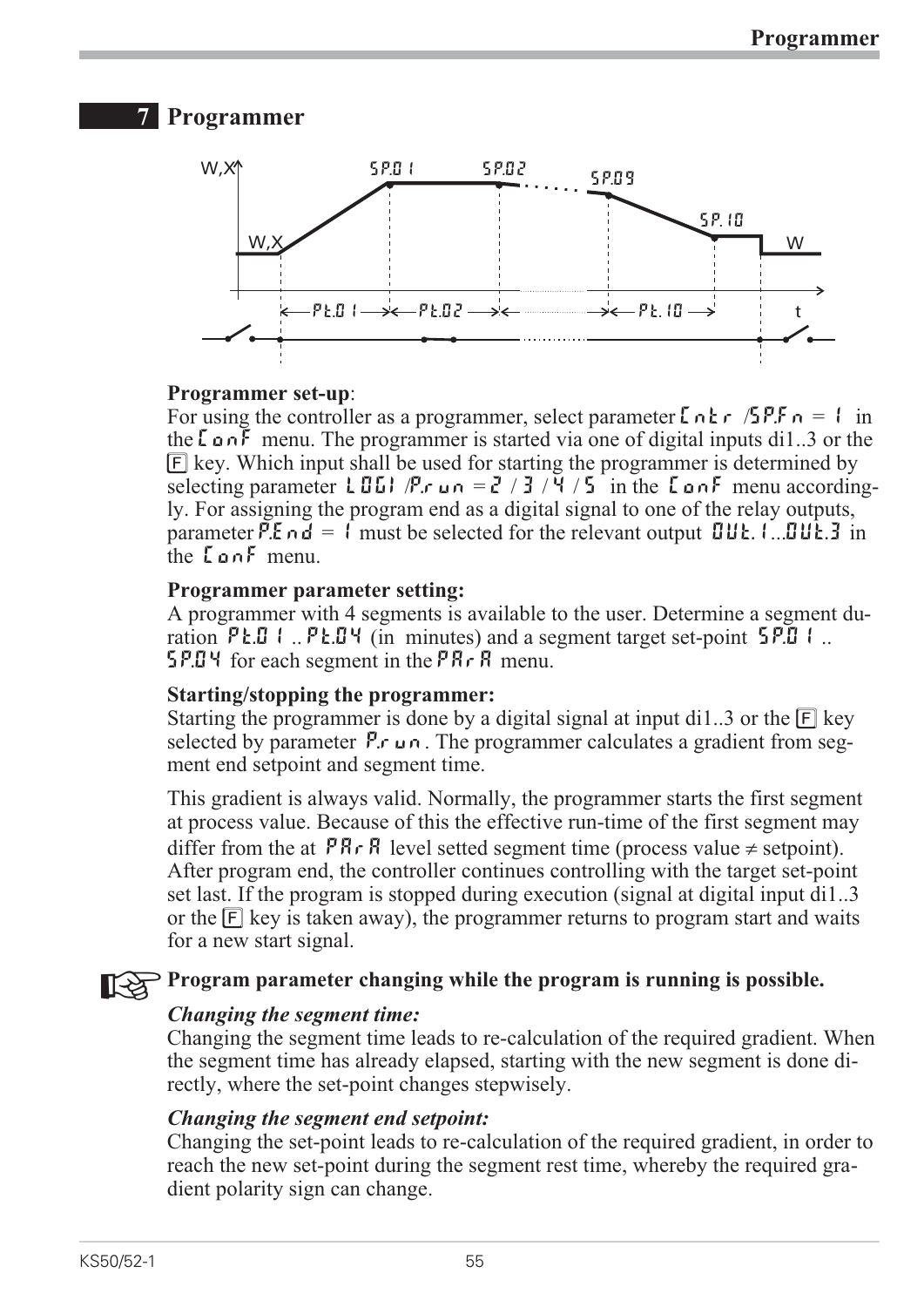

**8.1** *Start-up circuit*



The start-up circuit is a special function for temperature control, e.g. hot runner control. High-performance heating cartridges with magnesium oxyde insulation material must be heated slowly to remove moisture and prevent destruction.

## **Operating principle:**

- 1 After switching on the supply voltage, line-out to the start-up set-point 5P.5 kg is using a maximum start-up correcting value of  $4.5k$ .
- 2 The start-up holding time  $\mathbf{1} \cdot \mathbf{5} \cdot \mathbf{k}$  is started one K below the start-up set-point  $(5P.5k-1K).$
- 3 Subsequenlyt, the process is lined out to set-point W.
- 4 If the process value drops by more than 40 K below the start-up set-point  $(5P.5\epsilon - 40K)$  due to a disturbance, the start-up procedure is re-started ( $\Theta$ ,  $\Theta$ ,  $\Omega$ ).
- With W < 5P.5 k, W is used as set-point. The start-up holding time k.5 k is omitted.<br> **(A)** If the gradient function (PR r R / 5 E k P / r .5 P  $\neq$  UF F ) was selected, start-up varity

**G** If the gradient function (PRr R/ SE EP/ r.SP  $\neq$  OFF) was selected, start-up value<br>5P.SE is reached with the adjusted gradient r.SP. **SP.5** is reached with the adjusted gradient  $r.5P$ .

With the boost function (see chapter 8.2) selected, W is increased by SP.bo during time **t**.bo.

The following settings can be selected:

 $\mathsf{SPE}_{n} = 10$  set-point + start-up circuit The start-up circuit is effective only with the internal set-point.

 $SPF_n = 11$  set-point,  $SP.E/SP.2 + start-up circuit$ The start-up circuit is effective also with the external set-point SP.E and the 2nd set-point SP.2.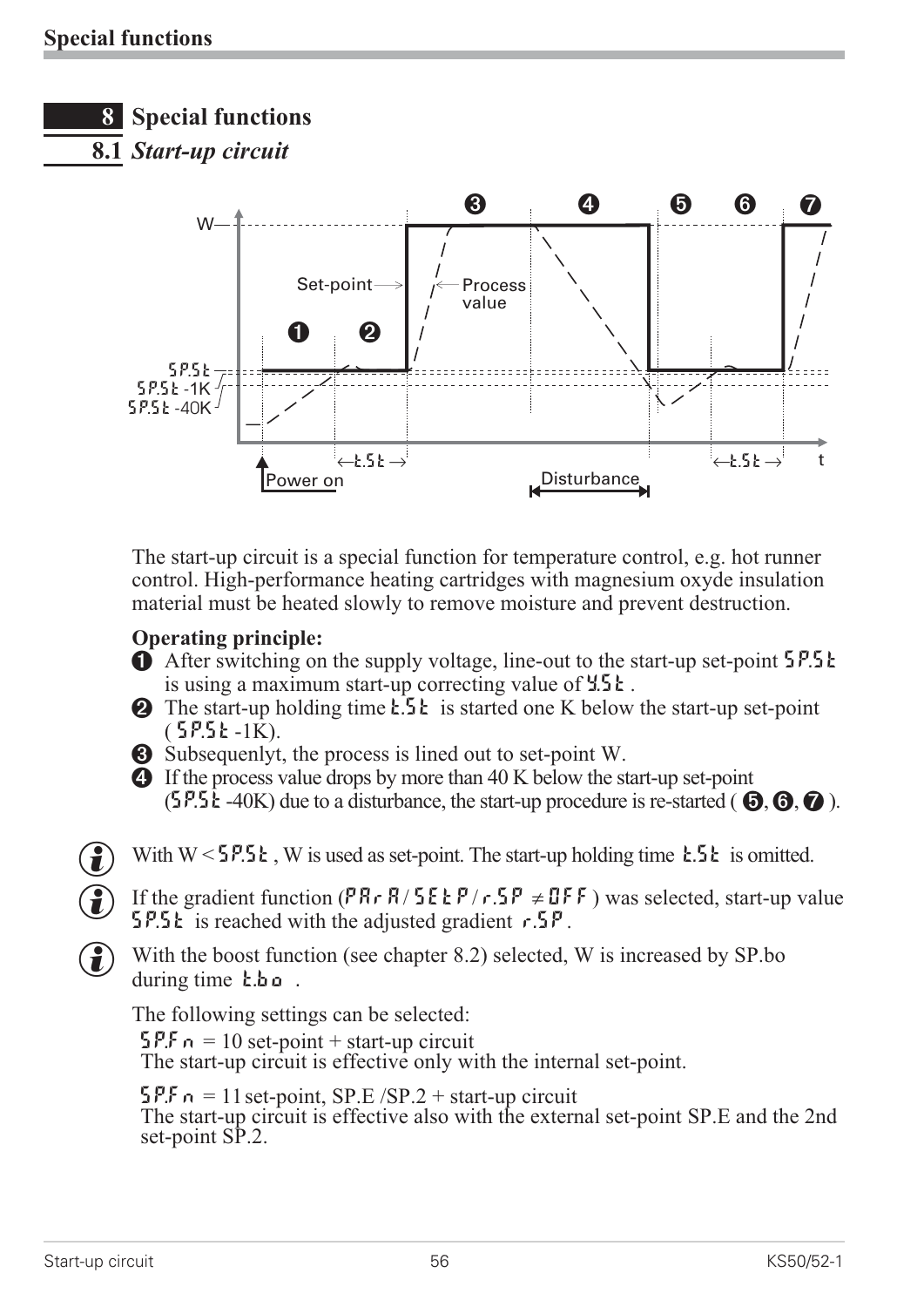## **8.2** *Boost function*



The boost function causes short-time increase of the set-point, e.g. for removing "frozen" material rests from clogged die nozzles with hot-runner control.

If configured  $(\rightarrow$  [  $a \cdot$  F / L II ] /  $b \cdot a \cdot a$  5), the boost function can be started via digital input di1/2/3, with the function key on the instrument front panel or via the interface (OPTION).

The set-point increase around boost set-point  $PR \nvert R \nvert R$  /5 E  $E \nvert P$  /5 P b a remains effective as long as digital signal (di1/2 3, function key, interface) remains set. The maximum permissible cycle time (boost time-out) is determined by parameter PArA /SEtP/t.bo.

Unless reset after elapse of boost time  $I \epsilon \cdot b \rho$ , the boost function is finished by the controller.

- The boost function also works with<br>
 start-up circuit:  $PR \cdot R / 5 \in \mathbb{F}/2$ • start-up circuit: PRr R / SE EP / SP.b o is added to W after elapse of start-up holding time PRr R / SE EP / E.SE.<br>
● Gradient function: set-point W is increased by PRr R / SE EP / SP.b o with holding time  $PR \cap R$  / $SE \subseteq P / E \subseteq E$ .
	- Gradient function: set-point W is increased by  $PR \nvert R$  /  $SE \nvert P$  /  $SP$ .bo with gradient PR $rR$  /SEEP/  $r.5P$ .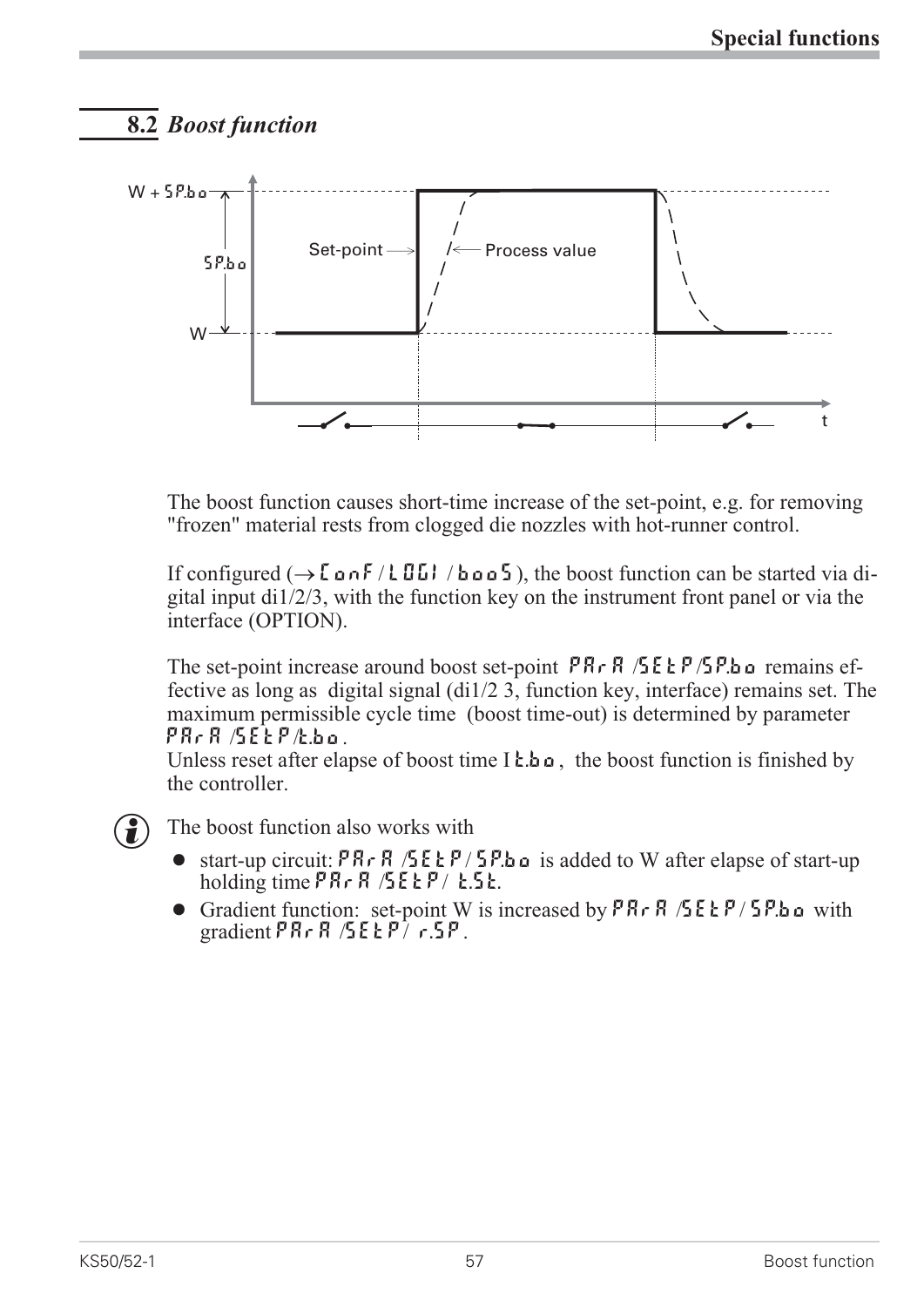## **8.3** *KS50/52-1 as Modbus master*

#### a **This function is only selectable with BlueControl (engineering tool)!**

| <b>Name</b> | Value range | <b>Description</b>                                                                 | <b>Default</b> |
|-------------|-------------|------------------------------------------------------------------------------------|----------------|
| <b>MASt</b> |             | <b>Controller is used as Modbus master</b>                                         | $\theta$       |
|             |             | <b>Slave</b>                                                                       |                |
|             |             | <b>Master</b>                                                                      |                |
| Cycl        | 0200        | Cycle time [ms] for the Modbus master to transmit its data to the<br>bus.          | 60             |
| AdrO        | 165535      | Target address to which the with $AdrU$ specified data is given out on<br>the bus. |                |
| AdrU        | 165535      | Modbus address of the data that Modbus master gives to the bus.                    |                |
| Numb        | 0100        | Number of data that should be transmitted by the Modbus<br>master.                 |                |

**Additions othr** *(only visible with BlueControl!)*

The controller can be used as Modbus master ( $\[\text{LonF}/\text{aE}\]$  / $\text{MASt} = \]$ ). The Modbus master sends ist data to all slaves (broadcast message, controller adress 0). It transmits its data (modbus adress **AdrU**) cyclic with the cycle time **Cycl** to the bus. The slave controller receives the data transmitted by the masters and allocates it to the modbus target adress **AdrO**.

If more than one data should be transmitted by the master controller ( $\text{Numb} > \{\}$ ) , the modbus adress **AdrU** indicates the start adress of the data that should be transmitted and **AdrO** indicates the first target adress where the received data should be stored. The following data will be stored at the logically following modbus target adresses.

With this it is possible e.g. to specify the process value of the master controller as set-point for the slave controllers.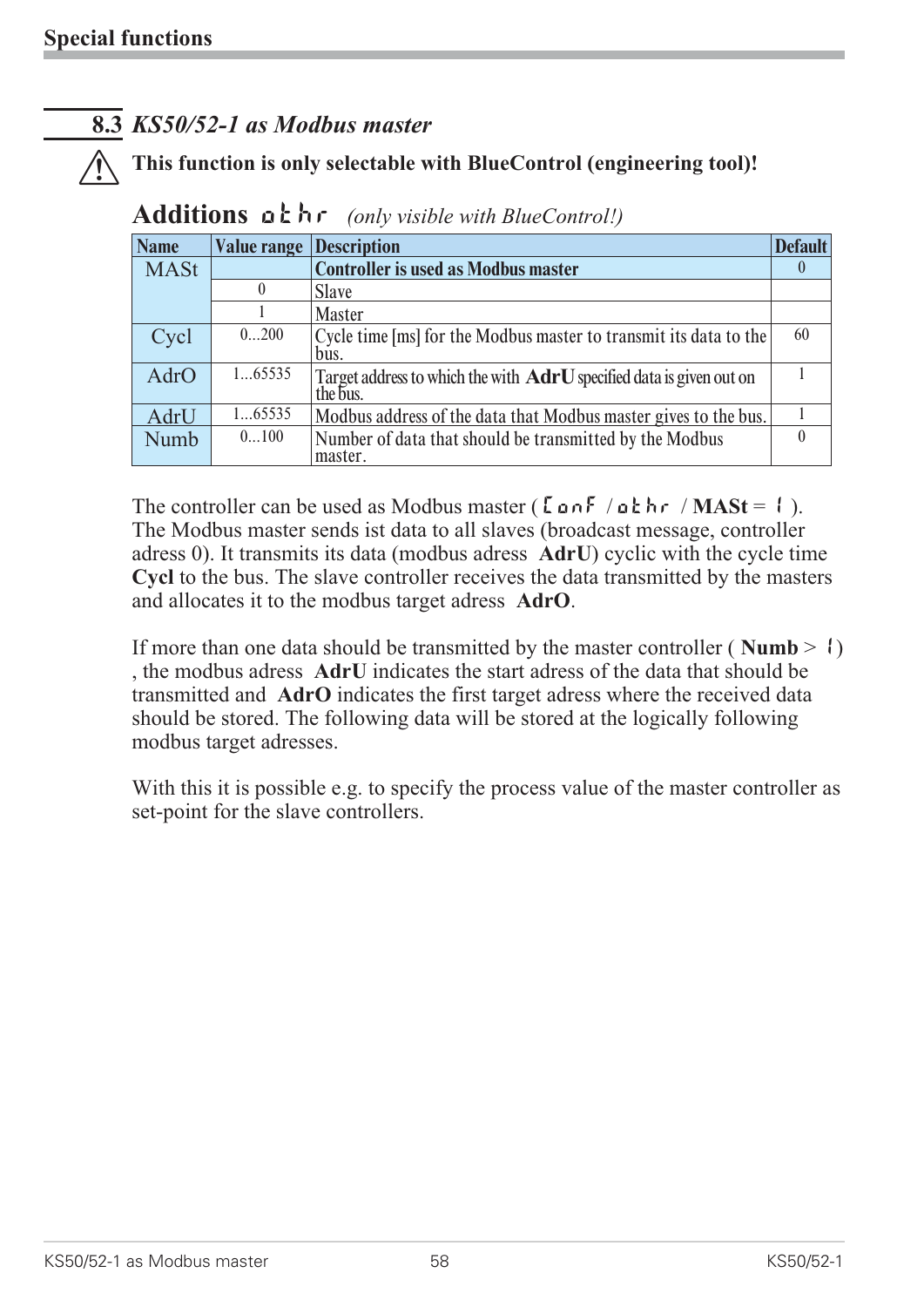## **8.4** *Linearization*

Linearization for input INP1

Access to table " $\mathsf{L}$  in" is always with selection of sensor type S.TYP = 18: special thermocouple in INP1, or with selection of linearization 5.1 in 1: special linearization.

Dependent of input type, the input signals are specified in  $\mu$ V or in Ohm dependent of input type.

With up to 16 segment points, non-linear signals can be simulated or linearized.<br>Every segment point comprises an input  $(1, 0, 1, \ldots, 1, 0, 15)$  and an output  $(1, 0, 1, \ldots, 1, 0, 15)$  $\ldots$  In. 15). These segment points are interconnected automatically by means of straight lines.

The straight line between the first two segments is extended downwards and the straight line between the two largest segments is extended upwards.

I.e. a defined output value is also provided for each input value. When switching an  $\vert \cdot$   $\wedge$  x value to  $\overline{O}$  F F, all other ones are switched off. Condition for these configuration parameters is an ascending order.  $|1 \cap (1 \leq l \leq n) \leq l \leq n$ .  $|1 \cap (l \leq n) \leq l \leq n$ .  $|1 \cap (l \leq n) \leq l \leq n$ .  $|1 \cap (l \leq n) \leq l \leq n$ .

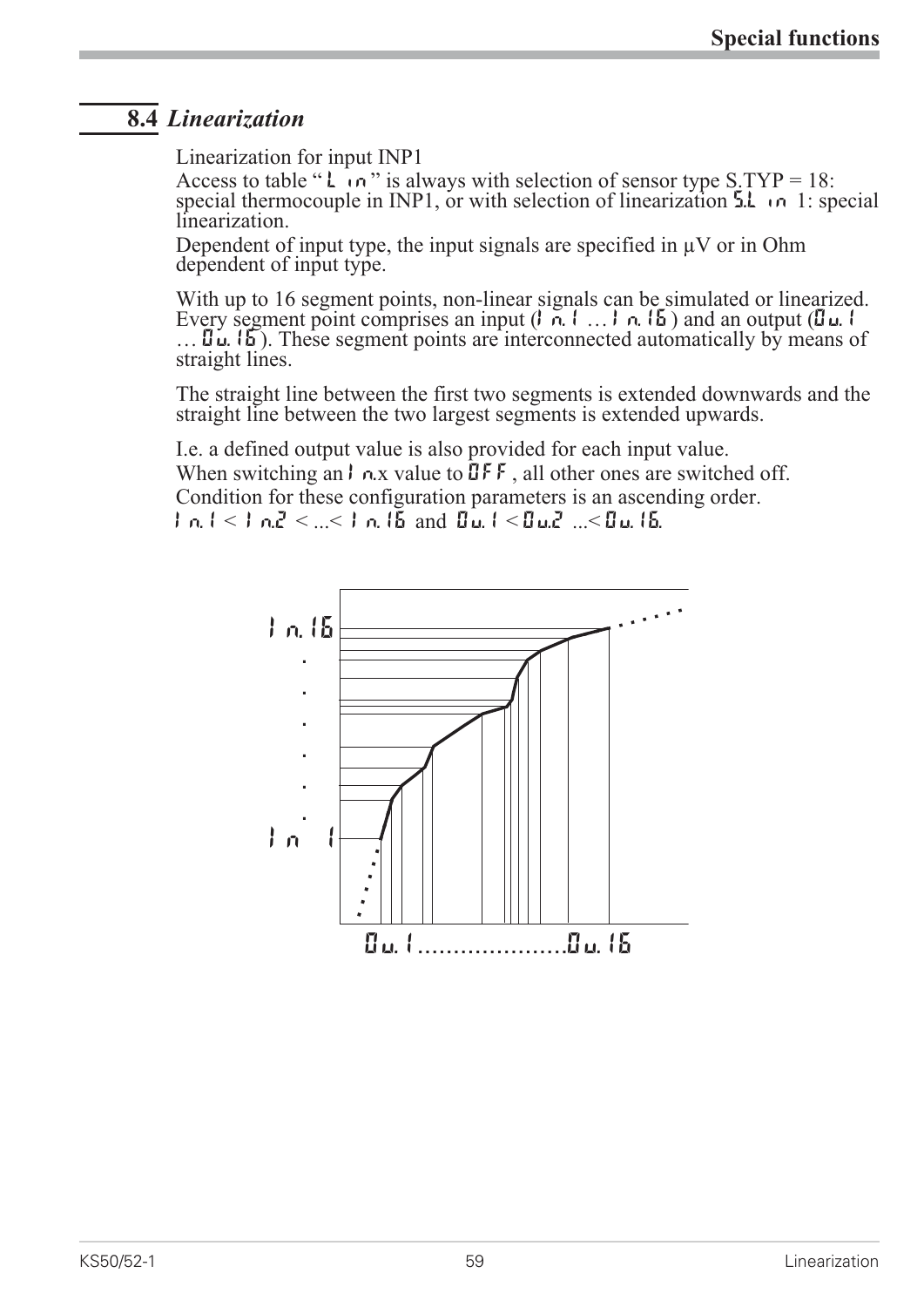## **9 BlueControl**

BlueControl<sup>®</sup> is the projecting environment for the PMA BluePort<sup>®</sup> controller series. The following 3 licences with graded functionality are available:

| <b>Functionality</b>                                   | Mini            | <b>Basic</b> | <b>Expert</b> |
|--------------------------------------------------------|-----------------|--------------|---------------|
| <b>Parameter and configuration setting</b>             | <b>ves</b>      | yes          | yes           |
| <b>Controller and loop simulation</b>                  | yes             | yes          | yes           |
| Download: transfer of an engineering to the controller | yes             | yes          | yes           |
| Online mode / visualization                            | SIM only        | yes          | yes           |
| Defining an application specific linearization         | yes             | yes          | yes           |
| Configuration in the extended operating level          | yes             | yes          | yes           |
| Upload: reading an engineering from the controller     | <b>SIM only</b> | yes          | yes           |
| <b>Basic diagnostic functions</b>                      | no              | no           | yes           |
| Saving data file and engineering                       | no              | yes          | yes           |
| <b>Printer function</b>                                | no              | yes          | yes           |
| Online documentation, help                             | yes             | yes          | yes           |
| Implementation of measurement value correction         | yes             | yes          | yes           |
| Data acquisition and trend display                     | SIM only        | yes          | yes           |
| <b>Wizard function</b>                                 | yes             | yes          | yes           |
| <b>Extended simulation</b>                             | no              | no           | yes           |
| Programeditor (KS 90-1programmer only)                 | no              | no           | yes           |

 $\overline{\ }$ The *"Universal BlueControl* $^\circ$ *"* Software comprises all functions of the Expert-version. **All BluePort devices can be triggered via this software.**

The mini version is - free of charge - at your disposal as download at PMA homepage *www.pma-online.de* or on the PMA-CD (please ask for).

At the end of the installation the licence number has to be stated or DEMO mode must be chosen.

At DEMO mode the licence number can be stated subsequently under  $Help \rightarrow License$  $\rightarrow$  *Change.* 

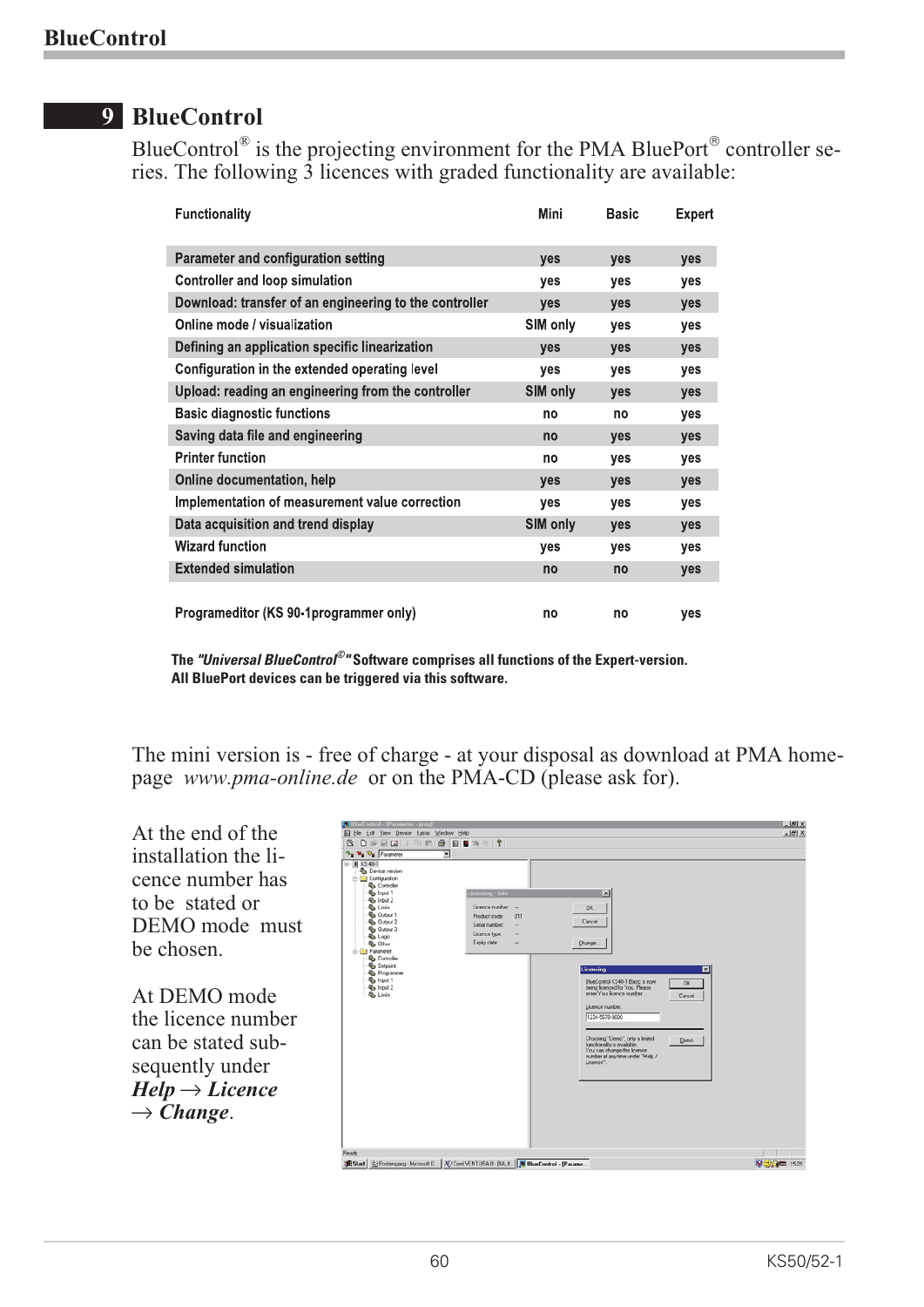## **10 Versions**

|                                                                                                                                                                                                         | K S 5 <br>1         | 0                          | 0                     |    |
|---------------------------------------------------------------------------------------------------------------------------------------------------------------------------------------------------------|---------------------|----------------------------|-----------------------|----|
| KS 50-1 Format 48 x 96<br>KS 52-1 Format 96 x 96                                                                                                                                                        | 0<br>$\overline{2}$ |                            |                       |    |
| Flat pin connector<br><b>Screw terminals</b>                                                                                                                                                            |                     | 0<br>1                     |                       |    |
| 90.250V AC, INP2, 3 relays<br>24VAC / 18.30VDC, INP2, 3 relays<br>90.250V AC, INP2, 2 relays+ mA/V/logic<br>24VAC / 18.30VDC, INP2, 2 relays+ mA/V/logic<br>90.250VAC, 2 relays (Wechsler) + mA/V/logic |                     | O<br>$\mathbf 2$<br>3<br>4 |                       |    |
| No option<br>Modbus RTU + $U_{T + di2/3 + 00T5/6}$<br>$U_{T + di2/3 + 0UT5/6}$<br>Standard configuration<br>Configuration to specification                                                              |                     | 0<br>8                     | 0<br>9                |    |
| No manual<br>Manual german<br>Manual english<br>Manual french<br>Manual russian                                                                                                                         |                     |                            | 0<br>D<br>E<br>F<br>R |    |
| <b>Standard</b><br>cULus-certified (with screw terminals only)<br>DIN EN 14597 certified (replaces DIN 3440)                                                                                            |                     |                            | U<br>D                | 0  |
| Standard version<br>Customer specification                                                                                                                                                              |                     |                            |                       | 00 |

## **Accessories delivered with the instrument**

Operating manual (if selected using the ordering code)<br> $\bullet$  2 fixing clamps

- 
- 2 fixing clamps<br>• operating note i • operating note in 15 languages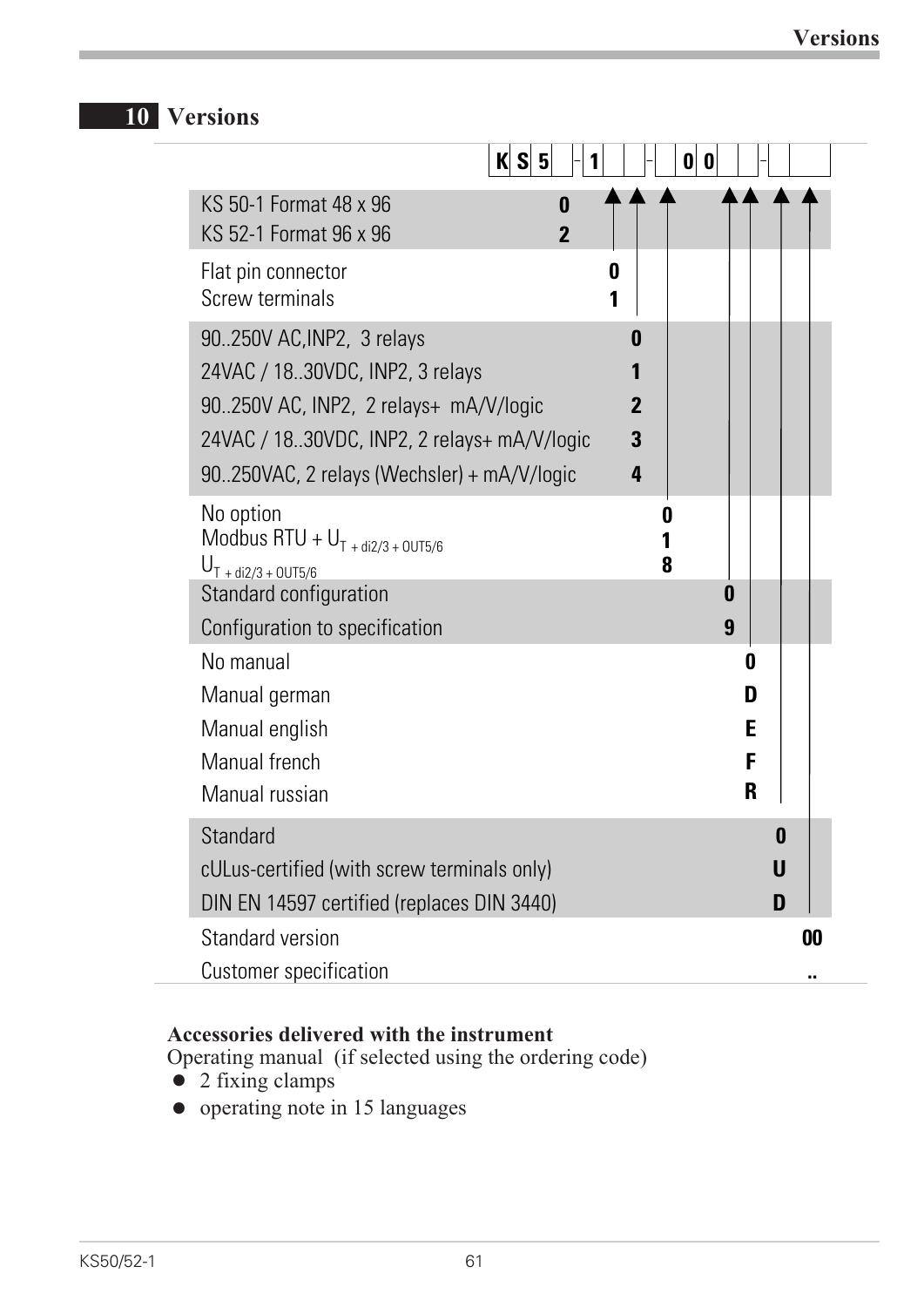| <b>Description</b>                               |              |          | Order no.         |
|--------------------------------------------------|--------------|----------|-------------------|
| Heating current transformer 50A AC               |              |          | 9404-407-50001    |
| PC-adaptor for the front-panel interface (RS232) |              |          | 9407-998-00001    |
| Standard rail adapter                            |              |          | 9407-998-00061    |
| Operating manual                                 | German       |          | 9499-040-62818    |
| Operating manual                                 | English      |          | 9499-040-62811    |
| Operating manual                                 | French       |          | 9499-040-62832    |
| Operating manual                                 | Russian      |          | 9499-040-62865    |
| <b>Interface description Modbus RTU</b>          | German       |          | 9499-040-63618    |
| <b>Interface description Modbus RTU</b>          | English      |          | 9499-040-63611    |
| BlueControl (engineering tool)                   | Mini         | Download | www.pma-online.de |
| BlueControl (engineering tool)                   | <b>Basic</b> |          | 9407-999-11001    |
| BlueControl (engineering tool)                   | Expert       |          | 9407-999-11011    |
| BlueControl (engineering tool)                   | Universal    |          | 9407-999-19011    |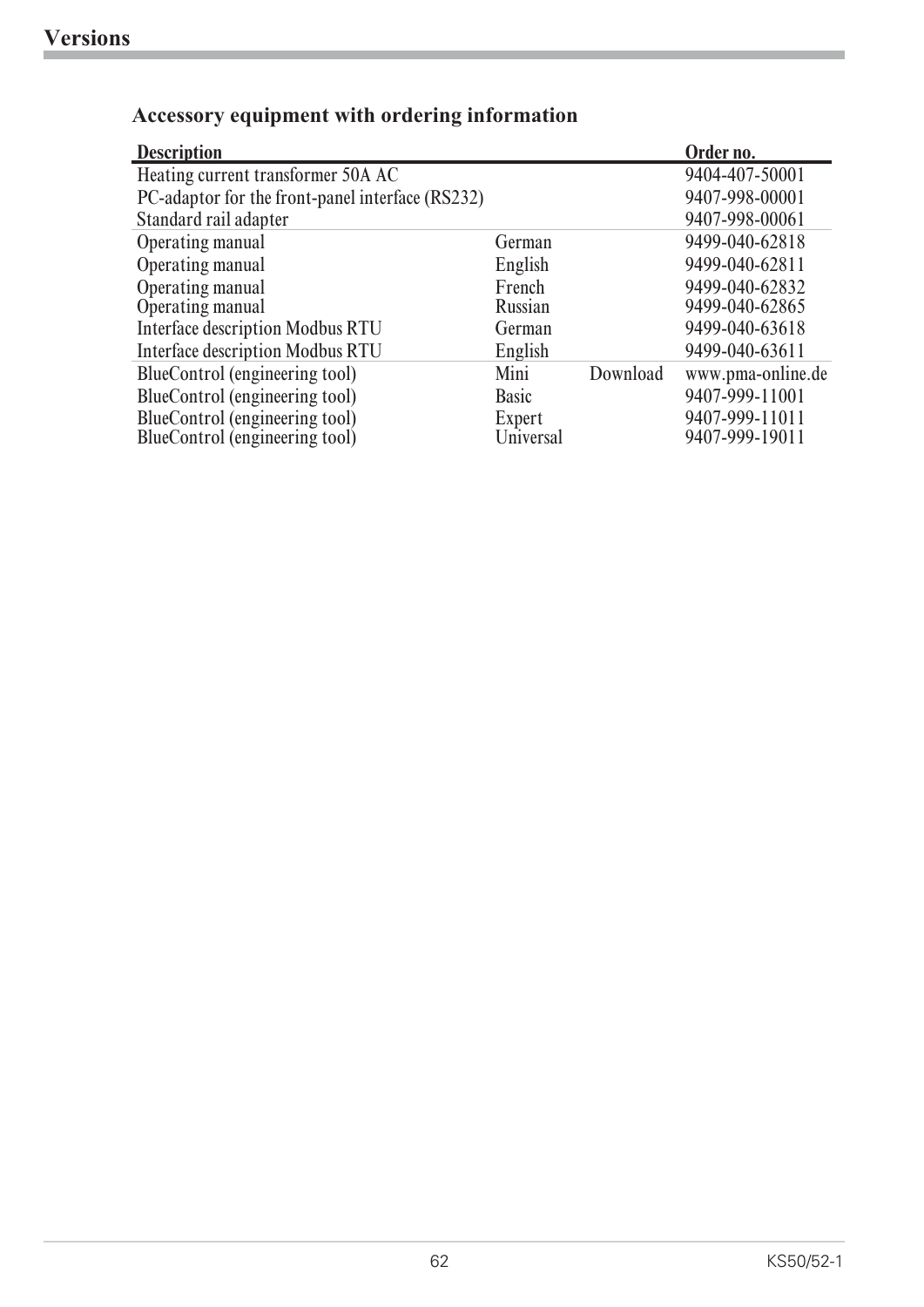## **11 Technical data**

## *INPUTS*

## *PROCESS VALUE INPUT INP1*

 $Resolution:$  > 14 hits Decimal point: 0 to 3 digits behind the decimal point Dig. input filter: adjustable 0,000...9999 s Scanning cycle: 100 ms Measured value correction: 2-point or offset correction

#### *Thermocouples*  $\rightarrow$  Table 1 (page 65)

| Y TAME I (NAYE OU )          |                     |
|------------------------------|---------------------|
| Input resistance:            | $\geq$ 1 M $\Omega$ |
| Effect of source resistance: | 1 $\mu$ V/ $\Omega$ |

#### *Cold-junction compensation*

Maximal additional error:  $\pm 0.5$  K

#### *Sensor break monitoring*

Sensor current:  $\leq 1 \mu A$ Configurable output action

#### *Resistance thermometer*

 $\rightarrow$  Table 2 (page 65)

Connection: 2 or 3-wire Lead resistance:<br>
lnout circuit monitor: break and short circuit Input circuit monitor:

#### *Special measuring range*

BlueControl (engineering tool) can be used to match the input to sensor KTY 11-6 (characteristic is stored in the controller).

#### Physical measuring range: 0...4500 Ohm Linearization segments 16

## *Current and voltage signals*

 $\rightarrow$  Table 3 (page 65)

|                        | Span start, end of span: anywhere within measuring range |
|------------------------|----------------------------------------------------------|
| Scaling:               | selectable -19999999                                     |
| Linearization:         | 16 segments, adaptable with BlueControl                  |
| Decimal point:         | adjustable                                               |
| Input circuit monitor: | 12,5% below span start (2mA, 1V)                         |
|                        |                                                          |

## *SUPPLEMENTARY INPUT INP2*

Resolution: > 14 bits Scanning cycle: 100 ms Accuracy:  $< 0.5 \%$ 

#### *Heating current measurement*

via current transformer  $(\rightarrow$  Accessory equipment)

Measuring range: 0...50mA AC Scaling: adjustable -1999...0,000...9999 A

#### *Current measuring range*

Technical data as for INP1

## *CONTROL INPUT DI1*

Configurable as switch or push-button (the adjustment is possible only in common for all digital inputs)! Connection of a potential-free contact suitable for switching "dry" circuits.

Switched voltage: 2.5 V Switched current:  $50 \mu A$ 

## *CONTROL INPUTS DI2, DI3 (OPTION)*

Configurable as switch or push-button! (the adjustment is possible only in common for all digital inputs)!

Contact-input (KS5\_-1\_ \_ -800\_ \_-\_ \_ \_) Connection of a potential-free contact suitable for switching "dry" circuits.

Switched voltage: 5V Switched current:  $160 \mu A$ 

Optocoupler input(KS5 -1 -100 - ) Optocoupler input for active triggering

| 24 V DC external |
|------------------|
|                  |
| $-3.5V$          |
| 1530 V           |
| approx 5 mA      |
|                  |

## *TRANSMITTER SUPPLY UT (OPTION)*

Power:  $22 \text{ mA} / \geq 18 \text{ V}$ 

If the universal output OUT3 is used there may be no external galvanic connection between measuring and output circuits!

## *GALVANIC ISOLATION*

Safety isolation Function isolation

| <b>Mains supply</b>                       | Process value input INP1<br>Supplementary input INP2<br>Digital input di1 |
|-------------------------------------------|---------------------------------------------------------------------------|
| Relay outputs OUT 1.2 RS422/485 interface |                                                                           |
| Relay output OUT3                         | Digital inputs di2, 3                                                     |
|                                           | Universal output OUT3                                                     |
|                                           | Transmitter supply $U_T$                                                  |
|                                           | <b>JUT5, OUT6</b>                                                         |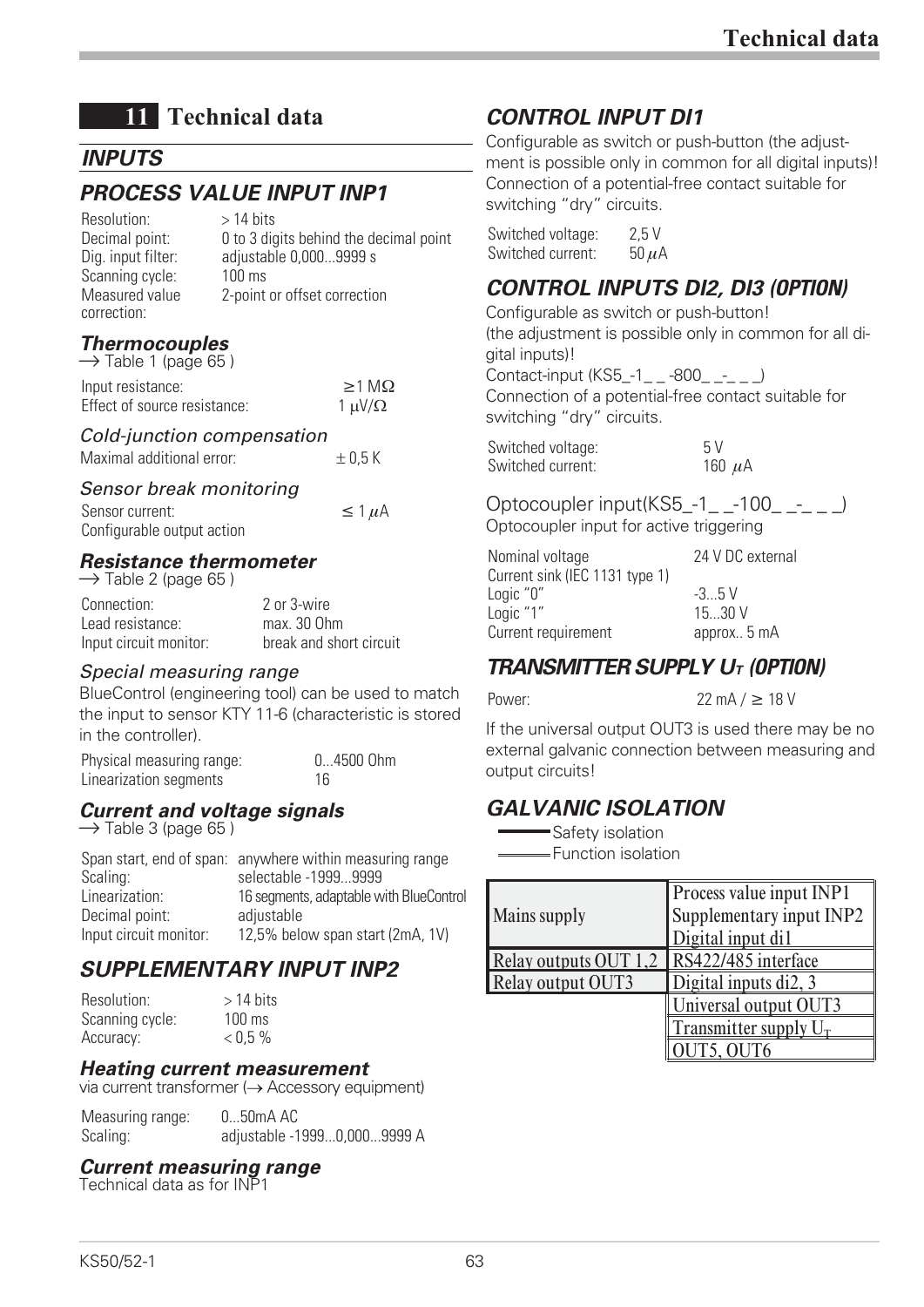## *OUTPUTS*

## *RELAY OUTPUTS OUT1, OUT2*

| Contact type:        | $KSS -1_0 - 00$ - -<br>$KS5 - 1 1 - 00 - 1$<br>KS5 -1 2-00 -<br>$KS5 - 1 - 3 - 00 - -$<br>2 NO contacts with common connection<br>$KSS - 1 - 4 - 00 - - -$<br>KS5 -1 5-00 - |
|----------------------|-----------------------------------------------------------------------------------------------------------------------------------------------------------------------------|
|                      | 2 potentialfree change-over contacts                                                                                                                                        |
| Max. contact rating: | 500 VA, 250 V, 2A at 4862 Hz,<br>resistive load                                                                                                                             |
| Min. contact rating: | 6V, 1 mA DC<br>Operating life (electr.): 800.000 duty cycles with max. rating                                                                                               |

## *OUT3 USED AS RELAY OUTPUT*

| Contact type:             | potential-free changeover contact               |
|---------------------------|-------------------------------------------------|
| Max.contact rating:       | 500 VA, 250 V, 2A at 4862 Hz,                   |
|                           | resistive load                                  |
| Min. contact rating:      | 5V, 10 mA AC/DC                                 |
| Operating life (electr.): | 600.000 duty cycles with max.<br>contact rating |

#### **Note:**

If the relays OUT1...OUT3 operate external contactors, these must be fitted with RC snubber circuits to manufacturer specifications to prevent excessive switch-off voltage peaks.

## *OUT3 AS UNIVERSAL OUTPUT*

Galvanically isolated from the inputs.

Freely scalable resolution: 11bits

#### *Current output*

| 0approx.22mA                    |
|---------------------------------|
| $\leq 500 \Omega$               |
| no effect                       |
| $\leq$ 22 $\mu$ A (0,1%)        |
| $\leq 40 \,\mu\text{A} (0.2\%)$ |
|                                 |

#### *Voltage output*

0/2...10V configurable Signal range: 0...11 V Min. load:  $\geq 2 \, k\Omega$ Load effect: no effect Resolution: **Accuracy** 

 $\leq 11$  mV (0,1%)  $\leq$  20 mV (0.2%)

## *OUT3 used as transmitter supply*

Output power:  $22 \text{ mA} / \geq 13 \text{ V}$ 

#### *OUT3 used as logic output*

 $\text{Load} \leq 500 \Omega$   $0/\leq$  $\text{Load} > 500 \Omega$  0/> 13 V

 $0/\leq 20$  mA

## *OUTPUTS OUT5, OUT6 (OPTION)*

Galvanically isolated opto-coupler outputs. Grounded load: common positive voltage. Output rating: 18...32 VDC; ≤ 70 mA Internal voltage drop: ≤ 1V with Imax. Protective circuit: built-in against short circuit, overload, reversed polarity (free-wheel diode for relay loads).

#### *POWER SUPPLY*

Dependent of order:

#### *AC SUPPLY*

| Voltage:          | 90250 V AC     |
|-------------------|----------------|
| Frequency:        | $4862$ Hz      |
| Power consumption | approx. 7.3 VA |

## *UNIVERSAL SUPPLY 24 V UC*

| AC voltage:        | 20,426,4 V AC     |
|--------------------|-------------------|
| Frequency:         | 4862 Hz           |
| DC voltage:        | 1831 V DC class 2 |
| Power consumption: | approx 7.3 VA     |
|                    |                   |

## *BEHAVIOUR WITH POWER FAILURE*

*Configuration, parameters and adjusted set-points, control mode: Non-volatile storage in EEPROM*

## *BLUEPORT FRONT INTERFACE*

Connection of PC via PC adapter (see "**Accessory equipment"). The BlueControl software is used to configure, set parameters and operate the controller.**

## *BUS INTERFACE (OPTION)*

| Galvanically isolated             |                                                                   |
|-----------------------------------|-------------------------------------------------------------------|
| Physical:                         | RS 422/485                                                        |
| Protocol:                         | Modbus RTU                                                        |
| Transmission speed:               | 2400, 4800, 9600, 19.200 bits/sec                                 |
| Address range:                    | 1 247                                                             |
| Number of controllers per bus: 32 |                                                                   |
|                                   | Repeaters must be used to connect a higher number of controllers. |

## *ENVIRONMENTAL CONDITIONS*

#### *Protection modes*

| Front panel: |       | IP 65 (NEMA 4X) |
|--------------|-------|-----------------|
| Housing:     | IP 20 |                 |
| Terminals:   | IP 00 |                 |

#### *Permissible temperatures*

| For specified accuracy: | $060^{\circ}C$    |
|-------------------------|-------------------|
| Warm-up time:           | $\geq$ 15 minutes |
| For operation:          | $-2065$ °C        |
| For storage:            | $-4070$ °C        |

#### *Humidity*

max. 95% rel. humidity 75% yearly average, no condensation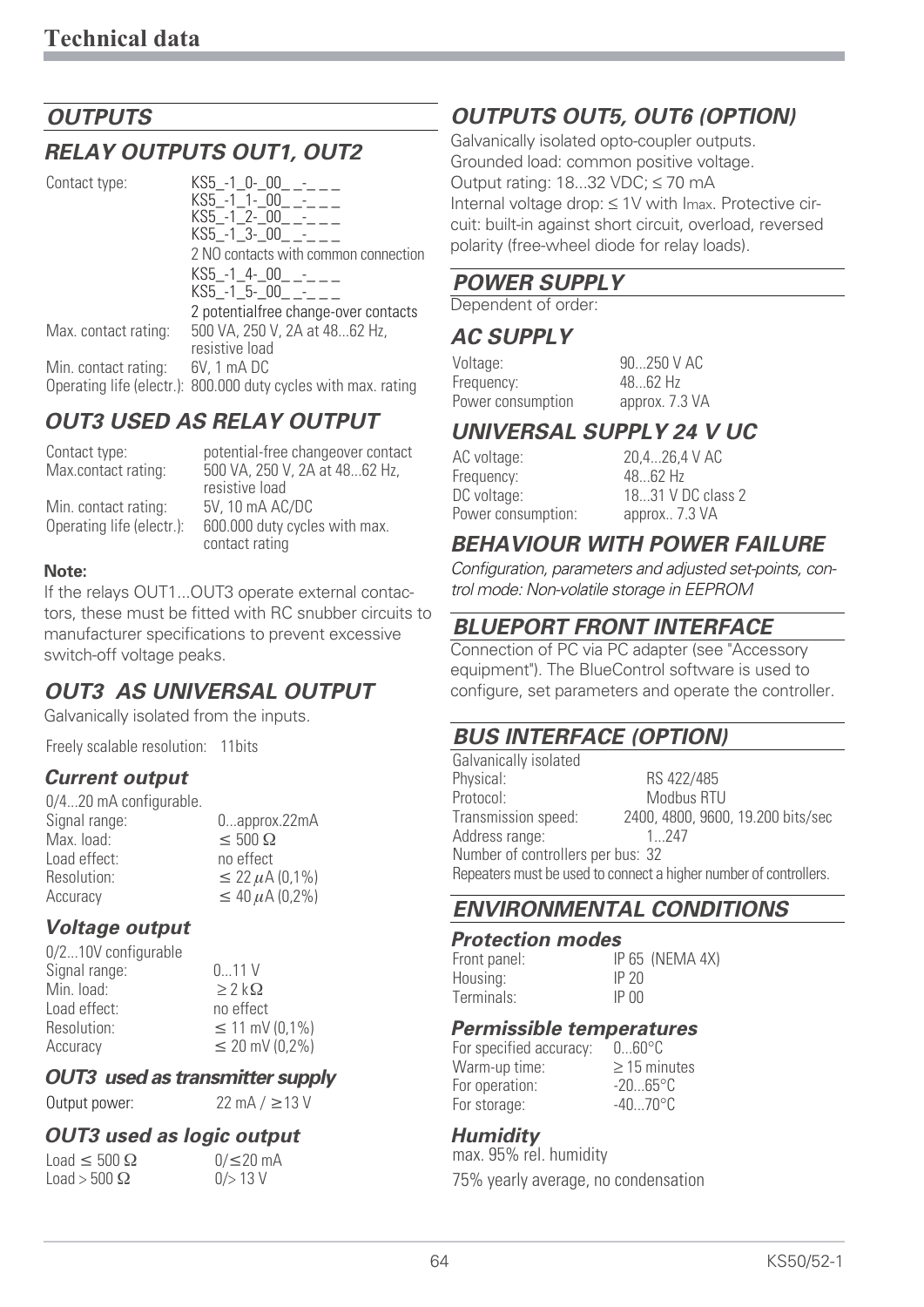#### *Altitude*

To 2000 m above sea level

#### *Shock and vibration*

#### *Vibration test Fc (DIN 68-2-6)*

Frequency: 10...150 Hz Unit in operation: 1g or 0,075 mm Unit not in operation: 2g or 0,15 mm

#### *Shock test Ea (DIN IEC 68-2-27)*

Shock: 15g Duration: 11ms

#### *Electromagnetic compatibility*

Complies with EN 61 326-1 (for continuous, non-attended operation)

## *GENERAL*

#### *Housing*

Material: Makrolon 9415 flame-retardant<br>
Flammability class: UL 94 VO, self-extinguishing UL 94 VO, self-extinguishing

Plug-in module, inserted from the front

## *Safety test*

Complies with EN 61010-1 (VDE 0411-1): Overvoltage category II, Contamination class 2 Working voltage range 300 V, Protection class II

*Table 1 Thermocouple measuring ranges*

#### *Certifications*

#### *Type tested to EN 14597 (replaces DIN 3440)*

With certified sensors applicable for:

- Heat generating plants with outflow temperatures up to 120°C to DIN 4751
- Hot-water plants with outflow temperatures above 110°C to DIN 4752
- Thermal transfer plants with organic transfer media to DIN 4754
- Oil-heated plants to DIN 4755

#### *cULus-certification*

(Type 1, indoor use) File: E 208286

#### *Mounting*

Panel mounting with two fixing clamps at top/bottom or right/left, High-density mounting possible

Mounting position: uncritical Weight: 0,27kg

#### *Accessories delivered with the unit*

Operating manual (if selected in the order code) Fixing clamps

operating hint (12 languages)

|    | Thermocouple type | Range                  |               | Accuracy   | Resolution ( $\varnothing$ ) |
|----|-------------------|------------------------|---------------|------------|------------------------------|
|    | Fe-CuNi (DIN)     | $-100900$ °C           | $-1481652$ °F | $\leq 2K$  | 0.1K                         |
|    | Fe-CuNi           | $-1001200$ °C          | $-1482192$ °F | $\leq 2K$  | 0.1K                         |
| ΙK | $NiCr-Ni$         | $-1001350$ °C          | $-1482462$ °F | $\leq 2K$  | 0.2K                         |
| IN | Nicrosil/Nisil    | $-1001300$ °C          | $-1482372$ °F | $\leq 2K$  | 0.2K                         |
| S  | $PtRh-Pt 10%$     | $01760$ <sup>o</sup> C | 323200°F      | $\cdot$ 2K | 0.2K                         |

#### *Table 2 Resistance transducer measuring ranges*

| 'Type      | Sens. current | Range        |               | Accuracy             | Resolution $(\emptyset)$ |
|------------|---------------|--------------|---------------|----------------------|--------------------------|
| Pt100      |               | $-200100$ °C | $-140212$ °F  |                      | 0.1K                     |
| Pt100      |               | $-200850$ °C | $-1401562$ °F |                      | 0.1K                     |
| Pt1000     | 0,2mA         | $-200850$ °C | $-140392$ °F  | $\stackrel{.}{.} 2K$ | 0.1K                     |
| $KTY$ 11-6 |               | $50150$ °C   | $-58302$ °F   |                      | 0.05K                    |

*Table 3 Current and voltage measuring ranges*

| Range        | Input resistance                                            | Accuracy     | Resolution $(\emptyset)$ |
|--------------|-------------------------------------------------------------|--------------|--------------------------|
| $ 0-10$ Volt | $110 \text{ k}\Omega$<br>$\approx$                          | $\leq 0.1\%$ | $\leq 0.6$ mV            |
| $0-20$ mA    | $\left 49 \Omega\right $ (voltage requirement $\leq 2.5$ V) | $\leq 0.1\%$ |                          |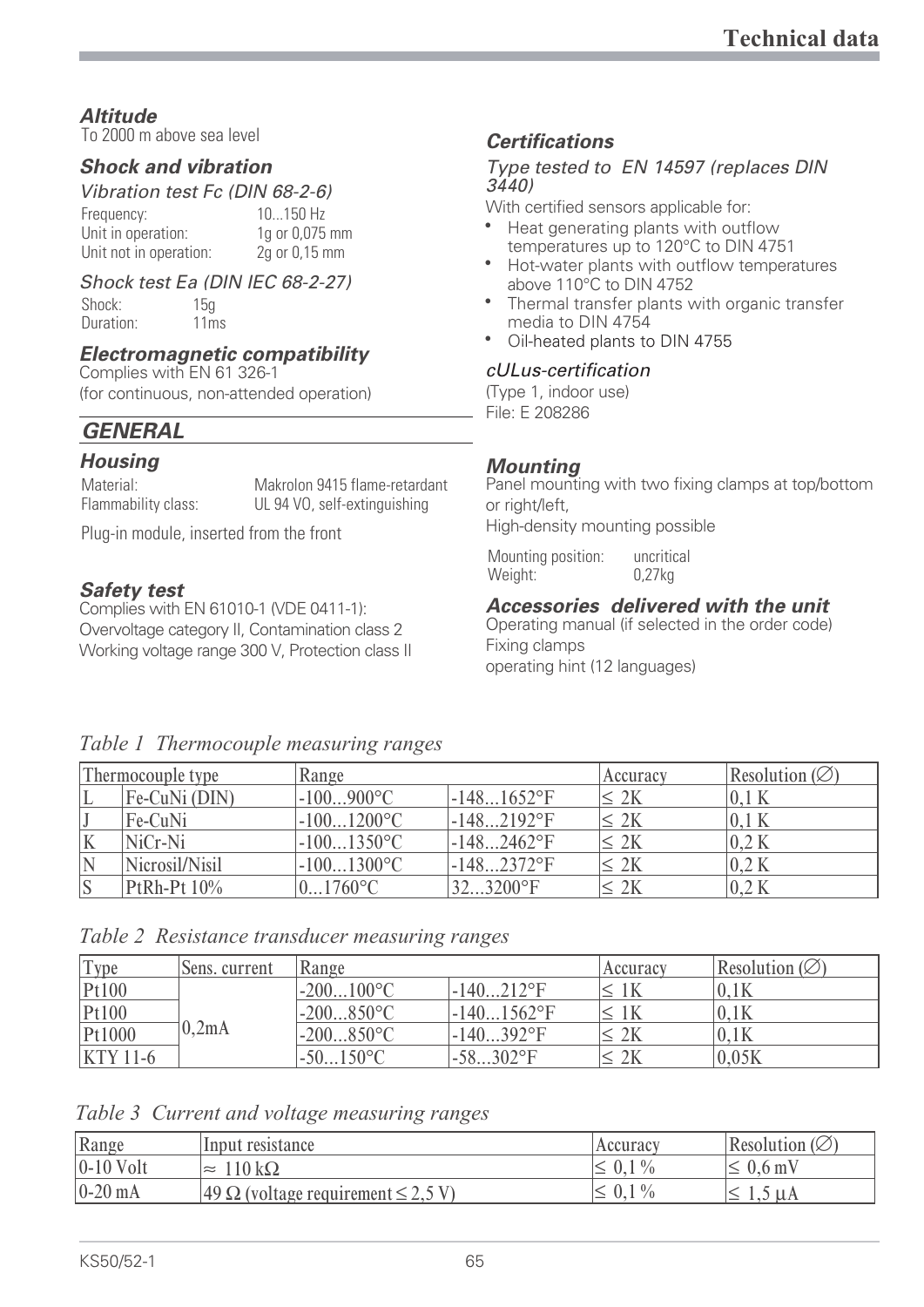## **12 Safety hints**

This unit was built and tested in compliance with VDE 0411-1 / EN 61010-1 and was delivered in safe condition.

The unit complies with European guideline 2004/108/EG (EMC) and is provided with CE marking.

The unit was tested before delivery and has passed the tests required by the test schedule. To maintain this condition and to ensure safe operation, the user must follow the hints and warnings given in this operating manual.

The unit is intended exclusively for use as a measurement and control instrument in technical installations.

**1** Warning<br>If the unit<br>must not If the unit is damaged to an extent that safe operation seems impossible, the unit must not be taken into operation.

## **ELECTRICAL CONNECTIONS**

The electrical wiring must conform to local standards (e.g. VDE 0100). The input measurement and control leads must be kept separate from signal and power supply leads.

In the installation of the controller a switch or a circuit-breaker must be used and signified. The switch or circuit-breaker must be installed near by the controller and the user must have easy access to the controller.

## **COMMISSIONING**

Before instrument switch-on, check that the following information is taken into account:

- <ul>\n<li>■ Since that the supply voltage corresponds to the specifications on the type label.</li>\n<li>■ All covers required for contact protection must be fitted.</li>\n<li>■ If the controller is connected with other units in the same signal loop, check</li>\n</ul> label.
- All covers required for contact protection must be fitted.
- If the controller is connected with other units in the same signal loop, check that the equipment in the output circuit is not affected before switch-on. If necessary, suitable protective measures must be taken.\n\n<math display="block">\begin{bmatrix}\n\text{if } n = 0 \\
\text{if } n = 1\n\end{bmatrix}</math> that the equipment in the output circuit is not affected before switch-on. If necessary, suitable protective measures must be taken.
- 
- The unit may be operated only in installed condition.<br>• Before and during operation, the temperature restrict troller operation must be met. • Before and during operation, the temperature restrictions specified for con-<br>troller operation must be met. troller operation must be met.

## **SHUT-DOWN**

For taking the unit out of operation, disconnect it from all voltage sources and protect it against accidental operation.

If the controller is connected with other equipment in the same signal loop, check that other equipment in the output circuit is not affected before switch-off. If necessary, suitable protective measures must be taken.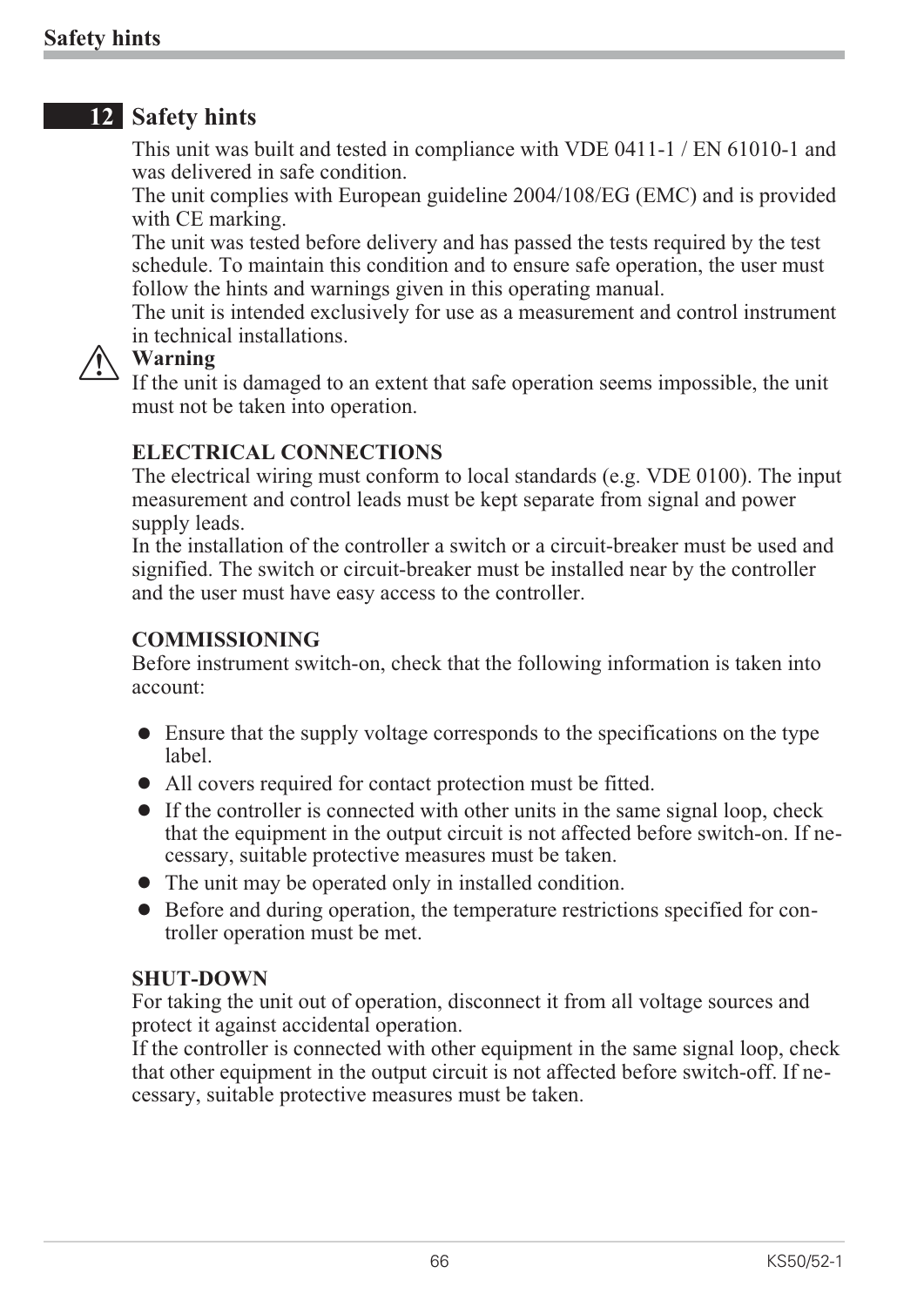## **MAINTENANCE, REPAIR AND MODIFICATION**

The units do not need particular maintenance.



**1** Warning<br>When ope<br>terminals When opening the units, or when removing covers or components, live parts and terminals may be exposed.

## **Before starting this work, the unit must be disconnected completely.**

After completing this work, re-shut the unit and re-fit all covers and components. Check if specifications on the type label must be changed and correct them, if necessary.



**Caution**<br>When ope (ESD) When opening the units, components which are sensitive to electrostatic discharge (ESD) can be exposed. The following work may be done only at workstations with suitable ESD protection.

Modification, maintenance and repair work may be done only by trained and authorized personnel. For this purpose, the PMA service should be contacted.

The cleaning of the front of the controller should be done with a dry or a wetted (spirit, water) kerchief.

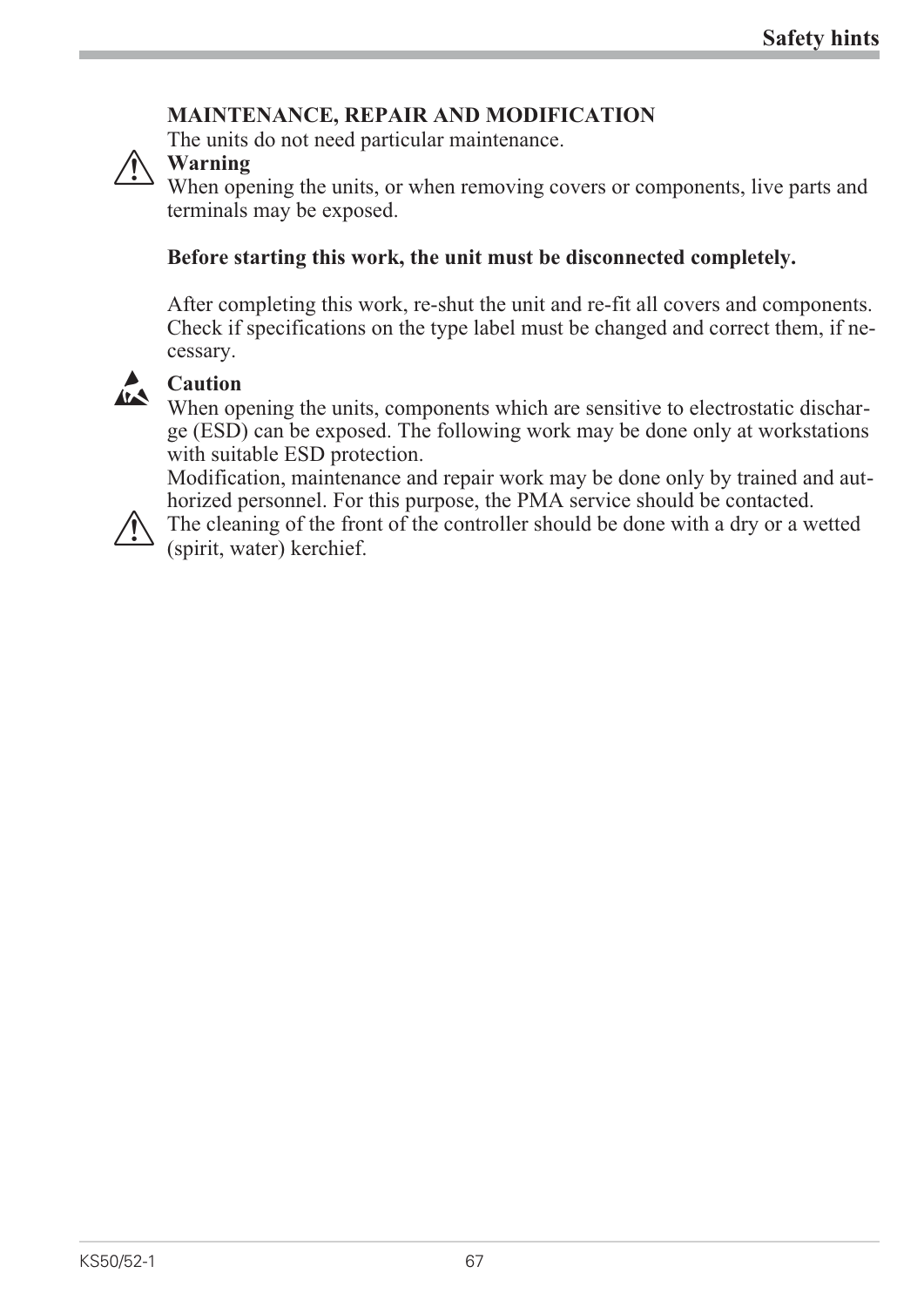## **12.1** *Reset to default*



In the event of faulty configuration, the instrument can be reset to default. In the event of faulty configuration, the instrument can be reset to default.

 $\bullet$  To start resetting, the operator must hold down the increment and the decrement key  $\widehat{A}|\nabla$  simultaneously when switching on the sumply ve decrement key  $\Box \Box$  **simultaneously** when switching on the supply voltage.<br>Subsequently, pross the increment key  $\Box$  to select  $\angle \Box$ 

- 2 Subsequently, press the increment key  $\Box$  to select  $\angle E$ .
- **3** Press  $\Box$  to confirm reset to default and to start copying (display  $\Box$   $\Box$   $\Box$   $\Box$   $\Box$   $\Box$ ).
- 4 Subsequently, the instrument restarts.

In all other cases, no reset is necessary (cancellation via Timeout).

- If one of the operating levels is disabled (using BlueControl®) and the Loc safety<br>switch is open, reset to default is not possible.<br>( $\bullet$ ) If a pass code was defined (using BlueControl®) and if the Loc safety switch is switch is open, reset to default is not possible.
- If a pass code was defined (using BlueControl®) and if the Loc safety switch is<br>open without an operating level being blocked, entry of the correct pass code is<br>prompted with text PASS after confirmation under  $\bigotimes$  If t open without an operating level being blocked, entry of the correct pass code is prompted with text PASS after confirmation under  $\Theta$ . If the pass code is faulty, resetting is not executed.



- g Copying COPY may take several seconds.
- ( $\bullet$ ) An individual default data set can be generated using the BlueControl® Software.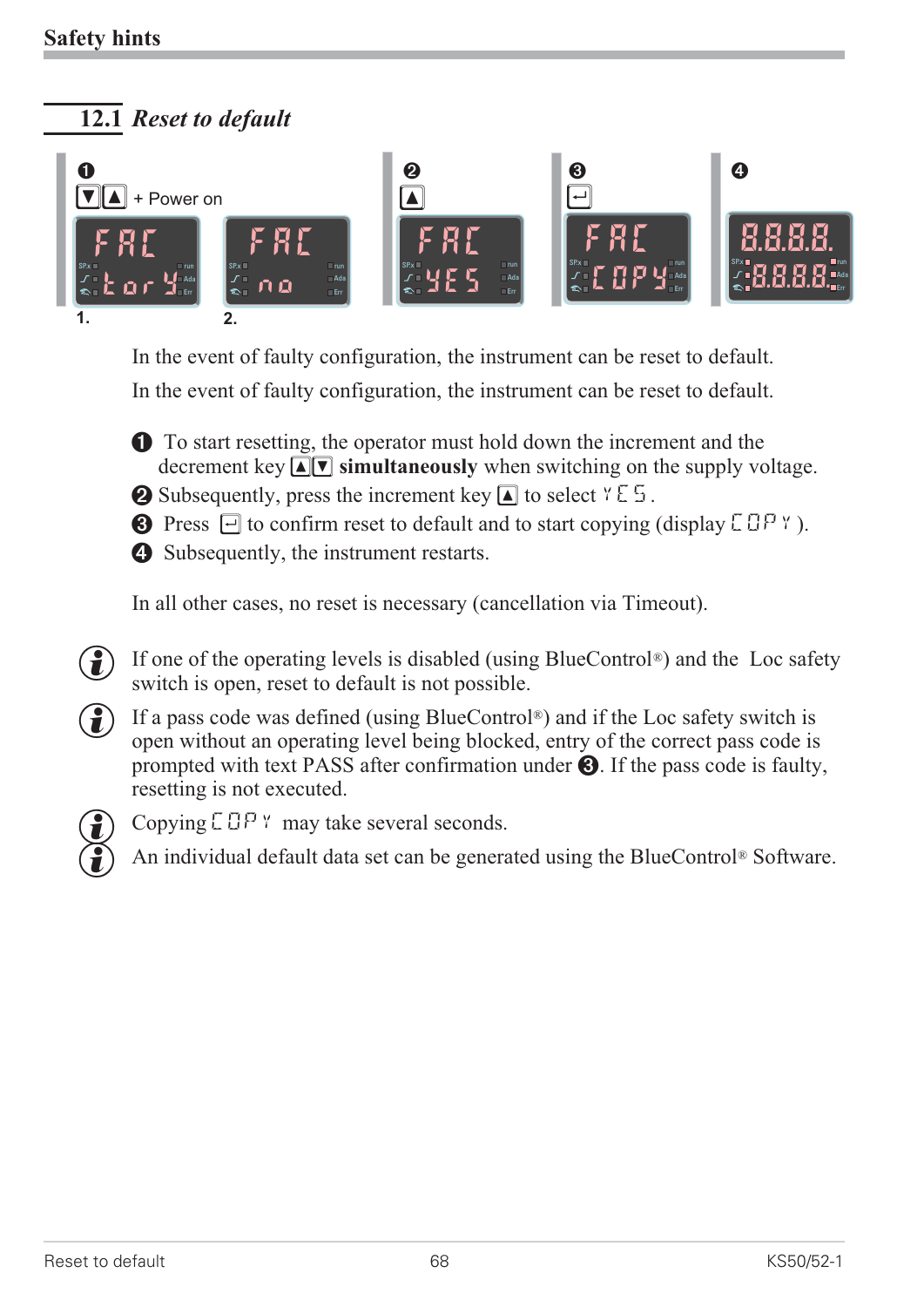## Index

| $0 - 9$                                                  |     |
|----------------------------------------------------------|-----|
| 2-point correction. $\ldots$ 55                          |     |
| $\mathbf{A}$                                             |     |
|                                                          |     |
| Accessories 62<br>Alarm handling 25 - 26                 |     |
| B                                                        |     |
| BlueControl. $\dots \dots \dots \dots \dots \dots \dots$ |     |
| Boost function 58                                        |     |
| Bus interface                                            |     |
| Technical Data 65                                        |     |
| $\mathbf C$                                              |     |
| Calibration level $(ERL)$ 53 - 55                        |     |
| Certifications 66                                        |     |
| Configuration examples                                   |     |
| 2-point controller $\ldots$ $\ldots$ 42 - 43             |     |
| 3-point stepping controller 44                           |     |
| D - Y -Off controller. 45                                |     |
| Measured value output 46                                 |     |
| Signaller $\ldots \ldots \ldots \ldots$ 41               |     |
| Configuration level                                      |     |
| Configuration parameters. . 29 - 37                      |     |
| Parameter survey 28                                      |     |
| Connecting diagram 7                                     |     |
| Connecting examples                                      |     |
| $di2/3$ , 2-wire transmitter supply . 10                 |     |
| INP2 current transformer $\ldots$ , 9                    |     |
| OUT1/2 heating/cooling $\ldots$ 9                        |     |
| OUT3 as logic output $\ldots \ldots 10$                  |     |
| OUT3 transmitter supply $\ldots$ . 10                    |     |
| RS485 interface $\ldots \ldots \ldots 11$                |     |
| Control inputs di1, di2, di3                             |     |
| Technical data 64                                        |     |
| Cooling functions                                        |     |
| Constant period                                          | .40 |
| Standard 38                                              |     |
| Water cooling linear 39                                  |     |
| Water cooling non-linear $\ldots$ 39                     |     |
| Current signal measuring range 64                        |     |

| D                                                         |    |  |  |  |  |
|-----------------------------------------------------------|----|--|--|--|--|
| Digital inputs di1, di2, di3                              |    |  |  |  |  |
| Configuration 34                                          |    |  |  |  |  |
| Technical data 64                                         |    |  |  |  |  |
| E                                                         |    |  |  |  |  |
| Environmental conditions $\ldots \ldots \ldots$ 65        |    |  |  |  |  |
| Equipment 63                                              |    |  |  |  |  |
| Error list $\ldots \ldots \ldots \ldots \ldots \ldots 14$ |    |  |  |  |  |
| Error status                                              | 15 |  |  |  |  |
|                                                           |    |  |  |  |  |
| F                                                         |    |  |  |  |  |
| $F - key$ 12                                              |    |  |  |  |  |
| Front view $\ldots \ldots \ldots \ldots \ldots 12$        |    |  |  |  |  |
| I                                                         |    |  |  |  |  |
| Input INP1                                                |    |  |  |  |  |
| Configuration 30                                          |    |  |  |  |  |
| Parameters51                                              |    |  |  |  |  |
| Technical data 64                                         |    |  |  |  |  |
| Input INP2                                                |    |  |  |  |  |
| Configuration 31                                          |    |  |  |  |  |
| Parameters51                                              |    |  |  |  |  |
| Technical data $\ldots \ldots \ldots \ldots 64$           |    |  |  |  |  |
| Input scaling $\ldots \ldots \ldots \ldots \ldots 52$     |    |  |  |  |  |
|                                                           |    |  |  |  |  |
| L<br>LED                                                  |    |  |  |  |  |
| Ada - LED $\ldots \ldots \ldots \ldots 12$                |    |  |  |  |  |
| $Err - LED \ldots \ldots \ldots \ldots$                   | 12 |  |  |  |  |
| $\mathcal{I}$ - LED 12                                    |    |  |  |  |  |
| LED colours 12                                            |    |  |  |  |  |
| $\mathbb{R}$ - LED. 12                                    |    |  |  |  |  |
| run - LED 12                                              |    |  |  |  |  |
| $SP.x$ - LED. 12                                          |    |  |  |  |  |
| Linearization $\ldots \ldots \ldots \ldots \ldots 60$     |    |  |  |  |  |
|                                                           |    |  |  |  |  |
| M                                                         |    |  |  |  |  |
| Maintenance manager 14 - 15                               |    |  |  |  |  |
| Manual tuning 23                                          |    |  |  |  |  |

Modbus master . . . . . . . . . . . . . . 59 Mounting . . . . . . . . . . . . . . . . 5 - 6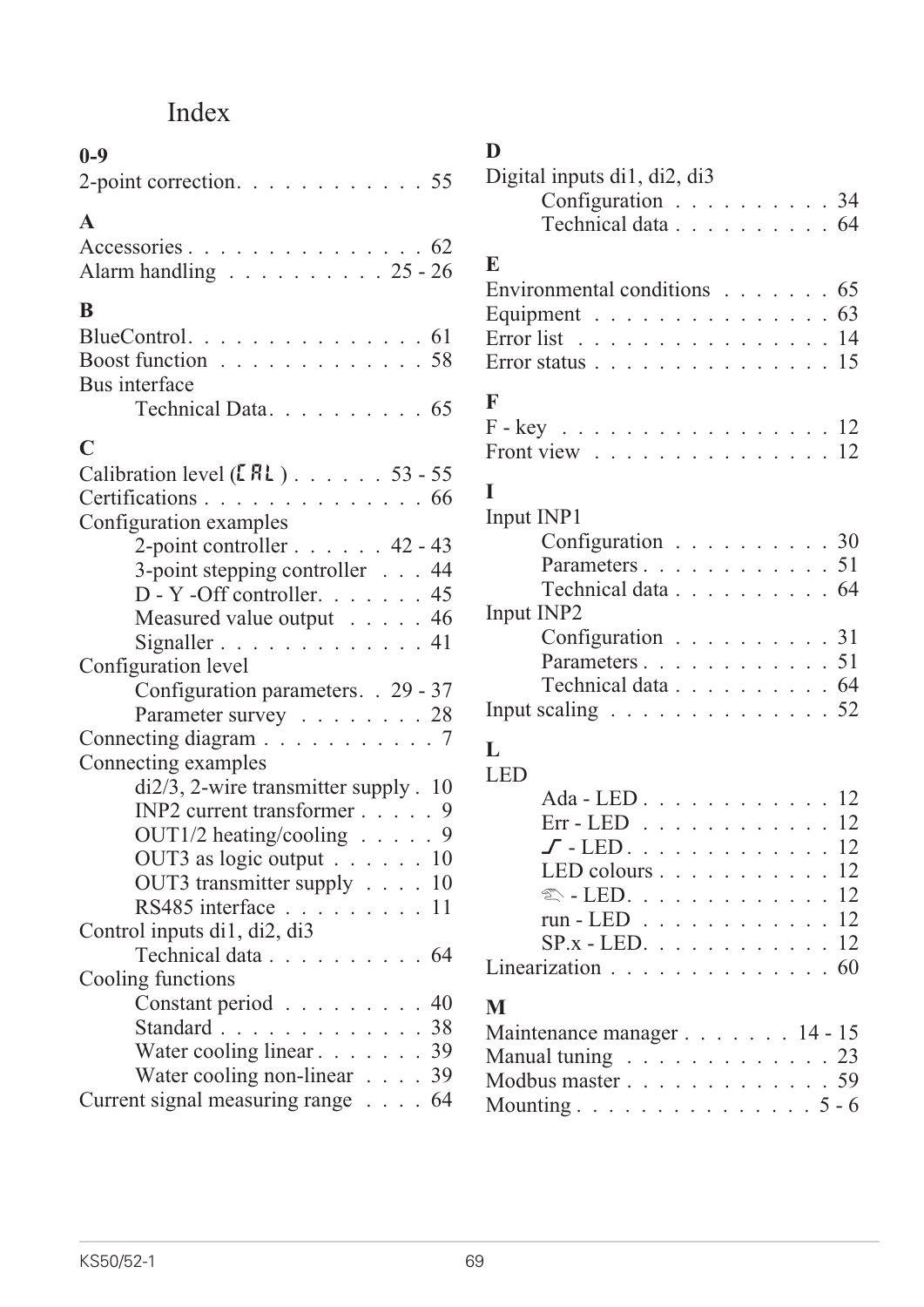## **O**

| Offset correction 54                                        |                                                |               |  |  |  |  |      |
|-------------------------------------------------------------|------------------------------------------------|---------------|--|--|--|--|------|
| Optimization at the setpoint 19                             |                                                |               |  |  |  |  |      |
| Output OUT1                                                 |                                                |               |  |  |  |  |      |
|                                                             | Configuration 32                               |               |  |  |  |  |      |
|                                                             | Technical data 65                              |               |  |  |  |  |      |
| Output OUT2                                                 |                                                |               |  |  |  |  |      |
|                                                             | Configuration 32                               |               |  |  |  |  |      |
|                                                             | Technical data 65                              |               |  |  |  |  |      |
| Output OUT3                                                 |                                                |               |  |  |  |  |      |
|                                                             | Configuration 32                               |               |  |  |  |  |      |
|                                                             | Technical data 65                              |               |  |  |  |  |      |
| Output OUT5                                                 |                                                |               |  |  |  |  |      |
|                                                             | Configuration 33                               |               |  |  |  |  |      |
|                                                             | Technical data 65                              |               |  |  |  |  |      |
| Output OUT6                                                 |                                                |               |  |  |  |  |      |
|                                                             | Configuration $\ldots \ldots \ldots \ldots$ 33 |               |  |  |  |  |      |
|                                                             | Technical data 65                              |               |  |  |  |  |      |
|                                                             |                                                |               |  |  |  |  |      |
| P                                                           |                                                |               |  |  |  |  |      |
| Parameter setting level                                     |                                                |               |  |  |  |  |      |
|                                                             | Parameter survey 48                            |               |  |  |  |  |      |
|                                                             | Parameters 49 - 51                             |               |  |  |  |  |      |
| Power supply $\dots \dots \dots \dots \dots \dots \dots$ 65 |                                                |               |  |  |  |  |      |
| Programmer                                                  |                                                |               |  |  |  |  |      |
|                                                             | Changing segment end setpoint . 56             |               |  |  |  |  |      |
|                                                             | Changing segment time 56                       |               |  |  |  |  |      |
|                                                             | Parameter setting 56                           |               |  |  |  |  |      |
|                                                             | Set-up 56                                      |               |  |  |  |  |      |
|                                                             | Starting/Stopping 56                           |               |  |  |  |  |      |
|                                                             |                                                |               |  |  |  |  |      |
| R                                                           |                                                |               |  |  |  |  |      |
| Reset to default 69                                         |                                                |               |  |  |  |  |      |
| Resistance thermometer measuring range                      |                                                |               |  |  |  |  |      |
|                                                             |                                                | $\sim$ $\sim$ |  |  |  |  | . 64 |
| S                                                           |                                                |               |  |  |  |  |      |
| Safety hints $\ldots \ldots \ldots \ldots \ldots 67 - 69$   |                                                |               |  |  |  |  |      |
| Safety switch. $\ldots \ldots \ldots \ldots \ldots$         |                                                |               |  |  |  |  |      |
| Safety test. $\ldots$ 66                                    |                                                |               |  |  |  |  |      |
| Self tuning                                                 |                                                |               |  |  |  |  |      |
|                                                             | Cancellation                                   |               |  |  |  |  | 17   |
|                                                             | Causes of cancellation                         |               |  |  |  |  | 17   |
|                                                             | Self-tuning cancellation                       |               |  |  |  |  | 17   |
|                                                             |                                                |               |  |  |  |  |      |

| Set-point processing $\ldots \ldots \ldots \ldots 38$<br>Start-up circuit $\ldots \ldots \ldots \ldots \ldots 57$ |  |
|-------------------------------------------------------------------------------------------------------------------|--|
| Т<br>Thermocouple measuring range $\ldots$ . 64                                                                   |  |
| V<br>Versions $62 - 63$<br>Voltage signal measuring range $\ldots$ . 64                                           |  |